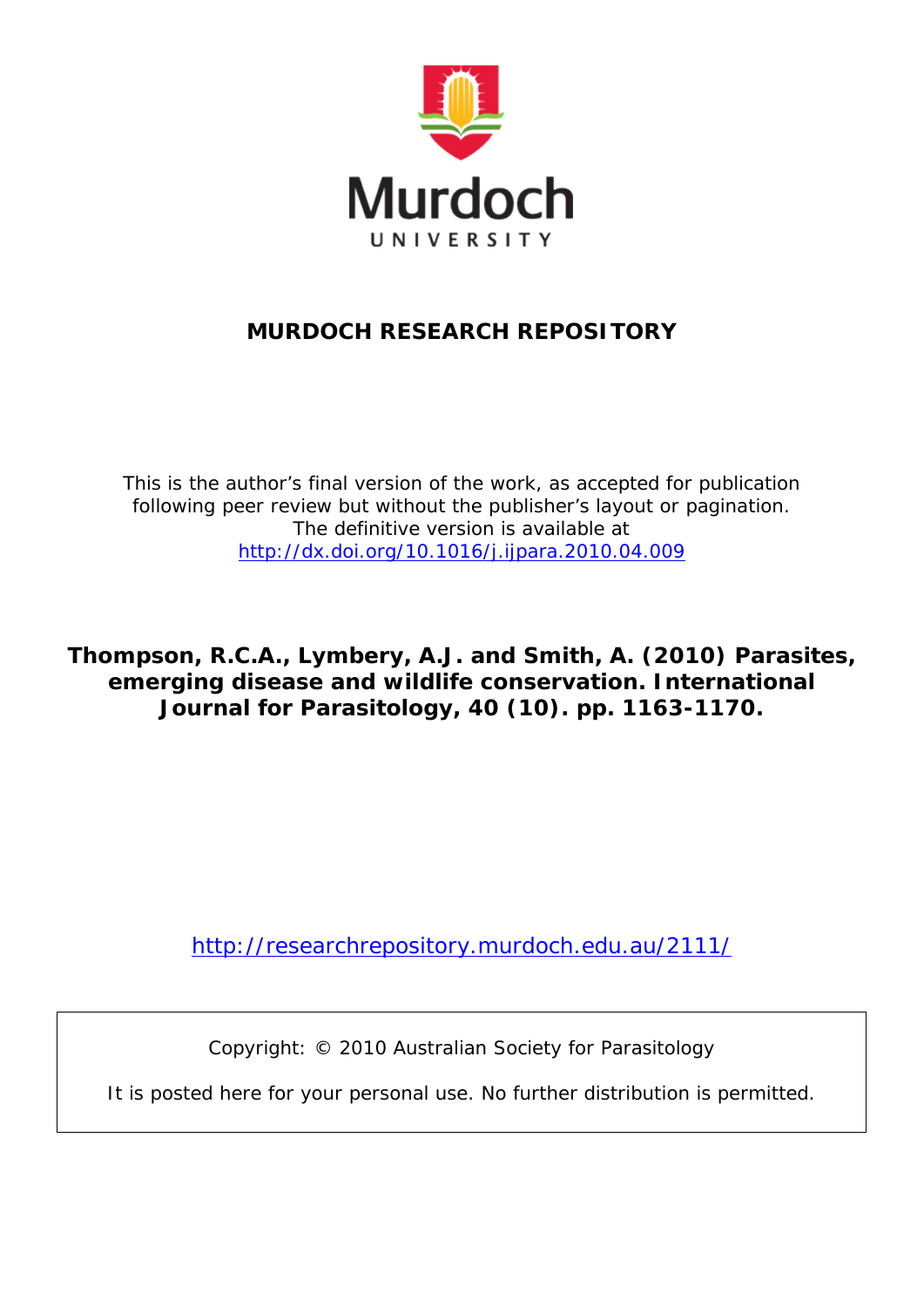### Accepted Manuscript

Invited review

Parasites, emerging disease and wildlife conservation

R.C.A. Thompson, A.J. Lymbery, A. Smith

PII: S0020-7519(10)00155-4 DOI: [10.1016/j.ijpara.2010.04.009](http://dx.doi.org/10.1016/j.ijpara.2010.04.009) Reference: PARA 3137

To appear in: *International Journal for Parasitology* 

Received Date: 13 March 2010 Revised Date: 27 April 2010 Accepted Date: 29 April 2010



Please cite this article as: Thompson, R.C.A., Lymbery, A.J., Smith, A., Parasites, emerging disease and wildlife conservation, International Journal for Parasitology (2010), doi: [10.1016/j.ijpara.2010.04.009](http://dx.doi.org/10.1016/j.ijpara.2010.04.009)

This is a PDF file of an unedited manuscript that has been accepted for publication. As a service to our customers we are providing this early version of the manuscript. The manuscript will undergo copyediting, typesetting, and review of the resulting proof before it is published in its final form. Please note that during the production process errors may be discovered which could affect the content, and all legal disclaimers that apply to the journal pertain.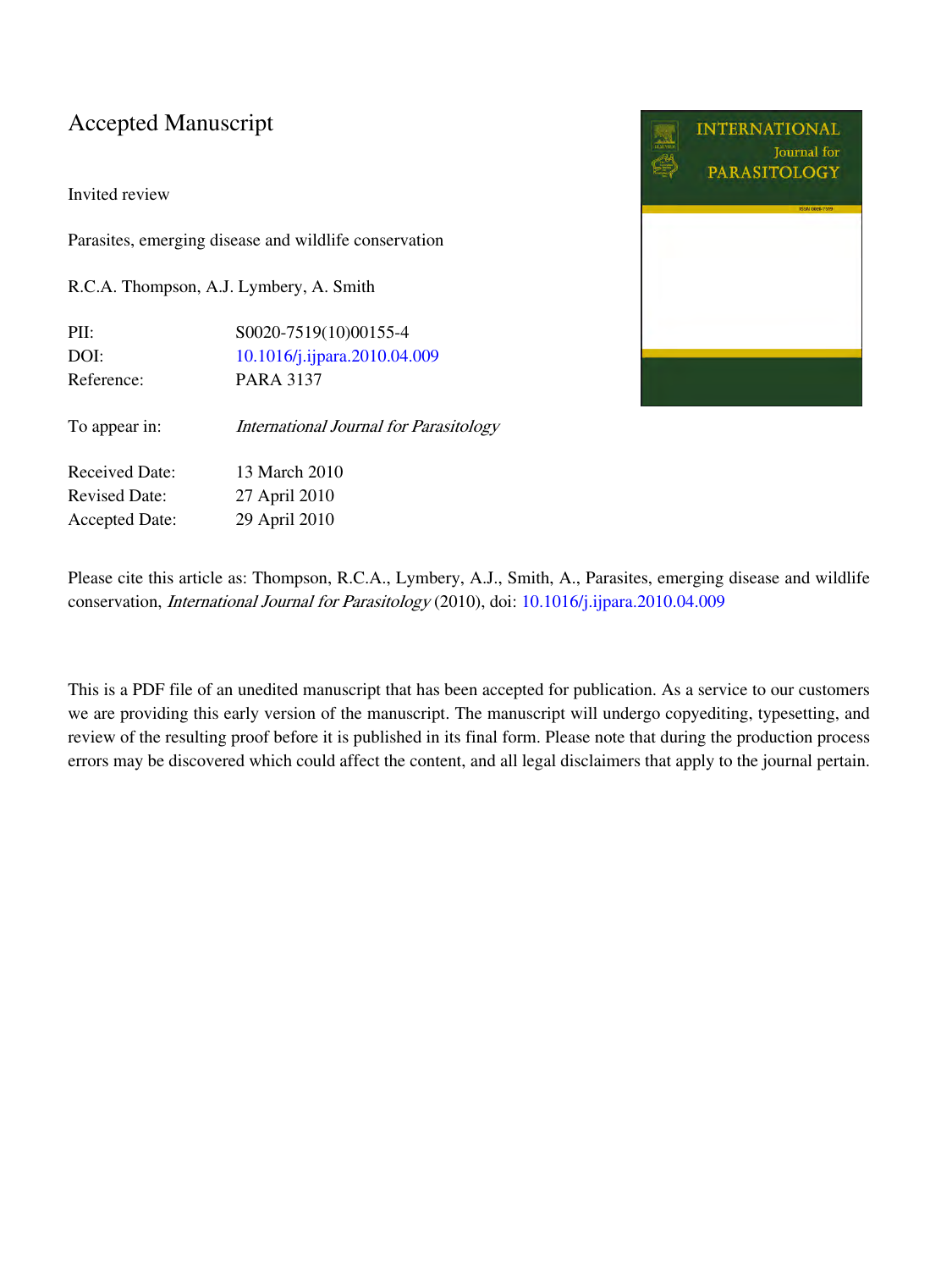## Invited Review

| $\overline{2}$ | Parasites, emerging disease and wildlife conservation                                             |
|----------------|---------------------------------------------------------------------------------------------------|
| 3              |                                                                                                   |
| $\overline{4}$ | R.C.A Thompson <sup>a*</sup> , A.J. Lymbery <sup>a,b</sup> , A. Smith <sup>a</sup>                |
| 5              |                                                                                                   |
| 6              | <sup>a</sup> WHO Collaborating Centre for the Molecular Epidemiology of Parasitic Infections, and |
| $\tau$         | <sup>b</sup> Fish Health Unit                                                                     |
| $8\,$          | School of Veterinary and Biomedical Sciences, Murdoch University, Murdoch, WA 6150,               |
| 9              | Australia                                                                                         |
| 10             |                                                                                                   |
| 11             |                                                                                                   |
| 12             |                                                                                                   |
| 13             |                                                                                                   |
| 14             | *Corresponding author.                                                                            |
| 15             | Tel.: +61 8 9360 2466; fax: +61 8 9310 4144.                                                      |
| 16             | E-mail address: a.thompson@murdoch.edu.au                                                         |
| 17             |                                                                                                   |
| 18             |                                                                                                   |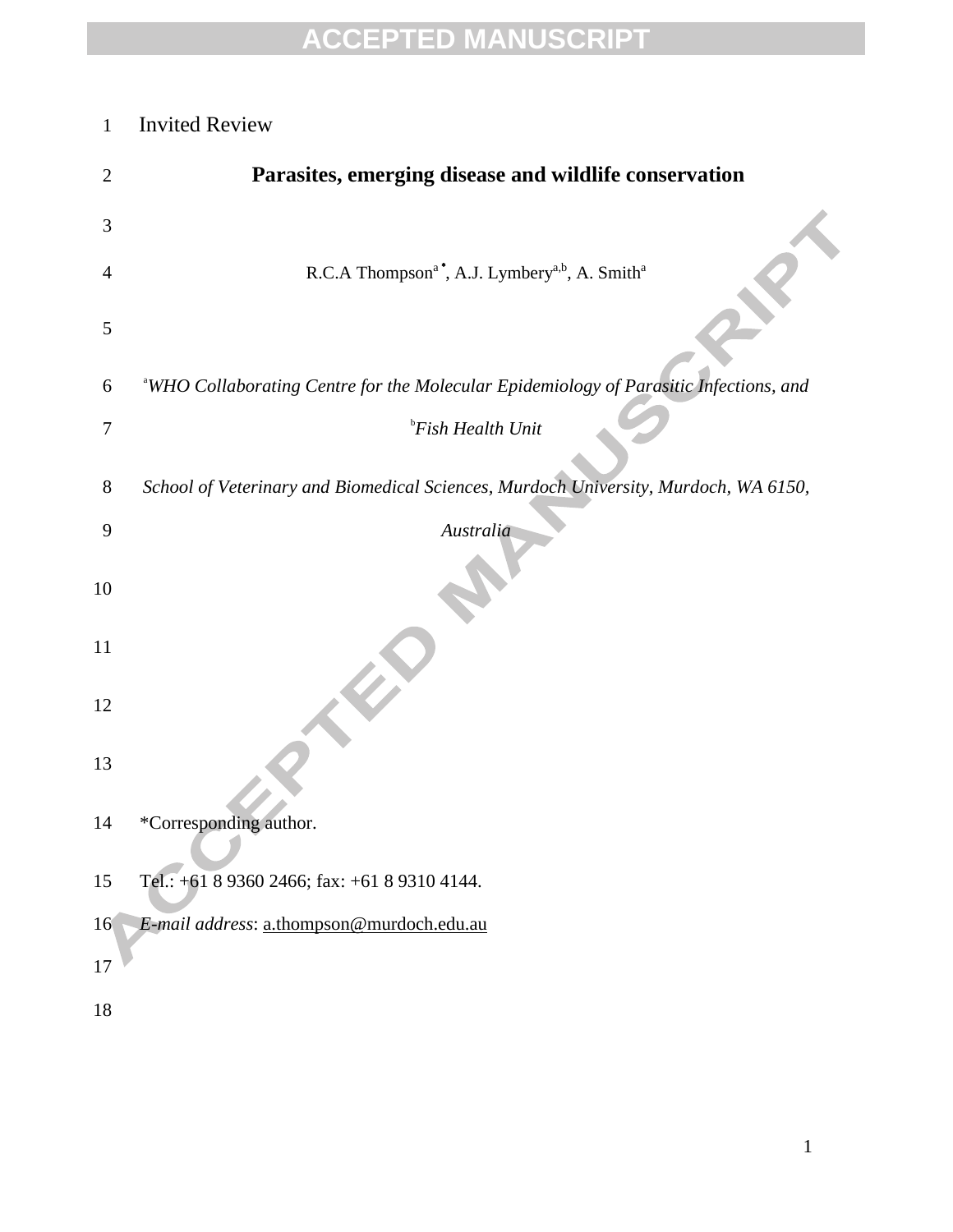#### **Abstract**

21 In this review some emerging issues of parasite infections in wildlife, particularly in Australia, are considered. We discuss the importance of understanding parasite biodiversity in wildlife in terms of conservation, the role of wildlife as reservoirs of parasite infection, and the role of parasites within the broader context of the ecosystem. Using a number of parasite species, the value of undertaking longitudinal surveillance in natural systems using non-invasive sampling and molecular tools to characterize infectious agents is illustrated in terms of wildlife health, parasite biodiversity and ecology.

 *Keywords:* Wildlife; *Giardia*; *Cryptosporidium; Blastocystis*; *Echinococcus*; *Leishmania*; *Trypanosoma*; *Toxoplasma*

33 COM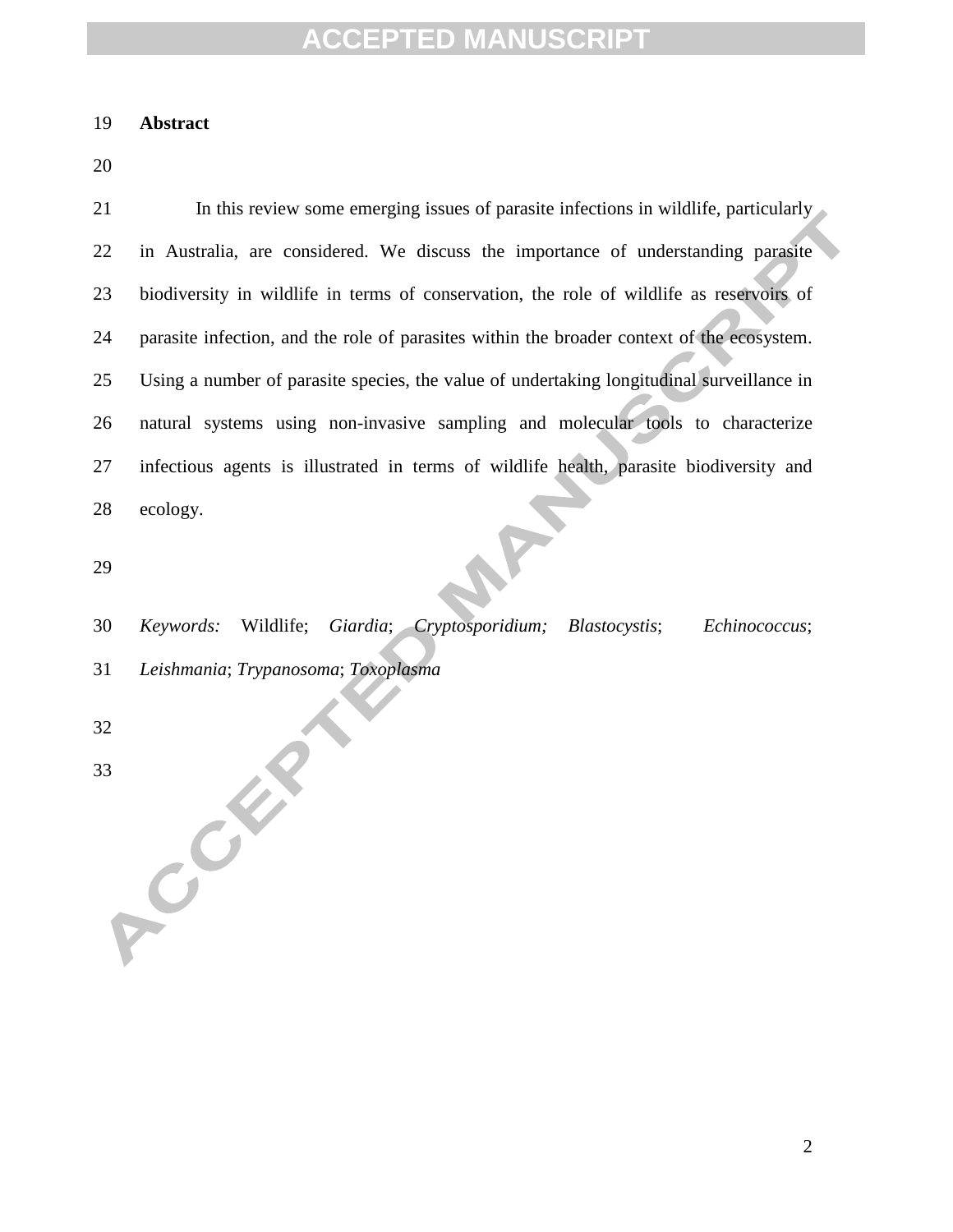#### **1. Introduction**

 In terms of conservation, it is unfortunate that the emergence of infectious diseases with zoonotic potential has dominated investigations and commentary on wildlife pathogens in recent years (e.g. McCallum and Dobson, 1995; Holmes, 1996; Daszak et al., 2000; Rhyan and Spraker, 2010). By doing so, not only have studies on the biodiversity and ecology of wildlife parasites been neglected, but control efforts have also been hampered. This is because with the focus on threats to humans or domestic animals, we have yet to gain a broader understanding of how these emergent pathogens interact with the assemblage of cohabiting organisms in the ecosystem. Most importantly, however, the potential impacts of infectious diseases on wildlife populations have often been overshadowed by the apparently more pressing anthropocentric issues. For example, the ongoing debate as to whether or not the culling of badgers (*Meles meles*) is an effective means of controlling Tuberculosis (TB) in cattle in the United Kingdom (UK) shows how a failure to fully understand the issues at hand can result in a polarization within political and scientific communities (Jenkins et al., 2010).

 In this review we will focus on some emerging issues of parasite infections in wildlife, particularly in Australia, with emphasis on their impact on conservation. Information obtained in the past has been limited and often acquired opportunistically from sporadic culling, autopsy of individual cases or examinations of road-kills. More recently, longitudinal surveillance of live trapped animals using molecular tools to aid parasite characterization is providing valuable, novel data. In particular, the ability to amplify DNA directly from minute parasite stages recovered from faeces, tissue or environmental samples by PCR has been of enormous value in characterizing parasites.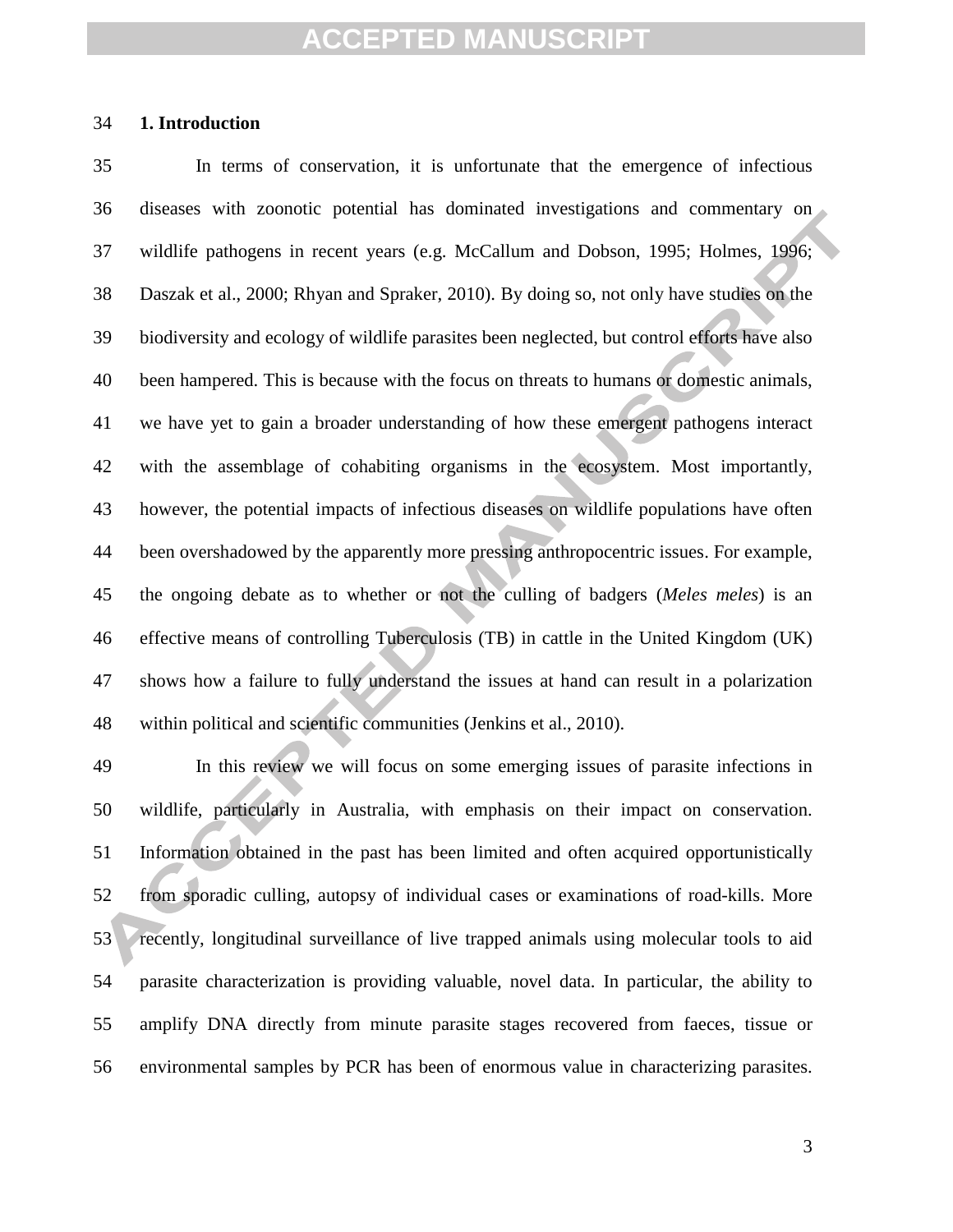As well as discussing the threats posed to wildlife by emerging parasitic diseases, we will briefly consider the role of parasites within the broader context of a healthy, functioning ecosystem.

 **2. Parasites and parasitic disease in threatened animal populations – the need for surveillance**

 The fact that parasites can have a significant impact on the population dynamics of wildlife has emerged as a critical issue in the conservation of threatened species (Hudson et al., 1992, 1998; Tompkins and Begon, 1999; Daszak et al., 2000; Albon et al., 2002; Newey and Thirgood, 2004; Hawlena et al., 2007; Møller and Nielsen, 2007; Pedersen et al., 2007; Aguirre and Tabor, 2008; Burthe et al., 2008). Most authorities would now agree that insufficient attention has been given to the role of infectious diseases in conservation, even though there is mounting evidence that infectious agents can impact significantly on local populations by causing temporary or permanent declines (Daszak et al., 2000; Harvell et al*.*, 2002; Smith et al*.*, 2006). For example, the fungal disease chytridiomycosis is devastating amphibian populations worldwide with the decline and possible extinction of at least 14 species of frogs in Australian rainforests (Retallick et al., 2004). In addition to such new, emerging diseases, a major concern to wildlife diversity is the inadvertent introduction, by translocation or release of captive bred animals, of known 'animal' pathogens into populations that have no previous exposure and therefore no effective immunity (Wyatt et al., 2008). Similarly, the impact of spill-over of 'human' parasites to naïve species of wildlife is another emerging threat that is not well understood yet such spill-overs are likely to increase in the future,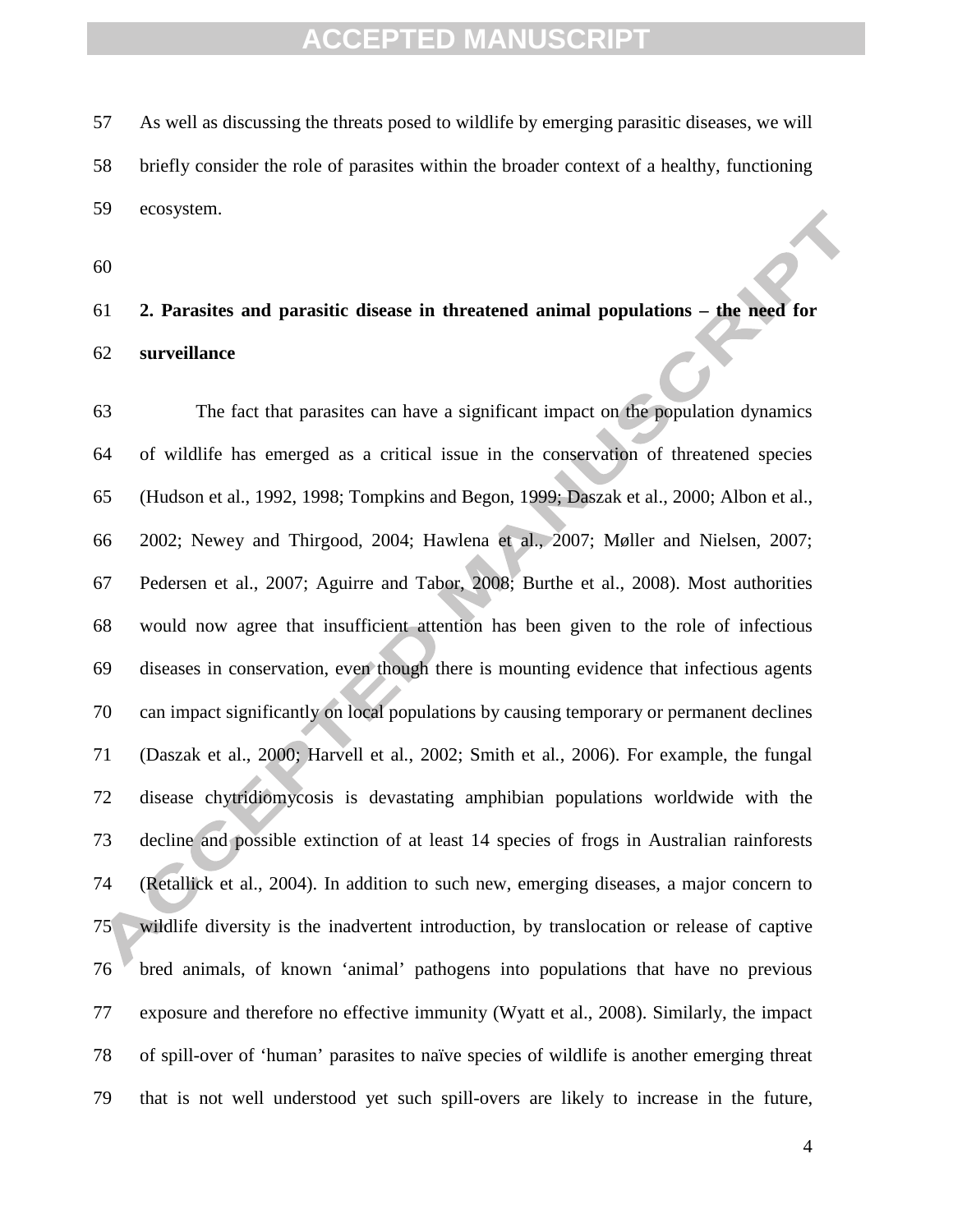establishing novel spill-back reservoirs of potential public health and economic significance, as well as threatening wildlife.

 Clearly, understanding the role of infectious agents in wildlife endangerment, declines and extinctions requires accurate data on the diversity and abundance of potential pathogens in natural systems, particularly at a local level (Smith el al., 2009a). Although the theoretical and historical evidence is often compelling (de Castro and Bolker, 2005; Gerber et al*.*, 2005), surveillance of native fauna is urgently required in order to document pathogen diversity, establish their potential importance in the aetiology of disease and identify the circumstances of when this is most likely to occur (Smith et al*.*, 2009b). For example, local extinctions in Australian rainforest frogs were first attributed to disease on the basis of the epidemiological pattern of the declines (Laurance et al., 1996), but the inference of disease impact was strongly challenged until the isolation and identification of a fungal pathogen (*Batrachochytrium dendrobates*) from morbid frogs (Berger et al., 1998).

 Australia's long isolation has resulted in the evolution of a unique, extremely rich and varied native fauna and one that is potentially susceptible to introduced parasites (Freeland, 1994; Abbott, 2006). For example, concern has been expressed that should *Trypanosoma evansi,* the causative agent of Surra, be introduced into Australia it could devastate native mammalian fauna (Thompson et al., 2003). Many small and medium sized mammal species, for example, that were once widespread across the continent are now restricted to isolated areas in the south west or on off-shore islands. In the last 10 years there has been a further decline of many of these native mammals, with evidence that parasitic diseases may be implicated (Start and Mawson, 2005; Smith et al*.*, 2008).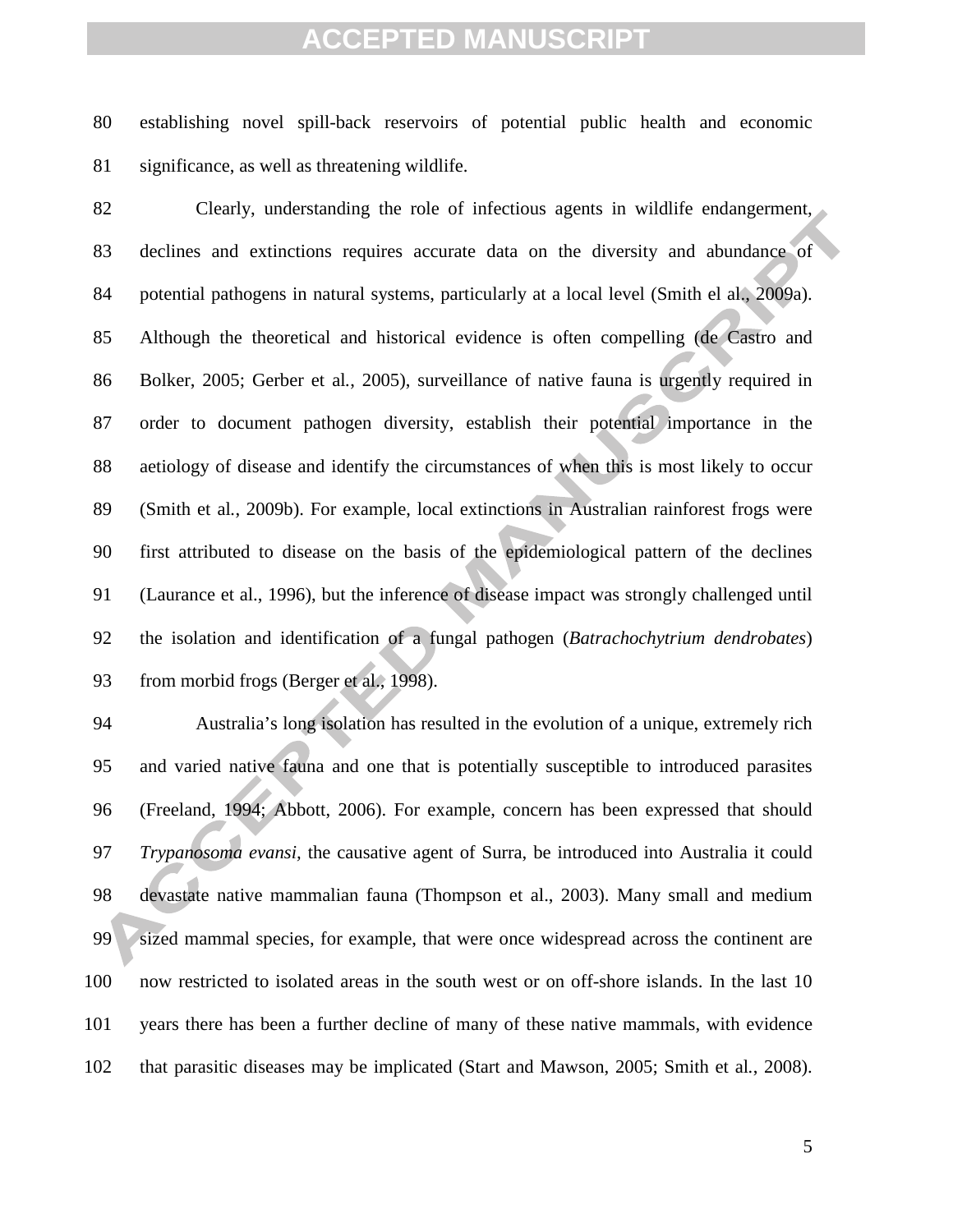Similarly, the highly endemic freshwater fish fauna of Australia is threatened by a range of anthropogenic processes, such as river regulation, secondary salinisation and eutrophication (Barmuta, 2003). In recent years, it has become clear that parasitic diseases, particularly those introduced with exotic fish species, may also pose a threat to 107 native fishes (Chapman et al., 2006; Marina et al., 2008; Lymbery et al., 2010).

 $\bigodot$ 

#### **3. Wildlife as reservoirs of parasite infection**

 Wildlife have often been incriminated as being the source of parasite diseases in humans or livestock, and acting as reservoirs for such infections. It is interesting therefore, to examine a few important parasites of public health significance where wildlife have been identified as reservoirs and the circumstances of how this happened.

*3.1. Giardia*

 When the World Health Organization initially listed the common enteric protozoan parasite *Giardia* as a zoonosis over 25 years ago it was as a result of epidemiological observations suggesting that giardiasis in campers in Canada was caused by drinking stream water contaminated with *Giardia* from beavers (Thompson, 2004). The assumption was that beavers shared a parasite with humans but this was not the case. Epidemiological investigations revealed that only beavers downstream from sewage works were infected and more recent studies have confirmed that beavers are susceptible to infection with zoonotic strains of *Giardia* (Thompson, 2004). Thus beavers that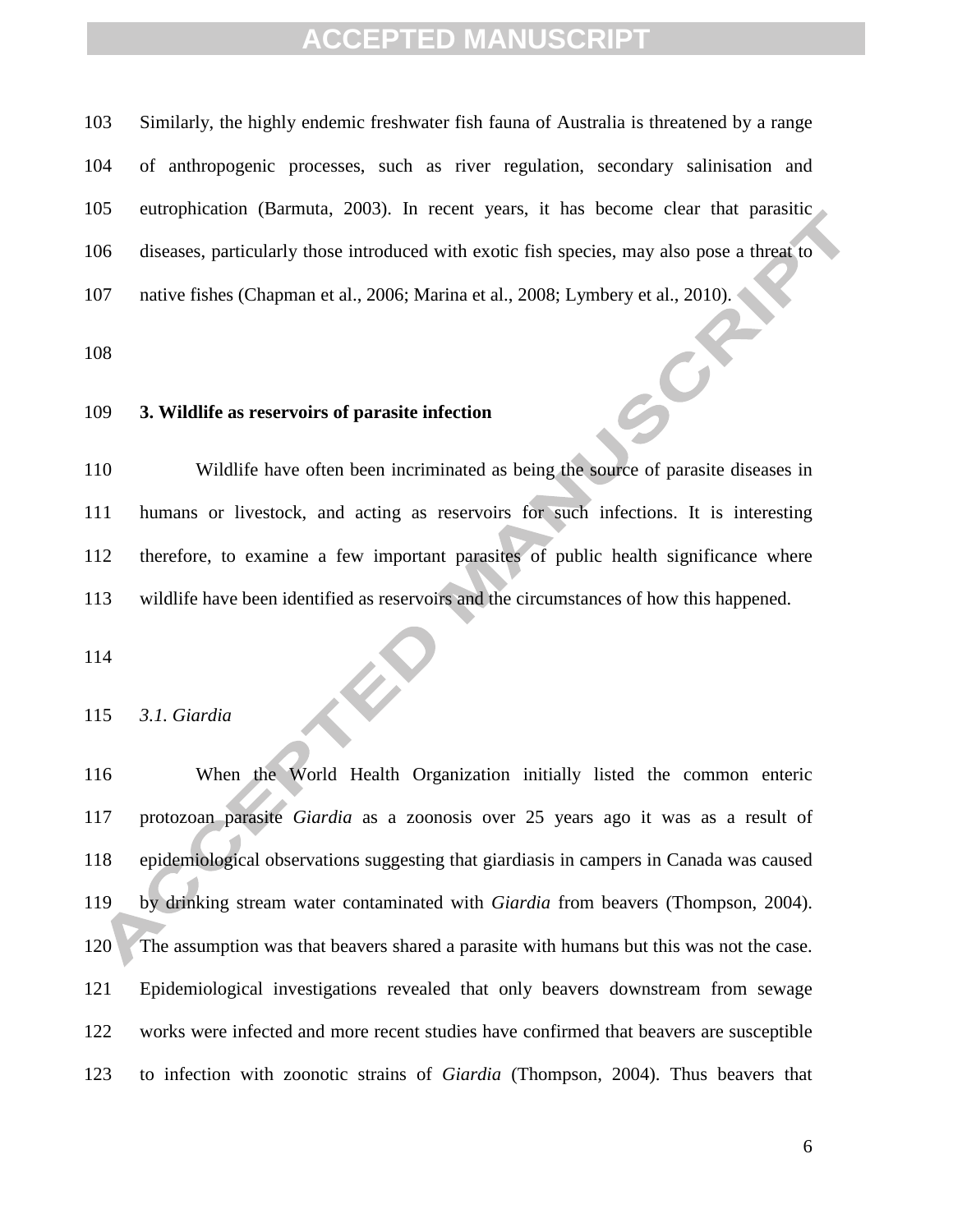contract infection from accidentally ingesting *Giardia* of human origin can serve to amplify the parasite, thereby increasing the numbers of *Giardia* cysts in stream and river water. It is not known whether beavers harbour their own 'strain' of *Giardia*.

 *Giardia* has been found in numerous species of mammalian wildlife but very little information is available on the species and strains/genotypes that occur naturally in mammals in the wild (Appelbee et al., 2005; Kutz et al., 2009; Thompson et al., 2009a). Three species have been described from rodents, *Giardia muris* (mice)*, Giardia simondi* (rats) and *Giardia microti* (microtine rodents), which are all genetically distinct (reviewed in Thompson and Monis, 2004), but little is known about their host range, prevalence of infections and geographical distribution. More recently, a novel genotype of *Giardia* was described in an Australian marsupial, a bandicoot known as the quenda (*Isoodon obesulus)*, and on the basis of genetic characteristics would appear to represent a distinct species that may be endemic within Australian native fauna (Adams et al., 2004). However, mice, rats, microtine rodents and bandicoots are also susceptible, like beavers, to infection with zoonotic strains/species of *Giardia*. In the majority of cases, where appropriate tools for parasite characterisation have been applied, the type of *Giardia* found in free-ranging terrestrial and aquatic mammals has usually proved to be of human origin, i.e. zoonotic genotypes/assemblages of *Giardia duodenalis* (Thompson, et al*.,* 2009b). Apart from beavers in North America, this has also been demonstrated in presumed pristine and/or isolated environments involving wildlife species such as primates in Africa, muskoxen in the Arctic, house mice on remote islands, Australian marsupials and marine cetaceans in various parts of the world (Graczyk et al., 2002; Moro et al., 2003; Sulaiman et al., 2003; Appelbee et al*.*, 2005; Dixon et al*.*, 2008; Kutz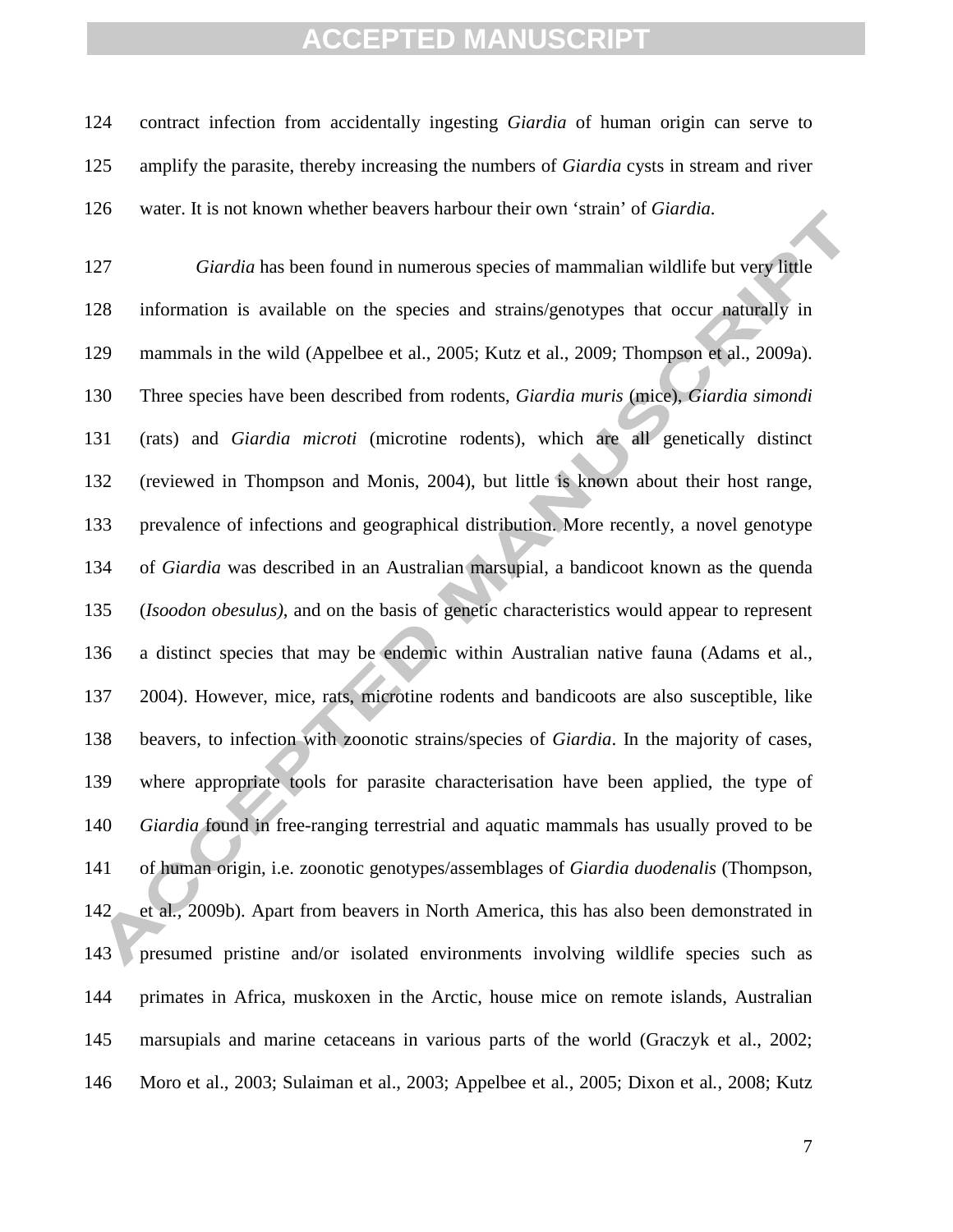et al., 2008; Teichroeb et al*.*, 2009; Thompson et al., 2010). In all of these cases, epidemiological evidence supports humans as the source of infection through environmental contamination, either directly or indirectly via domestic animal hosts. The impact of these zoonotic species of *Giardia* on wildlife is not known, but there is some evidence of an association with clinical disease in primates (Graczyk et al., 2002).

 $\boldsymbol{G}$ 

#### *3.2. Cryptosporidium*

 The emergence of *Cryptopsoridium* as a significant parasite of humans, particularly in patients whose immune system is compromised, stimulated considerable research on the surveillance and characterization of the parasite in wildlife species, in order to identify possible reservoirs of waterborne infection to humans (Thompson et al., 2005). The outcome of these activities has been the identification of numerous, novel, host-adapted species and strains of *Cryptosporidium* that pose little if any significance to public health (Caccio et al., 2005; Hunter and Thompson, 2005; Slapeta, 2009). This incredible diversity of *Cryptosporidium* spp. in wildlife clearly warrants further study in terms of ecology, evolutionary biology and potential impact on wildlife health. However, this is unlikely to happen if the priorities for research on *Cryptosporidium* continues to be driven by public health and water quality issues.

*3.3. Blastocystis*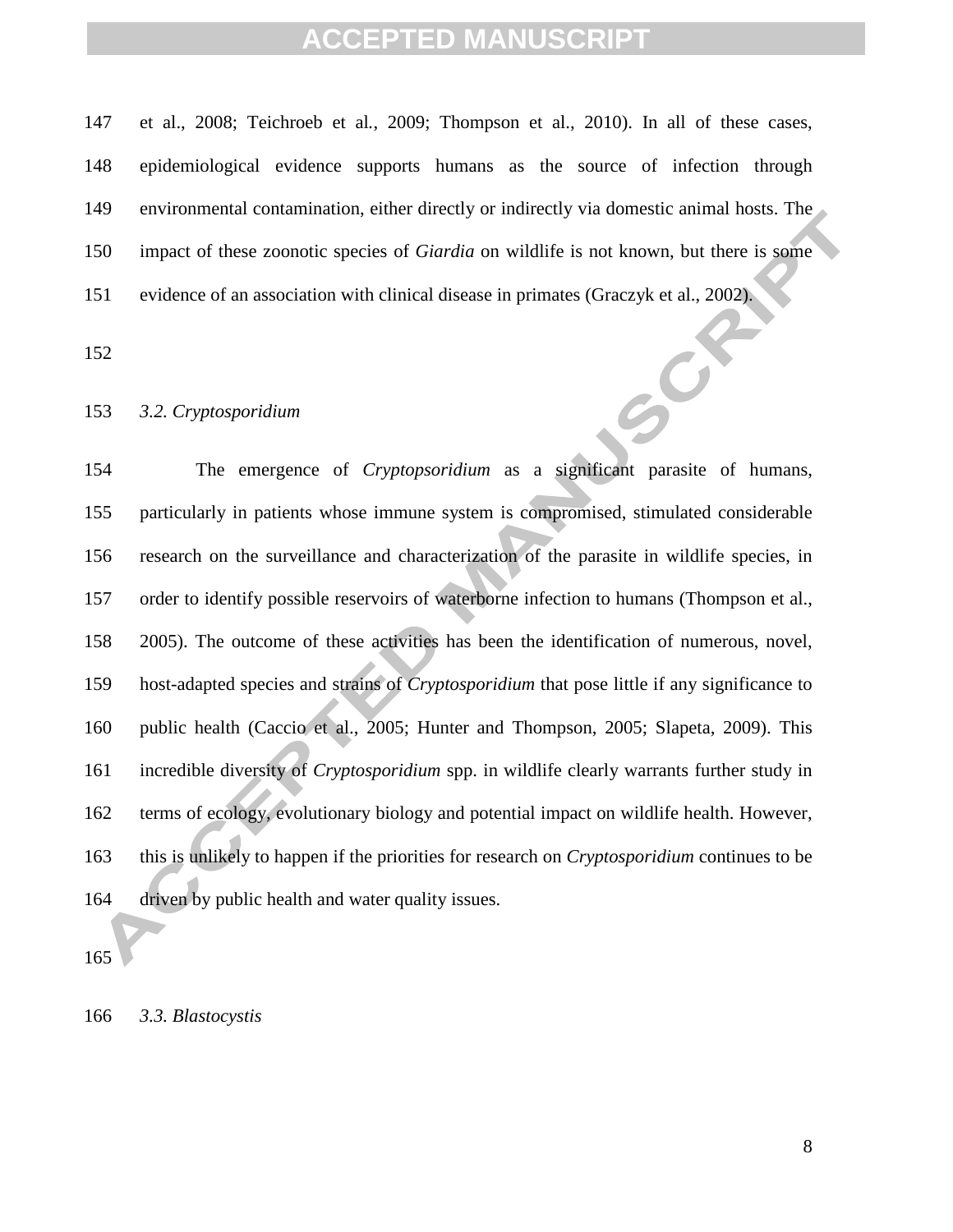As with research on the epidemiology and biodiversity of *Giardia* and *Cryptosporidium*, the application of molecular tools has provided much new information on the ubiquitous enteric protozoan *Blastocystis*. This parasite has proved to be far more common in wildlife than previously considered, due to the limitations of previous diagnostic techniques and the lack of surveillance in wildlife (Parkar et al., 2006; Stensvold et al., 2007). An enormous genetic diversity has been found between isolates of the parasite from wildlife but no clear picture has as yet emerged on the degree of host specificity (Parkar et al., 2006, 2010). Interestingly, genotypes of the parasite isolated from humans have also been found in wildlife from pristine environments and it is unclear if there is any relationship between their occurrence and zoonotic transmission. *Blastocystis* was long considered to be of no clinical significance to humans but opinion has changed and there is a growing consensus that infection with *Blastocytis* is associated with a variety of gastrointestinal disorders including irritable bowel syndrome (Dogruman-Al, et al., 2009; Yamamoto-Furusho and Torijano-Carrera, 2010). The potential impact of *Blastocystis* on wildlife health has yet to be determined.

#### *3.4. Echinococcus*

 Wildlife are essential for maintaining the life cycle of some species of *Echinococcus* in nature. For *Echinococcus multilocularis*, foxes and microtine rodents serve this role whereas for *Echinococcus canadensis* it is wolves and cervids (Thompson, 2008). Unfortunately, with *Echinococcus granulosus*, anthropogenic activities have led to the establishment on the Australian mainland of a cycle involving native wildlife that not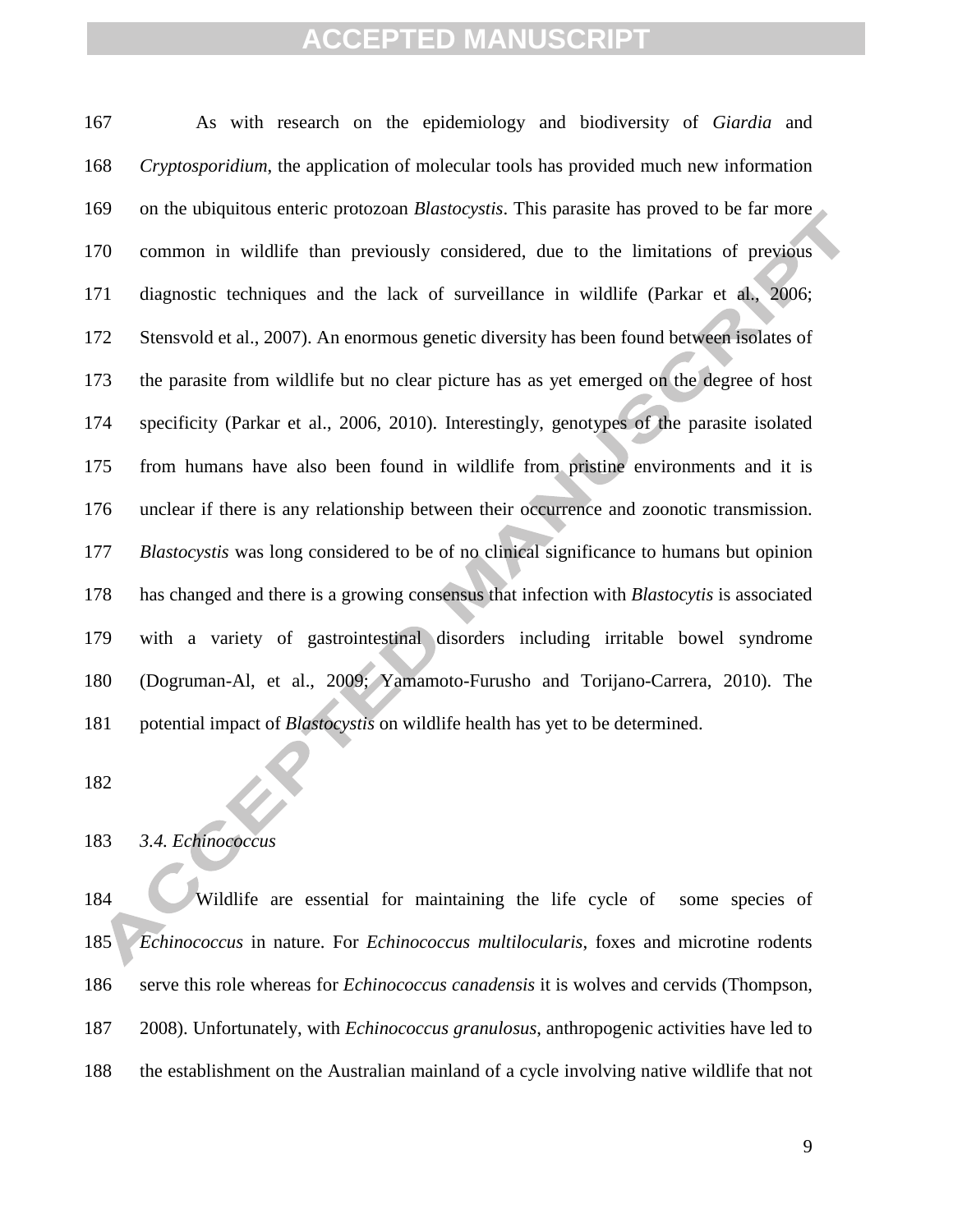only impacts on public health and livestock industries but also on wildlife health (Jenkins et al., 2005; Thompson et al., 2009b).

 It is believed that *E. granulosus* was first introduced into Australia with sheep during early European settlement in the late 1700's. The parasite is now widespread with the larval cystic stage infecting many species of macropod marsupials (wallabies and kangaroos) throughout the Australian mainland, a cycle perpetuated in the wild with dingoes acting as the definitive host. From an ecological perspective, the recent introduction of *Echinococcus* into Australia with domestic livestock has thus resulted in the establishment of a sylvatic life cycle that can affect predator-prey relationships, as well as host survival directly. In marsupials, as with *E. canadensis* in moose, *E. granulosus* has a predilection for the lungs and can result in massive infections. Dingoes hunt a range of macropods from small wallabies to large kangaroos (Corbett, 2001) and it has long been considered that hydatid cysts in the lungs of macropods could weaken the animal, making it easier for capture by dingoes (Durie and Riek, 1952) a similar situation to that seen in the predation of infected moose by wolves (Mech, 2002; Joly and Messier, 2004; Thompson et al., 2009b). Recent studies suggest that hydatid disease reduces 205 effective lung volume in wallabies by  $\sim$  55% in males and  $\sim$  70-80% in females (Barnes et al*.*, 2007). These authors consider that such reductions impair the fitness of the animals to a degree seldom seen in sheep, where infection is usually asymptomatic (Schwabe, 208 1986; Eckert et al., 2001).

 Apart from enhancing susceptibility to predation, it has been suggested that the presence of hydatid disease might be fatal and a threat to the survival of endangered small macropod species that exist in small isolated colonies with small home ranges (Barnes et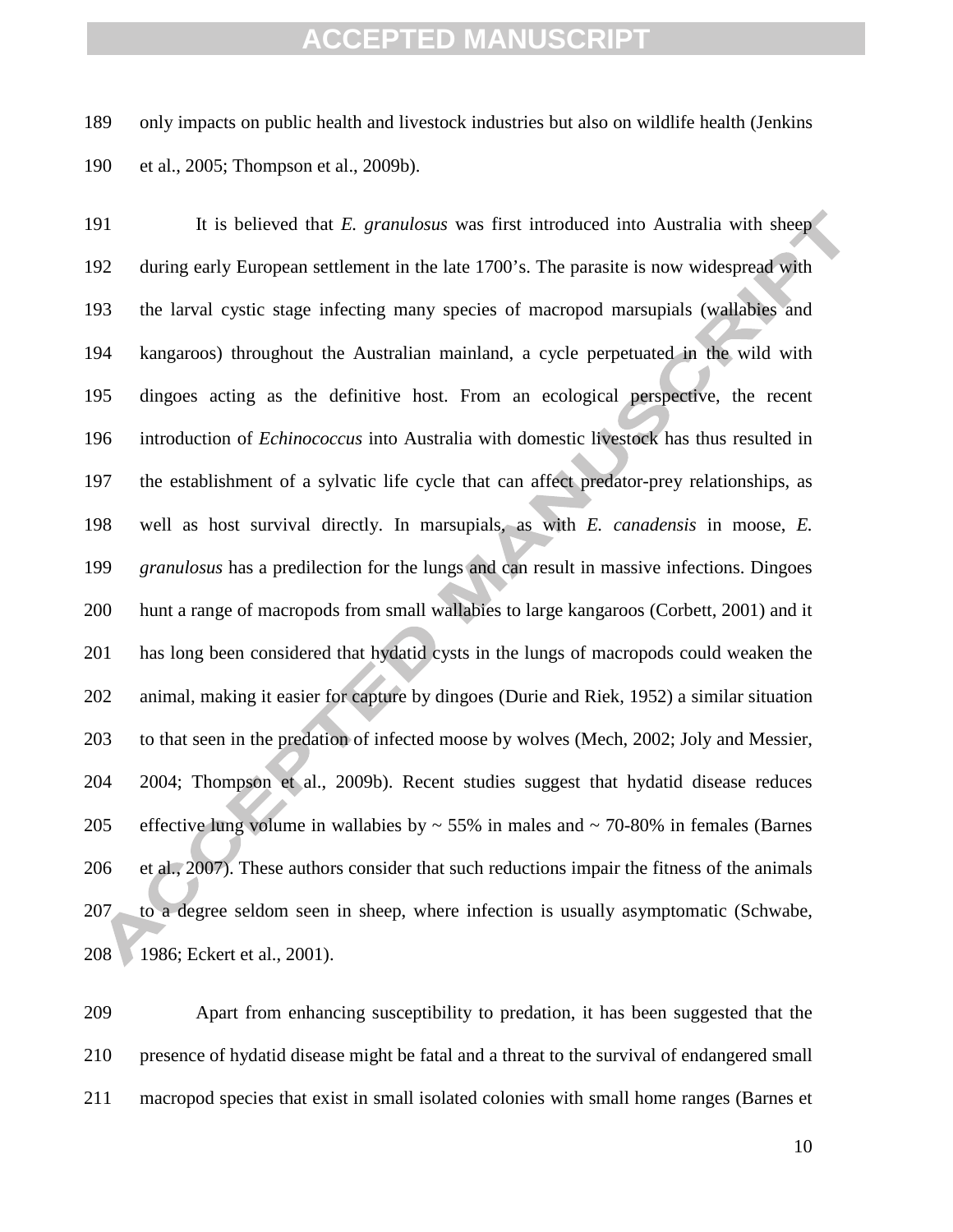al*.*, 2007). This could be significant in Australia, where many species of marsupial are under threat. In addition, the establishment of a dingo-macropod cycle, which effectively maintains parasite transmission, also acts as a 'spill-back' reservoir of infection for sheep and cattle and is a major problem for control strategies that focus on education and husbandry activities to break the domestic 'dog-sheep' cycle on the Australian mainland JSC (Jenkins et al., 2005).

#### **4. Impact of parasite infection on wildlife**

 Parasites of wildlife have been neglected in terms of conservation and biodiversity. As emphasised earlier, interest has been dominated in recent years by anthropomorphic issues, particularly the role of wildlife as reservoirs of zoonotic and non-zoonotic diseases, and the consequences of such diseases to public health, livestock industries and as a loss of human dietary protein (Rhyan and Spracker, 2010). Such issues have dominated discussion and directed research effort. Fortunately, the importance of generating data on the diversity of infectious agents harboured by wildlife populations is now understood, in terms of conservation and ecosystem health. However, the effects of endemic infections that circulate within wildlife populations can be difficult to detect and even counterintuitive in their impact. For example, cowpox virus infection in wood mice 230 and bank voles in the UK appears to have a significantly negative effect during winter months, resulting in reduced survival rates (Telfer et al., 2002). However, at the population level, infected individuals appear to have increased survival rates over the summer months. This unusual pattern is explained by the fact that during the summer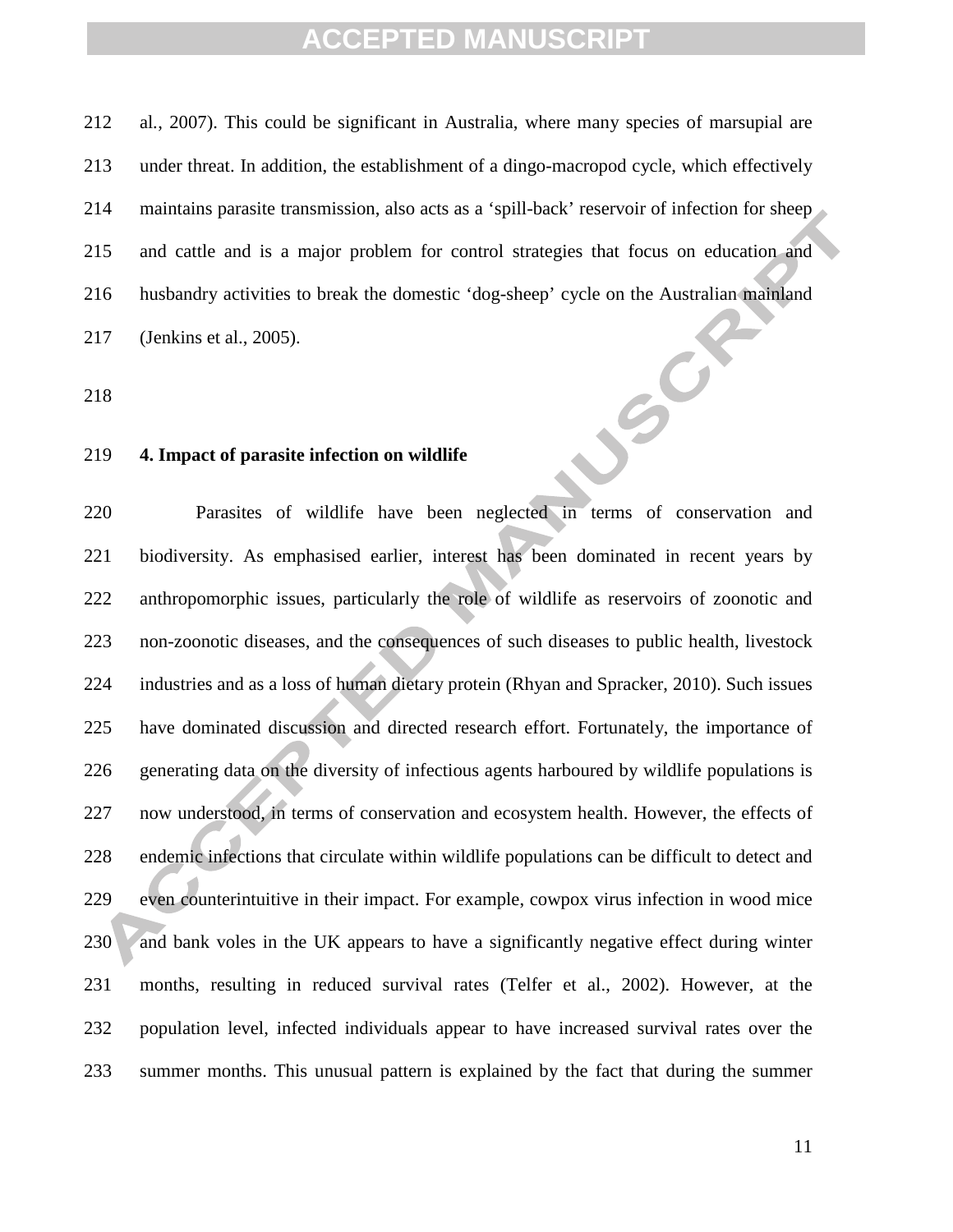infected individuals tend not to breed or breed less often than uninfected individuals and therefore do not suffer the added physiological costs associated with reproduction. During the winter months, when all other factors are equal, the cost of infection becomes apparent (Telfer et al., 2002).

 We have selected trypanosomes and *Toxoplasma* in Australia as case studies to illustrate the range of potential impacts on wildlife conservation but also, and importantly, how localized, targeted investigations can yield valuable and often unexpected data. Trypanosomes and *Toxoplasma* also provide valuable examples of how little we understand about the ecological relationships between parasite and host and their **PART** impact on wildlife health.

#### *4.1. Leishmania*

 *Leishmania* is a vector-borne protozoan parasite transmitted by sandflies. The genus consists of numerous species and subspecific variants that affect a variety of wildlife mammalian hosts. In addition, humans and domestic dogs are susceptible to infection with several species, which often results in serious disease. *Leishmania* has a broad geographical distribution but South East Asia and Australasia have never, until recently, been considered as endemic areas. Therefore, the discovery of *Leishmania* in kangaroos and other macropods in the Northern Territory of Australia (Rose et al*.*, 2004; Dougall et al., 2009) raises a number of issues. Initially, and perhaps predictably, media and government focussed in different ways on speculation that the kangaroos could be a source of infection to humans (Stark et al., 2006). However, a systematic investigation of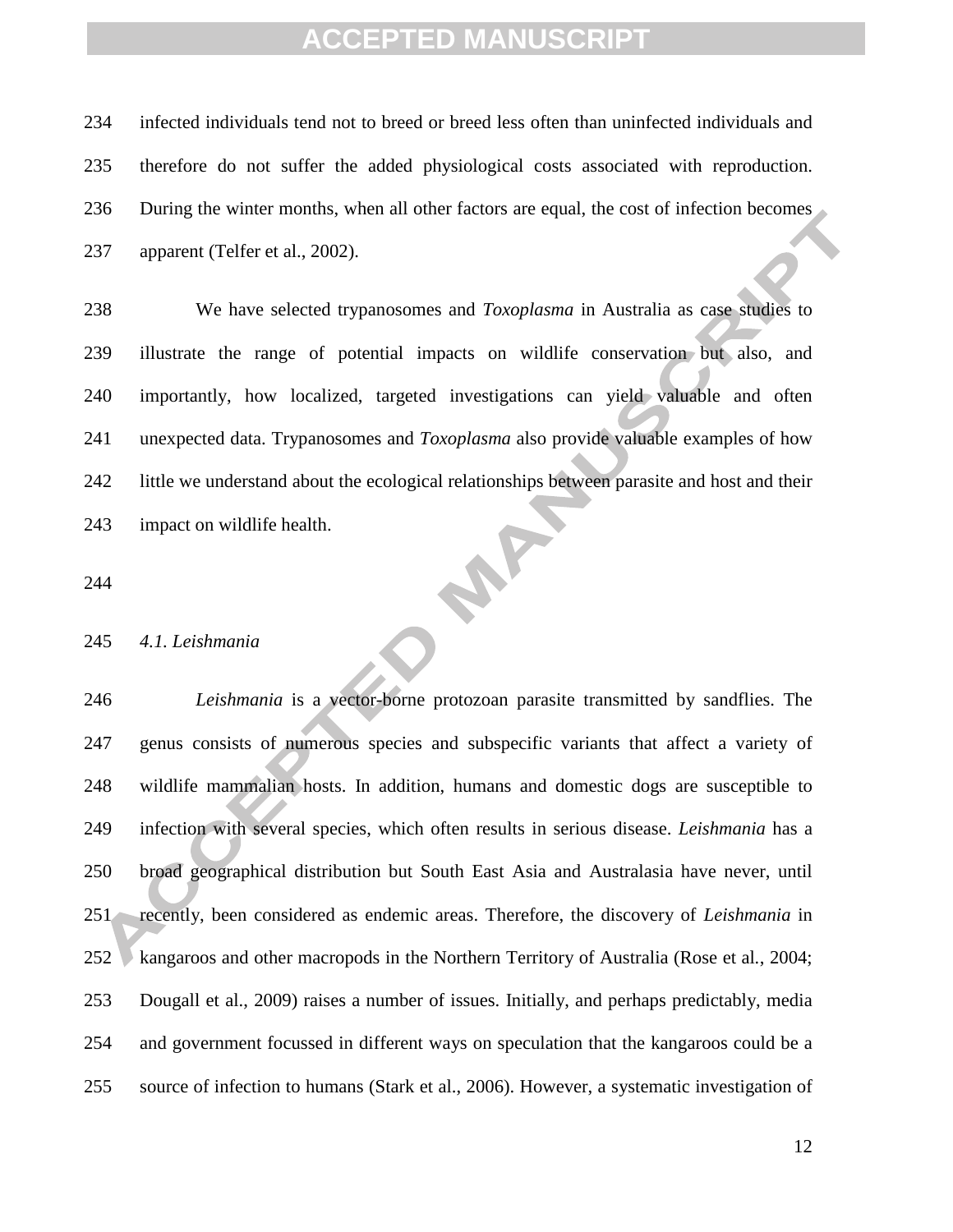the parasites isolated from the lesions of all affected macropods, including molecular characterisation, has demonstrated that they all belong to the genus *Leishmania* but not to any species so far described (Rose et al*.*, 2004). This indicates that macropods and possibly other native mammalian fauna in Australia harbour a novel species of *Leishmania* that has perhaps evolved over thousands of years and adapted to its marsupial host. All cases so far investigated have been in captive animals. This may be an important factor in the expression of the disease since the stress associated with captivity may be more likely to lead to overt clinical disease with the development of lesions than in animals in the wild. Although the pathogenic significance of this species to wildlife is not known and may be minimal to animals in the wild, it raises the question of how *Leishmania* is transmitted between kangaroos. Presumably, there are species of sandflies, or possibly other biting flies, capable of acting as vectors of *Leishmania* in Australia. If so, these vectors could also transmit other species of *Leishmania*. It is interesting that in Europe, there is increasing debate over the vectorial significance of other arthropods, apart from sandflies, such as fleas and ticks, in the life cycle of *Leishmania* (Ferreira et al., 2009; Dantas-Torres et al., 2010 ; Otranto and Dantas-Torres, 2010).

 Pathogenic species of *Leishmania* have been reported to enter Australia regularly in infected humans or dogs from endemic areas of the world (Thompson et al*.*, 2003; Stark et al*.,* 2006; Konecny and Stark, 2007). Until recently, it has been assumed that 275 such infections represent a minimal biosecurity risk since Australia was considered not to have vectors capable of transmitting the parasite. The discovery of the parasite in kangaroos demonstrates that this is not the case, and thus imported cases of *Leishmania* pose a risk of being transmitted to humans, their pets and, importantly, to wildlife.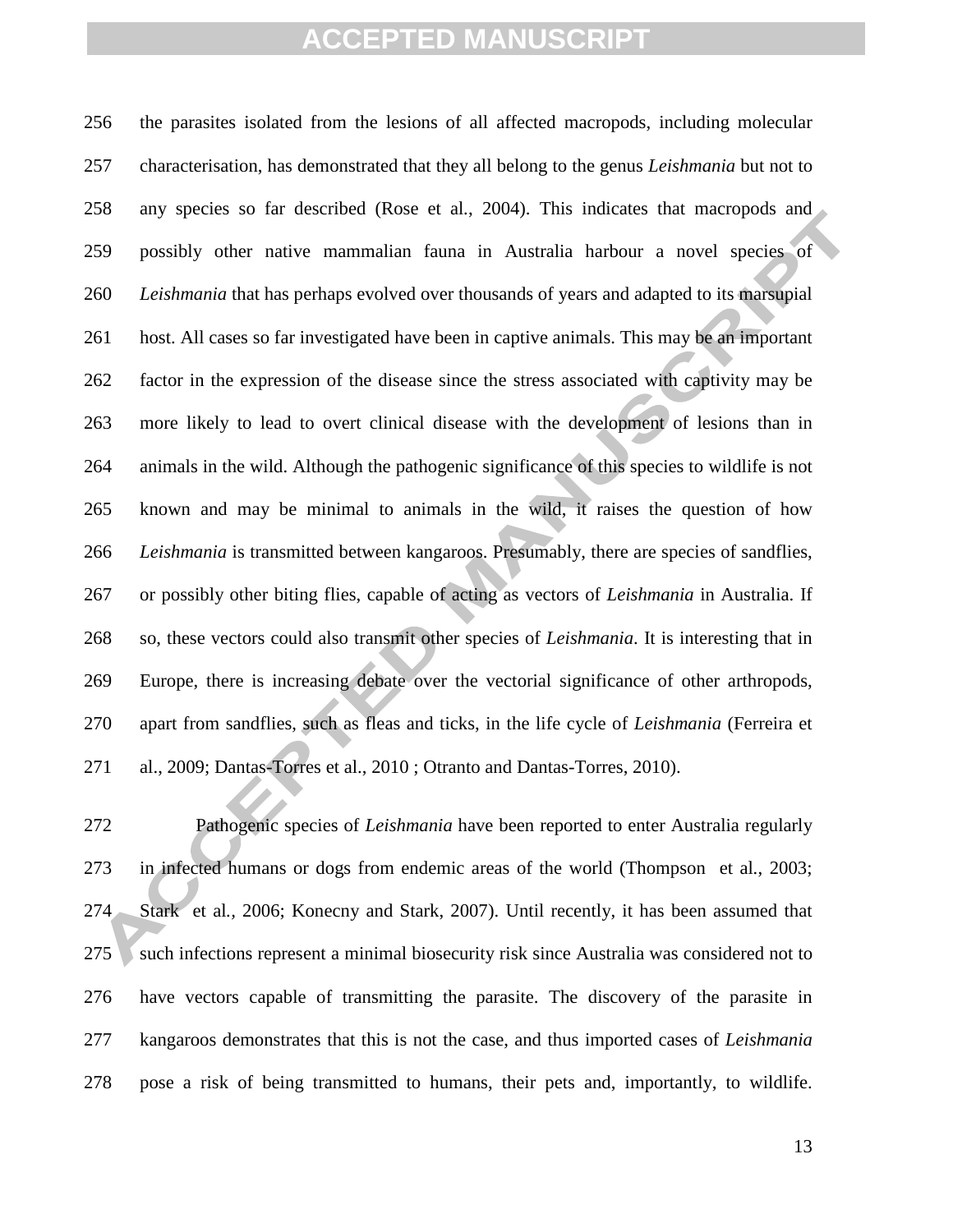Wildlife could become a significant reservoir, as well as suffer the potentially more serious clinical consequences associated with exposure to a novel introduced pathogen likely to be of human origin, in view of the increasing number of introduced cases in immigrants to Australia and returning soldiers from endemic areas (Thompson et al., 2003).  $56x$ 

*4.2. Trypanosoma*

 The situation with *Leishmania* in Australian wildlife demonstrates how little we know about systemic and blood parasites of native wildlife in Australia. For example, we are only just beginning to understand the diversity of trypanosomes in Australian marsupials, their evolutionary biology, transmission, their potential impact on the health of wildlife and the relationship indigenous trypanosomes may have to exotic, human pathogenic trypanosomes that could establish a reservoir in native wildlife (Smith et al., 2008). Until recently, little was known about the extent and diversity of infection with *Trypanosoma* spp. in Australian wildlife. However, longitudinal molecular ecological studies have demonstrated an overall pattern of widespread distribution, with *Trypanosoma* genotypes/species occurring in many different host species, often at high prevalences, on the mainland of Australia as well as on offshore islands (Averis et al., 2009).

 In South America and Africa, the trypanosomes that cause disease in humans and domestic animals are primarily the result of spill-back from wildlife reservoirs (e.g. *Trypanosoma cruzi* and *Trypanosoma brucei*). In Australia, however, human activities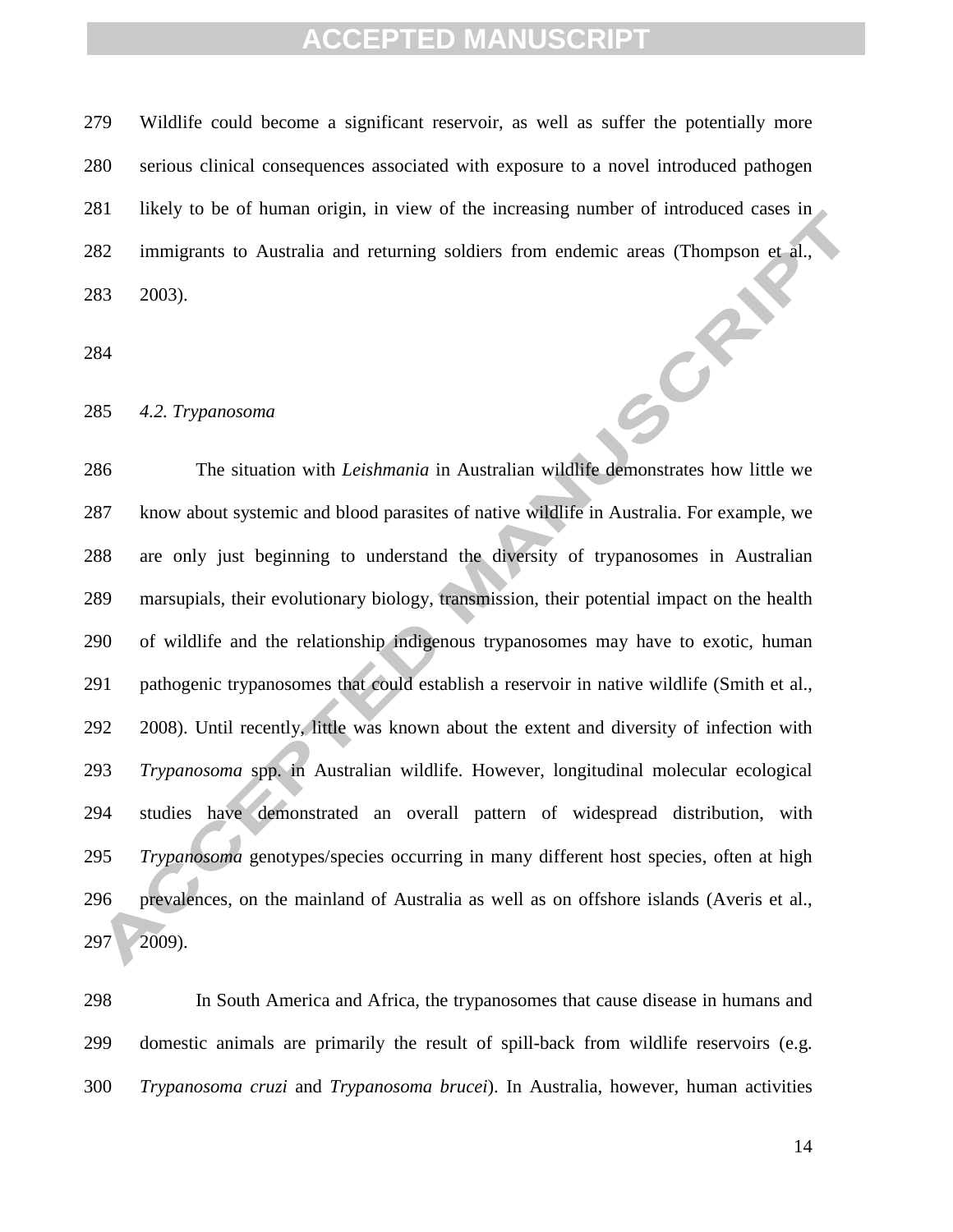have almost certainly been responsible for introducing trypanosomes from one wildlife population to another through translocation, yet we do not understand whether parasites associated with closely related host species pose a disease threat to translocated animals. For example, within Western Australia, different *Trypanosoma* spp. infect the woylie (*Bettongia penicillata*) and the closely related boodie (*Bettongia lesueur*), but nothing is known regarding the potential for cross-infection and the consequences of increased pathogenicity should this occur (Averis et al., 2009). Similarly, it has also become apparent that geographically distinct populations of some Australian native species harbour different *Trypanosoma* genotypes, which will almost certainly be infective to other individuals should the populations, and presumably their vectors which have yet to be identified, become mixed as the result of translocation (Averis et al*.*, 2009).

 Furthermore, the establishment of an exotic trypanosome cycle within Australian wildlife would be greatly facilitated if specific arthropod vectors were inadvertently introduced at the same time. For example, the introduction of flea-infested ship rats onto Christmas Island (approximately AD 1900) resulted in the spread of the pathogenic trypanosome *Ttypanosoma lewisi* into the native rat population which was described as 'morbid' on subsequent visits and extinct within 25 years (Pickering and Norris, 1996; Wyatt et al., 2008). Recent DNA-based findings indicate that native rats were devoid of any trypanosome-like infection prior to arrival, suggesting *T. lewisi* was probably maintained initially in a reservoir of ship rats and flea vectors, and subsequently spread by contact between infected fleas and naïve native rats (Wyatt et al., 2008). The spread of *T. lewisi* would have been enhanced if ectoparasites associated with native rats were biologically capable of acting as more than just mechanical vectors.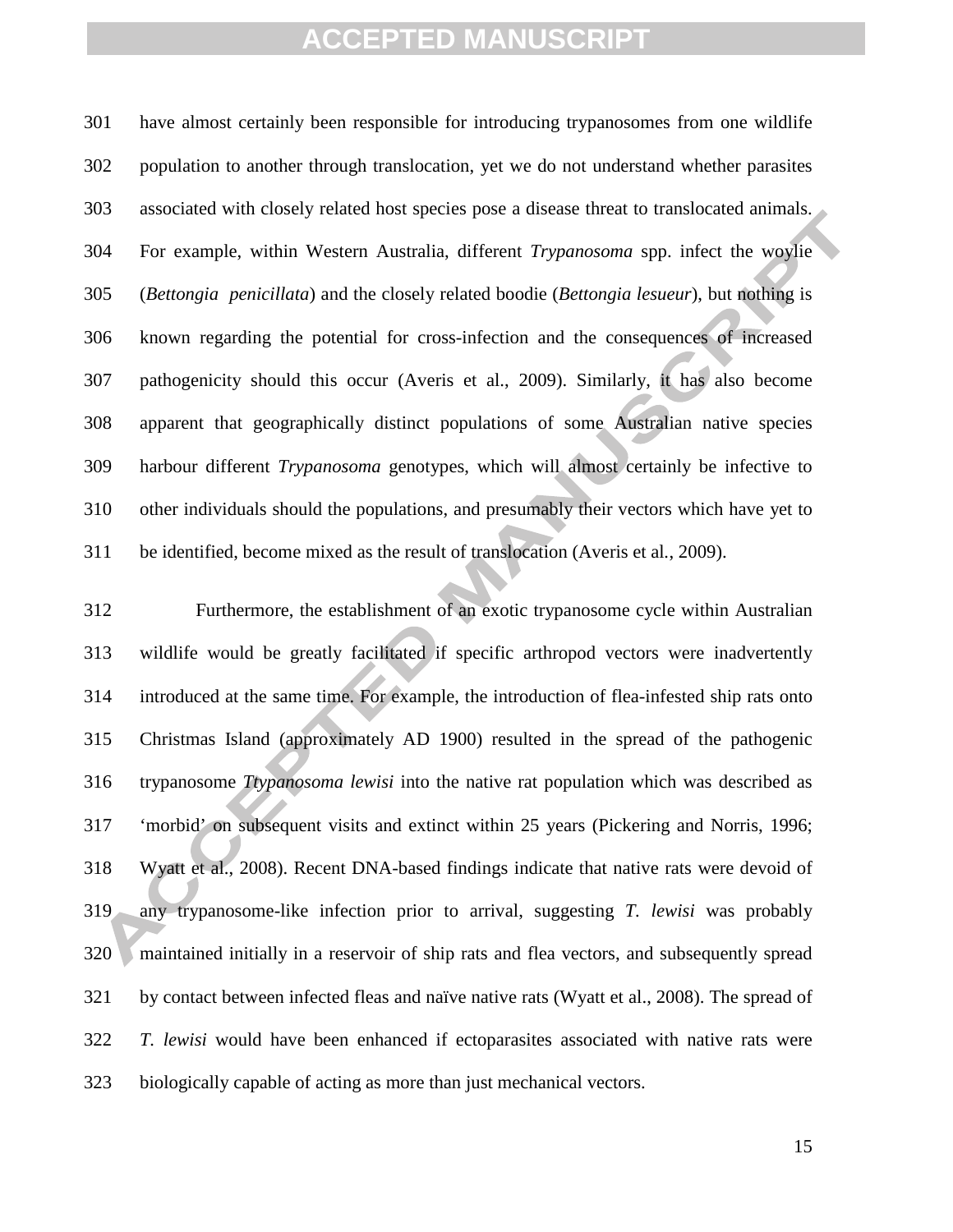Although multiple trypanosome infections within any single individual host have not been found in Australian marsupials, there is evidence to suggest that some species can be infected by multiple genotypes within the same location. For example, in the carnivorous chuditch (*Dasyurus geoffroii*) two distinct genotypes occur in one isolated conservation park (Averis et al., 2009). There is also evidence to suggest that some genotypes are geographically widespread and occur in multiple host species, while others appear to be host specific and/or confined to certain geographic areas (Fig. 1). For example, as mentioned above, isolates detected in woylies from geographically different populations, including a population in eastern Australia, consistently group together within a single clade (Averis et al., 2009). Those from the closely related boodie appear not only to be genetically different to genotypes from woylies, but to vary considerably both within and between geographically distinct populations, suggesting that some host species may be susceptible to infection from multiple *Trypanosoma* spp. and therefore possibly susceptible to exotic species should they be introduced into Australia.

 *Trypanosoma lewisi* was first reported in Australia by Bancroft (1888) and has previously been found in bush rats (*Rattus fuscipes*) and water rats (*Hydromys chrysogaster*) (Mackerras, 1959). Its presence within native wildlife raises questions regarding its origin, specifically whether it was introduced along with black and brown rats on ships arriving from Europe or was present before their arrival. It also raises questions regarding its impact on other native wildlife species. Although *T. lewisi* is usually considered to be a non-pathogenic trypanosome in its natural host (*Rattus rattus*), it has been shown to vary in its clinical impact in different aged rats, with higher incidences of anaemia and weight loss, and significantly greater mortality rates in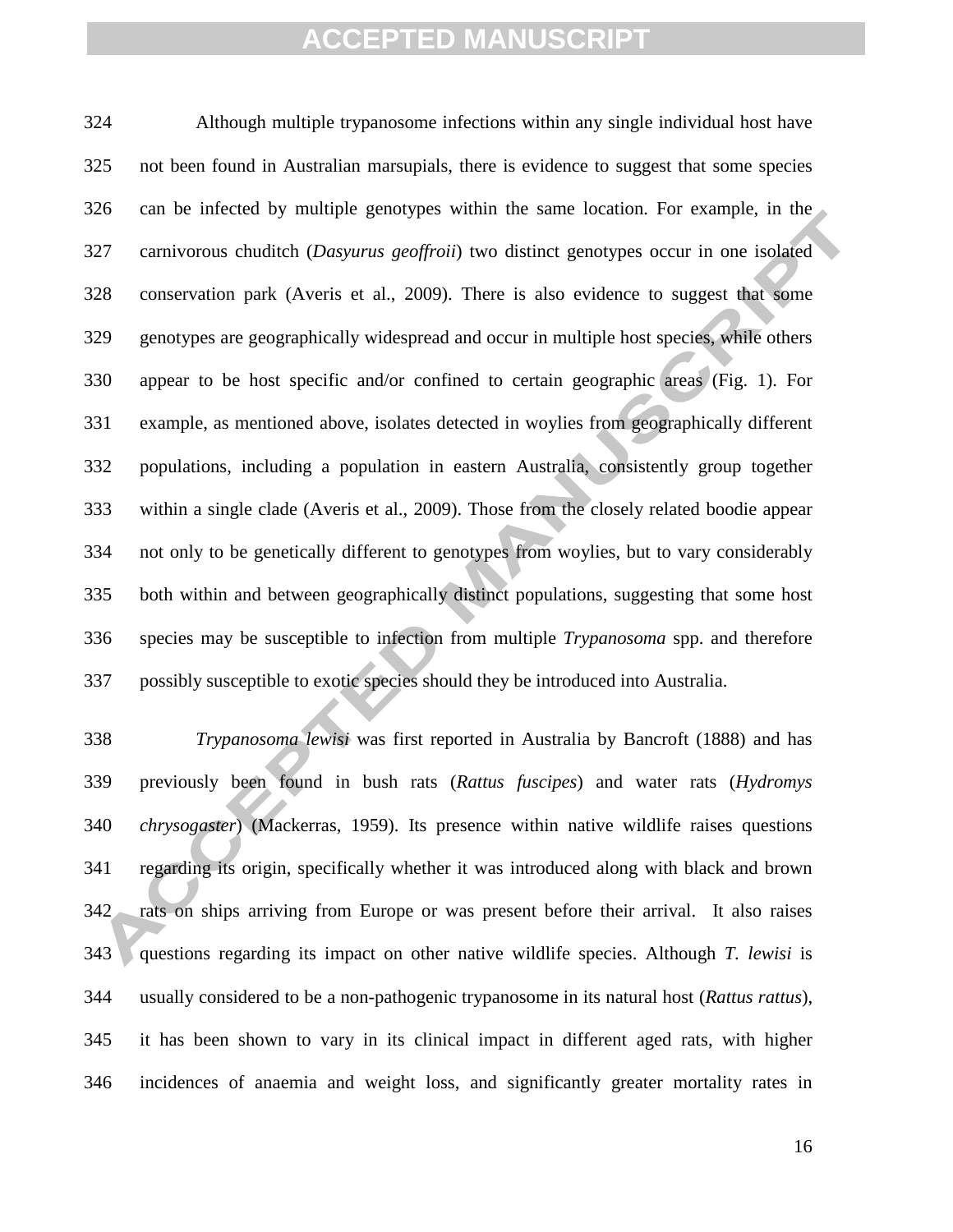juveniles than adults (Brown, 1914, 1915). Similar observations have been made on *Trypanosoma microti* in microtine rodent populations in England (Smith et al., 2005). This apparent plasticity in virulence may also be influenced by concomitant infections or the general condition of the host (Cox, 2001; Brown et al., 2003). For example, Smith et al. (2008) reported a higher prevalence and intensity of trypanosome infection in a declining population of woylies compared with that observed in a stable non-declining population in the southwest of Western Australia. They suggested that the impact of infection was only of significance for animals in the declining population because they were also exposed to high levels of the parasite *Toxoplasma gondii* (Arrea et al., 1998)*.* It is also possible that the initial introduction of *T. lewisi* into Australia was associated with adverse clinical impacts in native fauna but that over time some adaptation has occurred in the host-parasite relationship in native fauna. It is also possible that less virulent forms of *T. lewisi* have evolved in Australia. For example, in an isolated region in the south of Western Australia, several species of native mammal were all found to be infected with a closely related *T. lewisi*- like trypanosome (Averis et al., 2009).

 The vectors of Australian trypanosomes are not known. Given the role of fleas as vectors for *T. lewisi* they are considered likely to play a role with some of the trypanosomes of native Australian wildlife since phylogenetic analysis of genotypes from several ecologically similar wildlife hosts including bush rat (*R. fuscipes*), dibbler (*Parantechinus apicalis*), and ash-grey mouse (*Pseudomys albocinereus*) suggests a potentially similar mode of transmission (Hamilton et al*.*, 2007; Averis et al., 2009; see Fig. 1). Jakes et al*.* (2001) have proposed tabanid flies as possible vectors for kangaroo trypanosomes, although ixodid ticks are also commonly found on kangaroos and are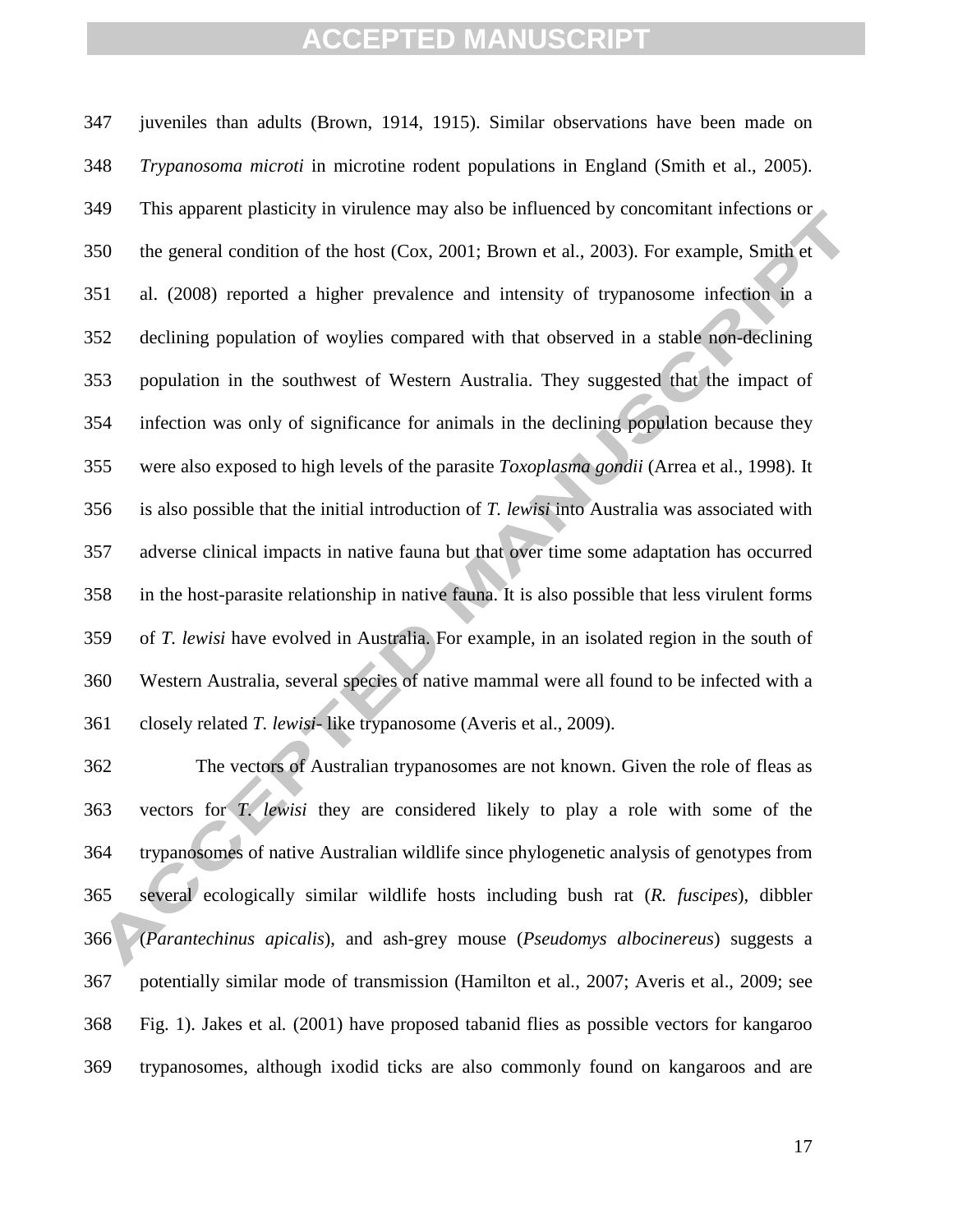thought to be involved in the transmission of trypanosomes in Japan (Thekisoe et al., 2007). Consideration should perhaps also be given to the potential role of triatomes as vectors of trypanosomes in native wildlife. Little research has been undertaken on their host range in Australia nor whether any bite and feed on the blood of mammals although *Triatoma leopoldi* is thought to occur in northern Australia and is a vector of *T. cruzi* in South America (Monteith, 1974). This is also of significance to biosecurity issues of public health since if Australian triatomes act as vectors of native species of *Trypanosoma*, they could presumably transmit *T. cruzi* should it enter Australia. Recent reports have raised concerns on this issue, with evidence that thousands of migrants from Chagas-disease endemic countries are now living in Australia (Schmunis, 2007; Gascon et al., 2009; Schmunis and Yadon, 2009).

 A more comprehensive understanding of the diversity of *Trypanosoma* spp. associated with native wildlife may well contribute to the conservation efforts and translocation programmes of endangered species in Australia. It is also important to understand the current range of infections that exist within wildlife populations to be able to predict their suitability to act as competent reservoirs for introduced exotic parasites in the event that climate change (Polley and Thompson, 2009) leads to Australia becoming a suitable environment for establishment (Thompson et al., 2009b). In this respect, an exotic and unrelated trypanosome to those endemic in Australia, *Trypanosoma evansi*, has long been considerd a biosecurity risk because of its known clinical impact on livestock. *Trypanosoma evansi* has a low mammalian host specificity and non-specific mechanical vectorial requirements (Cleland, 1908; Thompson et al., 2003). The parasite's geographical proximity to northern Australia in eastern Indonesia and potential spread via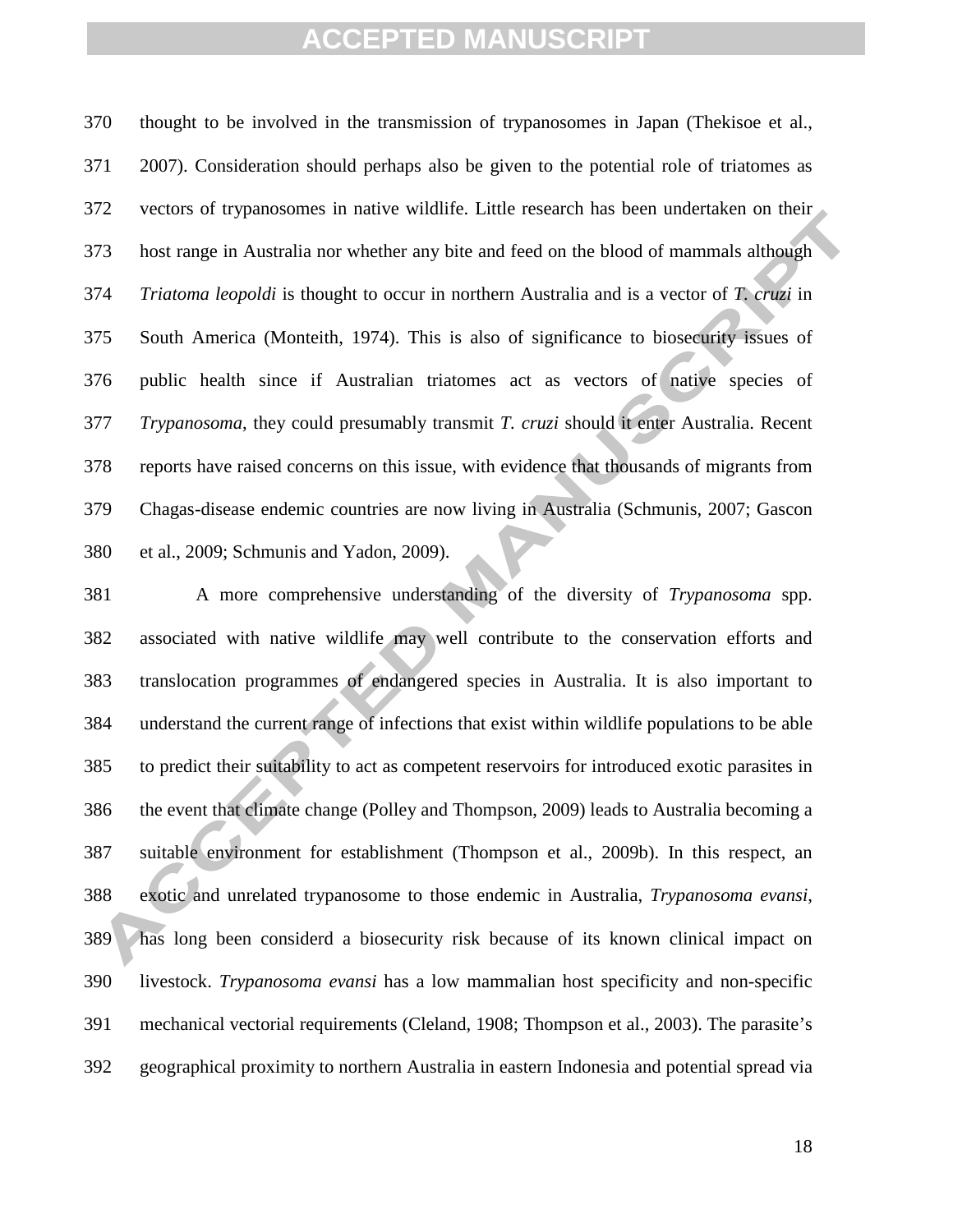Irian Jaya and Papua New Guinea is seen as a serious biosecurity issue. This is because if *T. evansi* were to enter Australia, feral animals, particularly wild pigs, could act as excellent reservoirs due to their abundance and the lack of clinical symptoms associated with infection in pigs (Thompson et al., 2003). Although native mammalian fauna were also considered for many years as providing an important reservoir of infection, the focus was on their role in maintaining a parasite that could spread to livestock. However, recent studies in experimentally infected macropods have demonstrated that in nature they are likely to suffer severely and rapidly die from the clinical consequences of infection (Reid, **PARK** 2002).

#### *4.3. Toxoplasma*

 In Australia, the impact of *Toxoplasma* on wildlife has been an issue of speculation for many years and it is only recently that a better understanding of the parasite's ecology and relationship to the hosts that maintain it has been obtained. Over the years, infection with *T. gondii* has been linked to wildlife declines of several species and the rapid disappearance of native species in certain areas of Australia, although the evidence is largely circumstantial (Shepherd, N.C., Mahood,I.T., 1978. The potential effect of feral cats and dogs on Australian native fauna. Australian Adv Vet Sci, Proc. 55th Annual Conf. Aust. Vet. Assoc, Sydney pp. 108; Braithwaite and Griffiths, 1994; Obendorf et al*.*, 1996; Abbott, 2006; Smith et al*.*, 2008; Parameswaran et al., 2009a,b). The parasite is known to cause severe, often fatal disease in Australian native fauna but most reported cases have been in captive animals where the effects of stress are likely to have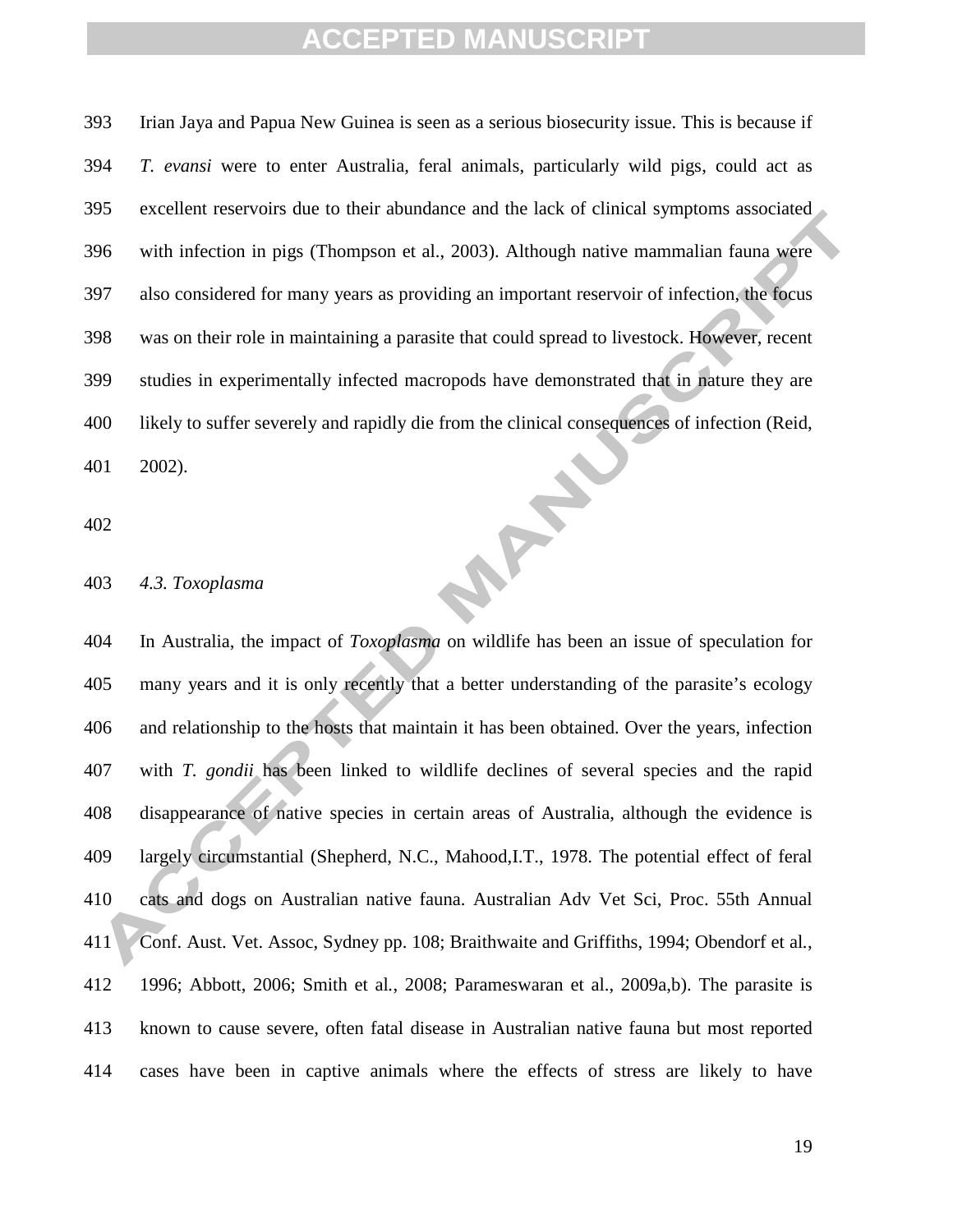exacerbated the consequences of infection (Brathwaite and Griffiths, 1994; Thompson et al., 2009b). However, *Toxoplasma* infection has been frequently reported in many species of free-ranging Australian wildlife not associated with any overt clinical symptoms (Attwood et al., 1975; Speare et al., 1983; Turni and Smales, 2001; Henderson, 2009; Parameswaran et al., 2009b, 2010). As such, the physiological effects of stress and *Toxoplasma* infections may play an important role in modifying the host parasite relationship whether caused by captivity, the presence of introduced predators such as cats and foxes, poor nutrition, competition for food and resources or the effects of habitat degradation. These are all thought to contribute to both host susceptibility and severity of infection (McCallum and Dobson, 2002; Davey et al., 2006; Pedersen and Grieves, 2008), and must be considered in the context of *Toxoplasma* and wildlife declines, as should enhanced predation through behavioural changes induced by chronic *Toxoplasma* infection (Berdoy et al., 2000).

 Molecular epidemiological studies of *Toxoplasma* infections are providing new information on transmission and have revealed a much greater degree of genetic diversity than expected, particularly in wildlife populations (Thompson et al., 2007). Our current understanding of the genetic diversity and virulence of *T. gondii* has been driven by the remarkably clonal population structure of the parasite in domestic transmission cycles in Europe and North America, with just three predominant clonal lineages, referred to as Types I, II and III, accounting for >95% of strains isolated from humans and domestic animals (Howe and Sibley 1995; Grigg et al*.*, 2001; Boyle et al*.*, 2006). These three lineages appear to have arisen within the last 10,000 years, from crosses among a few genetically very similar parental strains (Grigg et al*.*, 2001; Su et al*.*, 2003; Boyle et al*.*,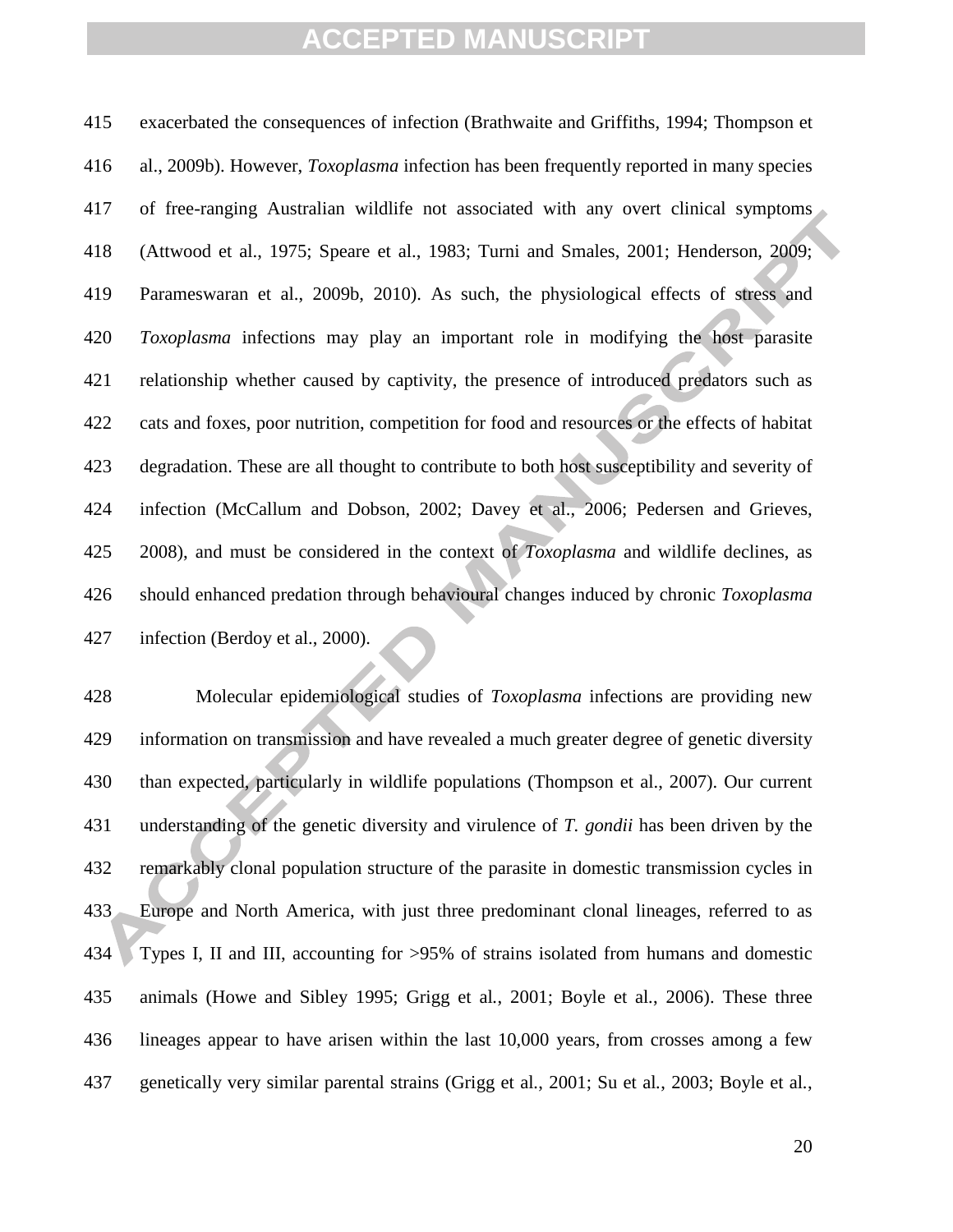2006). In contrast to this clonal population structure in European and North American domestic cycles, much more genetic diversity has been found when *T. gondii* is sampled from wildlife in North America and South America (Ajzenberg et al*.*, 2004; Lehmann et al*.*, 2006). This diversity appears to be driven by regular cycles of sexual reproduction, with occasional expansion of clonal lineages, suggesting an epidemic population structure (i.e. one where reticulate relationships arising from frequent recombination are obscured by the clonal expansion of a few genotypes) in South America and parts of North America where wildlife plays a major role in transmission of the parasite (Ajzenberg et al*.*, 2004; Khan et al*.*, 2007).

 Until recently, almost nothing was known of the genetic diversity of *T. gondii* in Australia. Our studies have found that *T. gondii* is common and widely distributed among the native fauna of Western Australia, both geographically and in terms of the number of host species infected. They have also revealed a level of genetic diversity that is much greater than previously found anywhere else in the world, with the majority (67%) of marsupial *T. gondii* infections caused by atypical strains, with several novel alleles (Parameswaran et al., 2010). The abundance of atypical strains that preliminary studies in Australian wildlife have revealed (Parameswaran et al., 2010), have the potential to radically change the way we view *T. gondii* and toxoplasmosis. Of particular significance is the relationship between genetic diversity, frequent recombination and virulence and the potential for the rapid appearance of virulent strains that could be associated with wildlife declines.

#### **5. The conservation value of parasite biodiversity**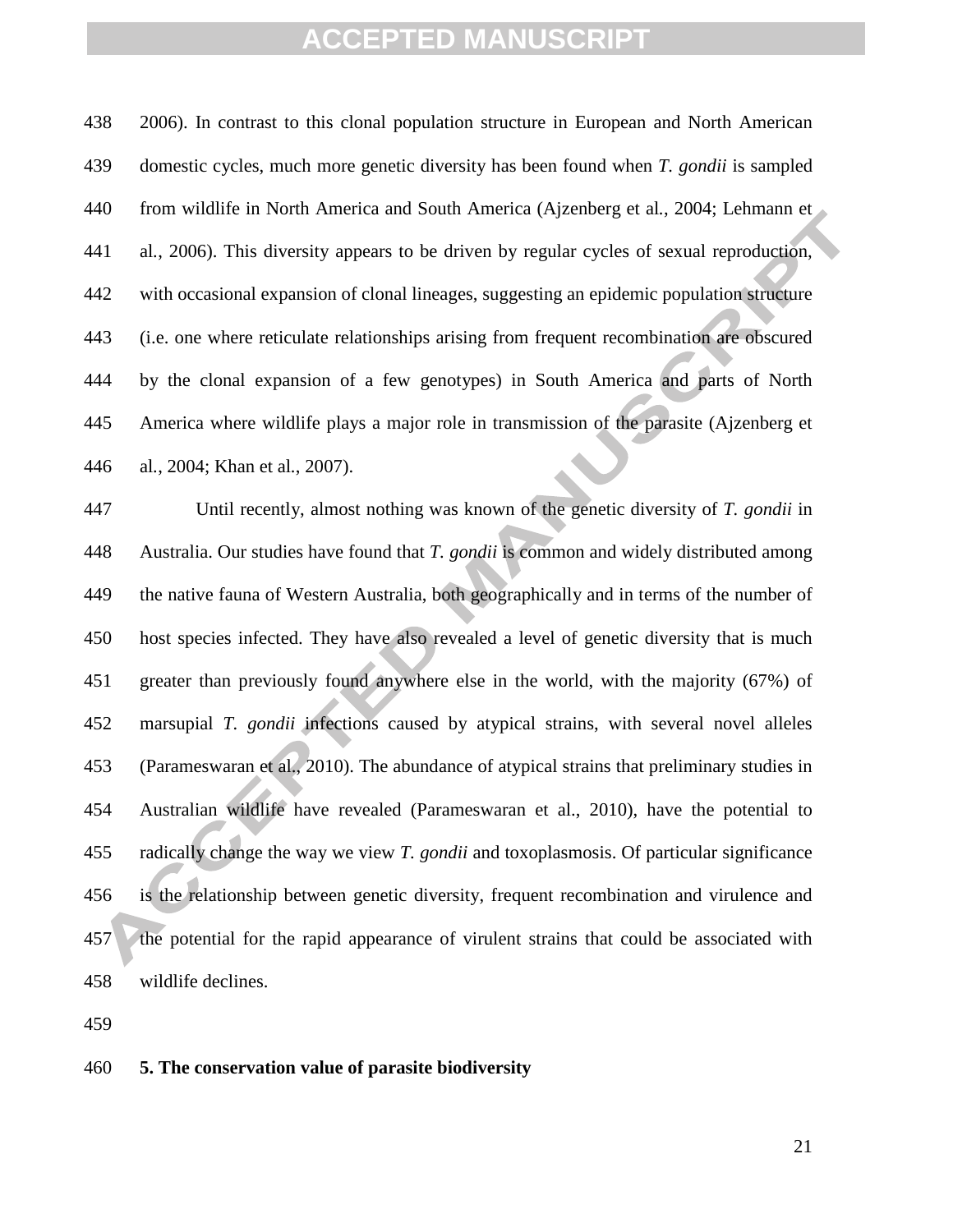We typically think of parasite infections of wildlife in a negative context, as a cause of wildlife endangerment and possibly extinction. This is often the case, particularly when exotic parasites are introduced into a naive host population (Daszak et al*.*, 2000; Lafferty and Kuris, 2005; Pedersen et al*.*, 2007). This totally negative view of parasites is, however, an oversimplification and there are two main reasons why we need a more comprehensive understanding of the complex relationships between parasites and their wildlife hosts.

 First, parasites are an important component of biodiversity in their own right. There are at least as many species of parasites as there are of free living organisms (Price, 1980; Toft, 1986) and there is increasing recognition that the extinction of free living species is often accompanied by the coextinction of many parasite species, especially those that are host-specific (Koh et al*.*, 2004; Dobson et al*.*, 2008; Dunn et al*.*, 2009). This is of particular concern for the parasites of wildlife hosts because we generally have very incomplete knowledge of what parasite species exist in these hosts, or of their life history and biology (Colwell et al*.*, 2009; Lymbery et al*.*, 2010). When a wildlife species becomes extinct, we will, in many cases, not even know how many species of parasites we have lost through coextinction. Lymbery et al. (2010), for example, found 44 putative species of parasites in freshwater fishes of south-western Australia; all but two of these species appeared to be native and most were undescribed.

 Second, parasites are integral components of biological communities and have pervasive effects throughout community food webs. The inclusion of parasites changes the topological pattern of food webs, dramatically increasing connectance and nestedness, which is expected to alter food web stability (Hudson et al., 2006; Lafferty, 2008).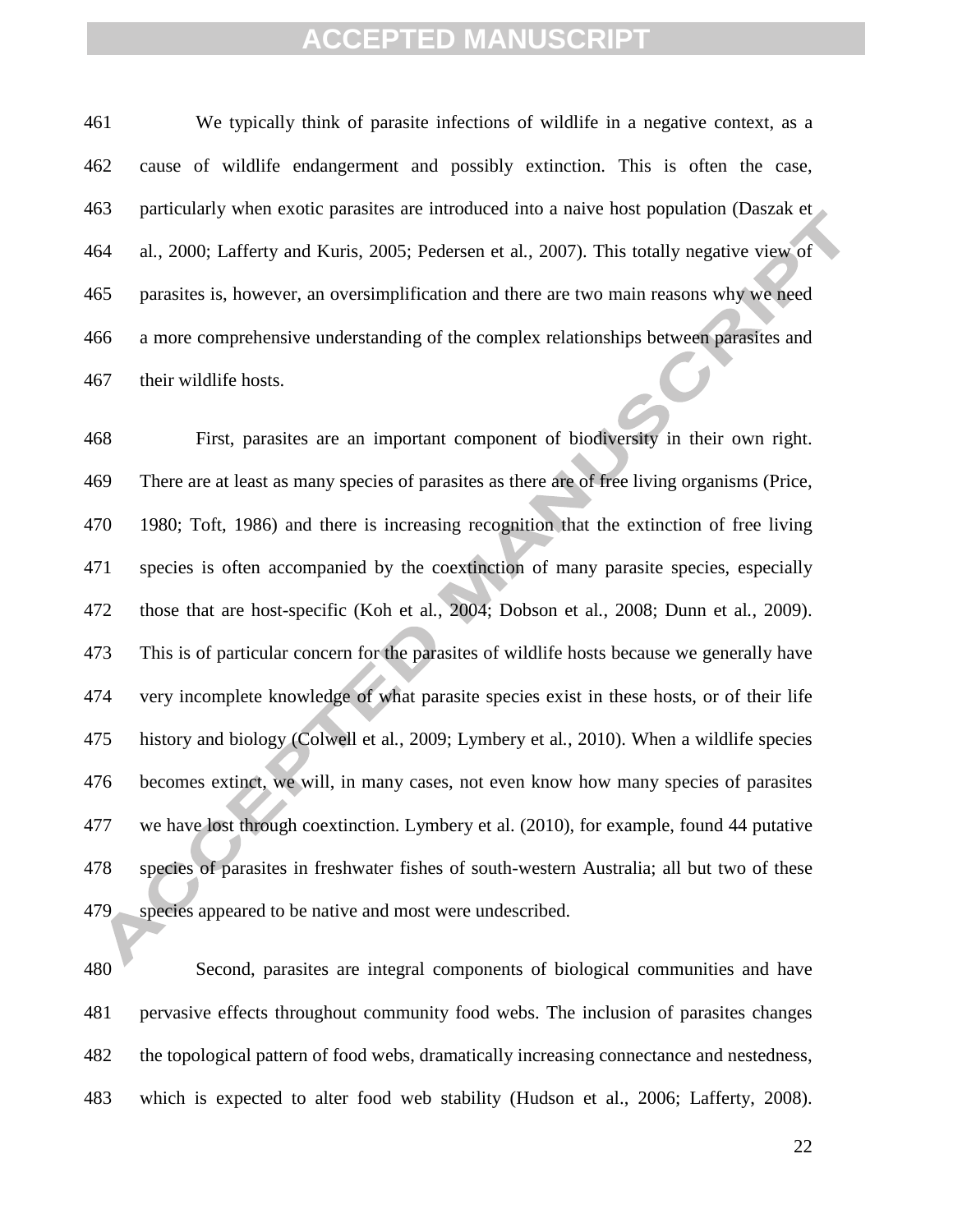Parasites may influence the behaviour of individual hosts (Lefèvre et al*.*, 2009), regulate host population sizes through direct effects on host birth and death rates (Møller 2005), mediate competitive interactions among hosts (Thomas et al*.*, 2005) and act as ecosystem engineers (Thomas et al*.*, 1999). Reductions in parasite population sizes and the loss of parasite species from an ecosystem may therefore have important impacts on ecosystem functioning and a cascading influence on other members of the biological community (Thomas et al*.*, 2005; Dobson et al*.*, 2008).

 In the face of all this, what advice should we give to wildlife managers about how to deal with parasite infections? Unfortunately, there is no simple solution which will be generally applicable. Certainly, there will be situations where parasitic disease will pose a threat to endangered wildlife populations and treatment is essential. There are also likely to be situations, however, where the continued presence of parasites is important to the health of individual hosts, for example by stimulating acquired immunity, or to the health of the population of hosts or the broader ecosystem of which that population is a part. The great challenge is to better understand the diversity of parasites found in wildlife and the ecological role they play in natural ecosystems. Only then will we be in a position to offer more useful advice to wildlife managers.

#### **6. Concluding comments**

 The collection and analysis of data on the diversity and ecology of parasites in natural systems, and the nature of the host/parasite relationship, are clearly very important in terms of conservation. However, this is a daunting task when one considers that "we lack even species lists of parasites and pathogens for most, if not all wild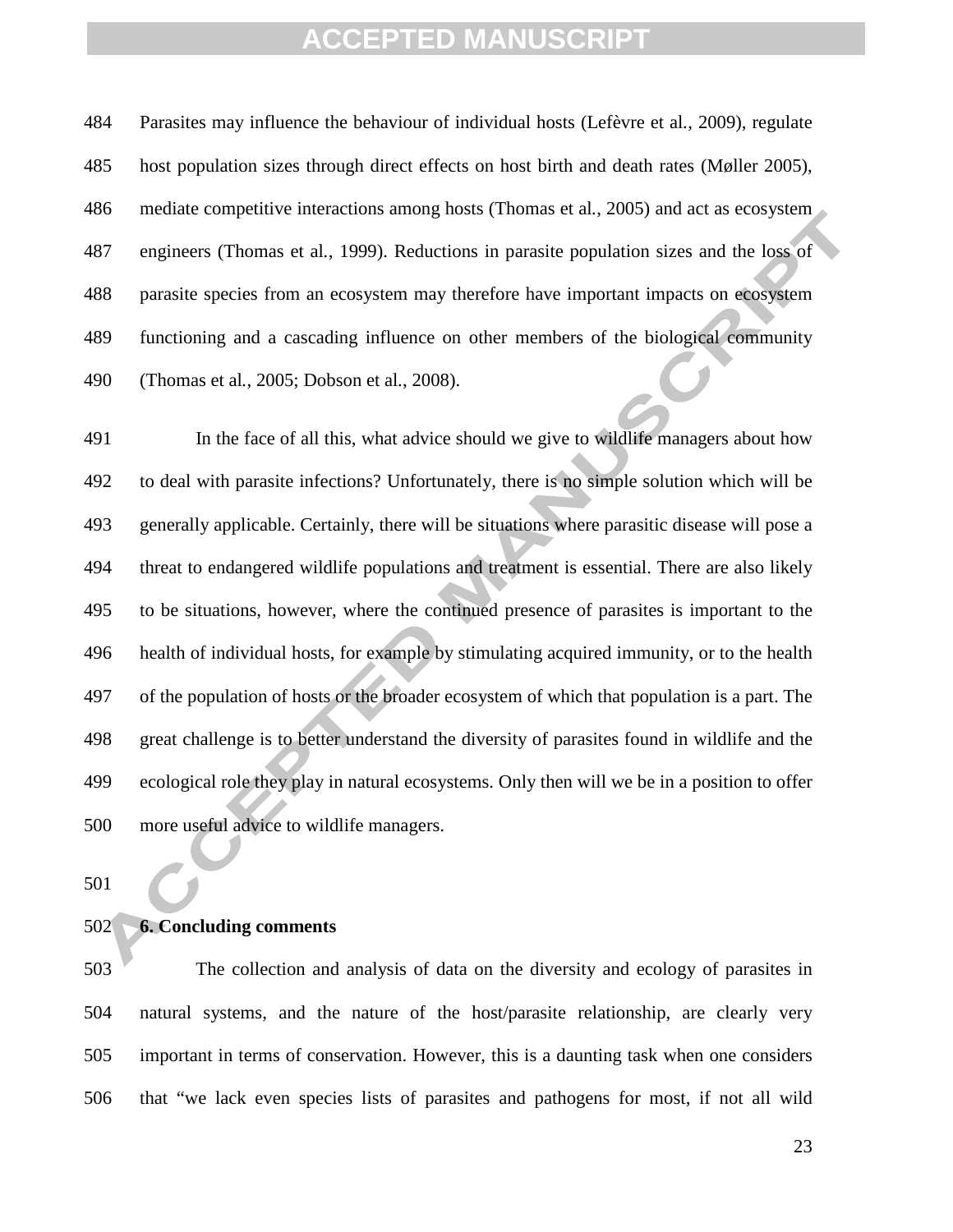animals" (Mathews, 2009). Human encroachment of wildlife habitats, land degradation and climate change are all exacerbating the problem with an ever increasing number of threatened species being identified throughout the world. There is an increasing need for initiating translocation programmes but without baseline data on the pathogen fauna of source and recipient populations such programmes may be compromised. Such data will also allow predictions to be made on the susceptibility of wildlife populations to exotic pathogens.

 A major impediment to the large-scale surveillance of wildlife populations has been the difficulties of assessing infection status in living animals. This has been alleviated with the development of molecular tools that can provide sufficient information through non-invasive sampling of living animals. Gathering the information needed will require a global effort of collaboration between conservation agencies, ecologists and infectious disease specialists. This has to start at a regional level, as with the studies described above on trypanosomes and *Toxoplasma*. These studies illustrate the value of such surveillance, both in assisting with wildlife conservation and in providing a wealth of new information about parasite biodiversity and ecology. We are only now starting to appreciate just how important this information on parasite biodiversity may prove to be, given that a healthy ecosystem may be one that is rich in parasites (Hudson et al., 2006).

#### **Acknowledgements**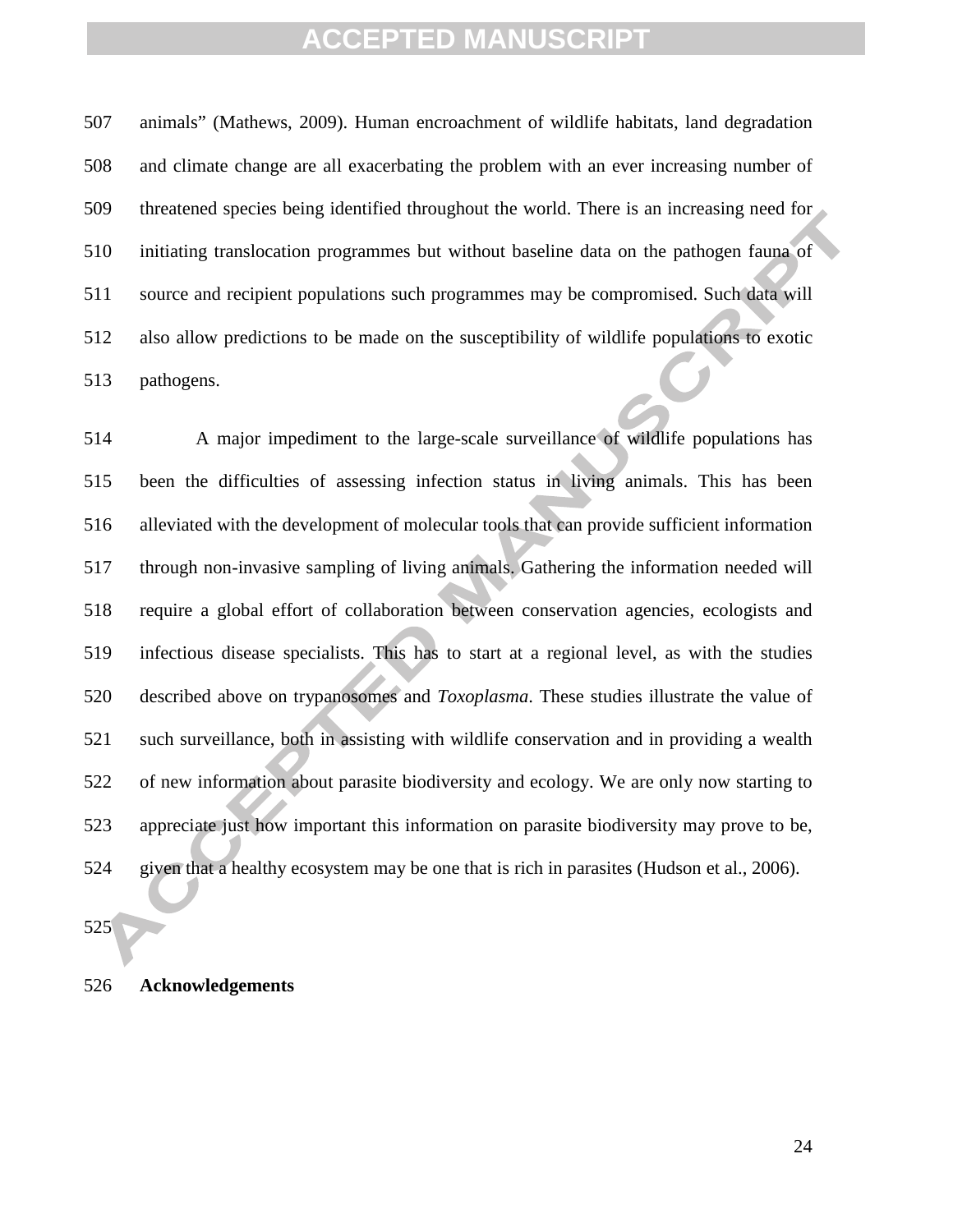527 The work reported here on parasites of wildlife in Western Australia was 528 supported by the Australian Research Council and the Western Australian Department of 529 Environment and Conservation.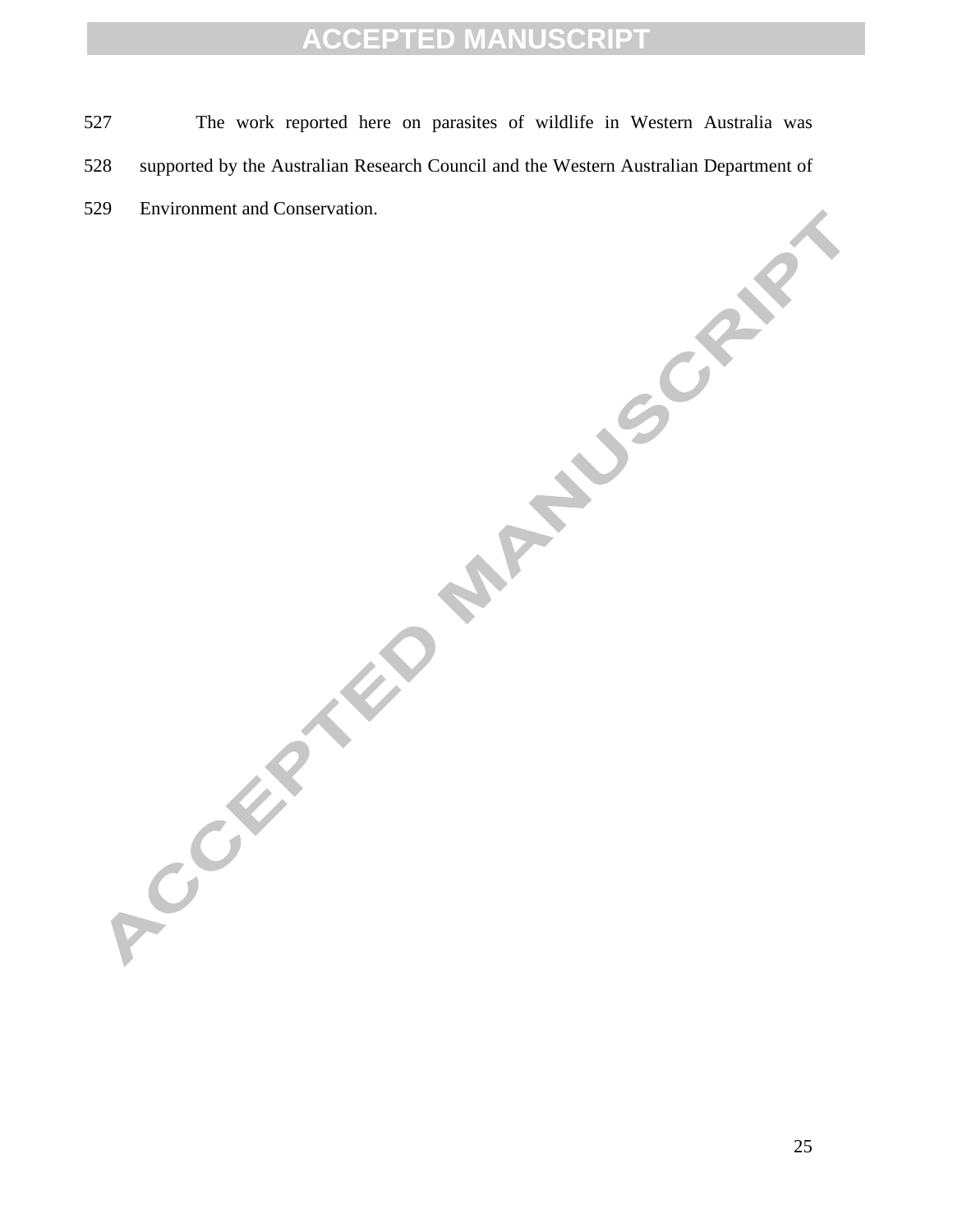#### **References**

| ۰.<br>٠<br>× | ۰,<br>۰.<br>× |  |
|--------------|---------------|--|

| 532 | Abbott, I., 2006. Mammalian faunal collapse in Western Australia, 1875-1925: the       |
|-----|----------------------------------------------------------------------------------------|
| 533 | hypothesised role of epizootic disease and a conceptual model of its origin,           |
| 534 | introduction, transmission and spread. Aust Zool 33, 530-561.                          |
| 535 |                                                                                        |
| 536 | Adams, P.J., Monis, P.T., Elliot, A.D., Thompson, R.C.A., 2004. Cyst morphology and    |
| 537 | sequence analysis of the small subunit rDNA and efla identifies a novel Giardia        |
| 538 | genotype in a quenda (Isoodon obesulus) from Western Australia. Infect Genet           |
| 539 | Evol 4, 365-370.                                                                       |
| 540 |                                                                                        |
| 541 | Aguirre, A.A., Tabor, G.M., 2008. Global factors driving emerging infectious diseases. |
| 542 | Impact on wildlife populations. Ann N Y Acad Sci 1149, 1-3.                            |
| 543 |                                                                                        |
| 544 | Appelbee, A.J., Thompson, R.C., Olson, M.E., 2005. Giardia and Cryptosporidium in      |
| 545 | mammalian wildlife—current status and future needs. Trends Parasitol 21, 370-          |
| 546 | 376.                                                                                   |
| 547 |                                                                                        |
| 548 | Ajzenberg, D., Banuls, A.L., Su, C., Dumetre, A., Demar, M., Carme, B., Darde, M.L.,   |
| 549 | 2004. Genetic diversity, clonality and sexuality in <i>Toxoplasma gondii</i> . Int J   |
| 550 | Parasitol 34, 1185-1196.                                                               |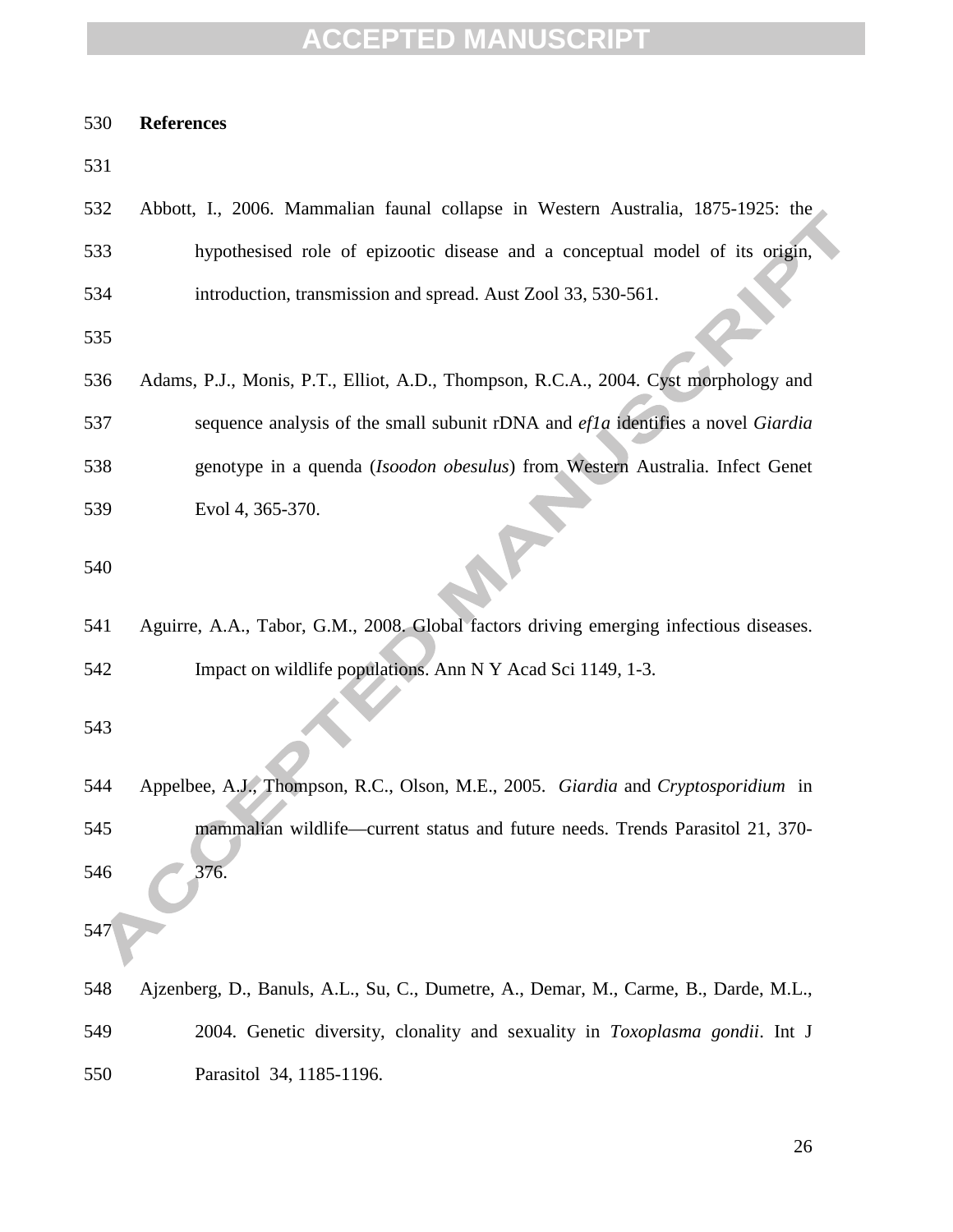| 551 |                                                                                           |
|-----|-------------------------------------------------------------------------------------------|
| 552 | Albon, S. D., Stien, A. Irvine, R. J., Langvatn, R., Ropstad, E. and Halvorsen, O., 2002. |
| 553 | The role of parasites in the dynamics of a reindeer population. Proc Roy Soc Lond         |
| 554 | Series B-Biol Sci 269, 1625-1632.                                                         |
| 555 |                                                                                           |
| 556 | Arrea, G. C., Carmona, M. C., Bermudez, O. M. G. and Abrahams, E., 1998. Effect of        |
| 557 | Trypanosoma lewisi (Kinetoplastida: Trypanosomatidae) on the infection of white           |
| 558 | rats with Toxoplasma gondii (Eucoccidia: Sarcocystidae) oocysts. Revista                  |
| 559 | Biologia Trop 46, 1121-1123.                                                              |
| 560 |                                                                                           |
| 561 | Attwood, H.D., Wooley, P.A., Rickard, M.D., 1975. Toxoplasmosis in dasyurid               |
| 562 | marsupials. J Wild Dis 11, 543-551.                                                       |
| 563 |                                                                                           |
| 564 | Averis, S, Thompson, R.C.A., Lymbery, A.J., Wayne, A.F., Morris, K.D., Smith, A.,         |
| 565 | 2009. The diversity, distribution and host-parasite associations of trypanosomes in       |
| 566 | Western Australian wildlife. Parasitology 136, 1269-1279.                                 |
| 567 |                                                                                           |
| 568 | Bancroft, T. L., 1888. Note on Haematomonas in rat's blood. Proc Roy Soc Queensland       |
| 569 | 5, 31-32.                                                                                 |
|     |                                                                                           |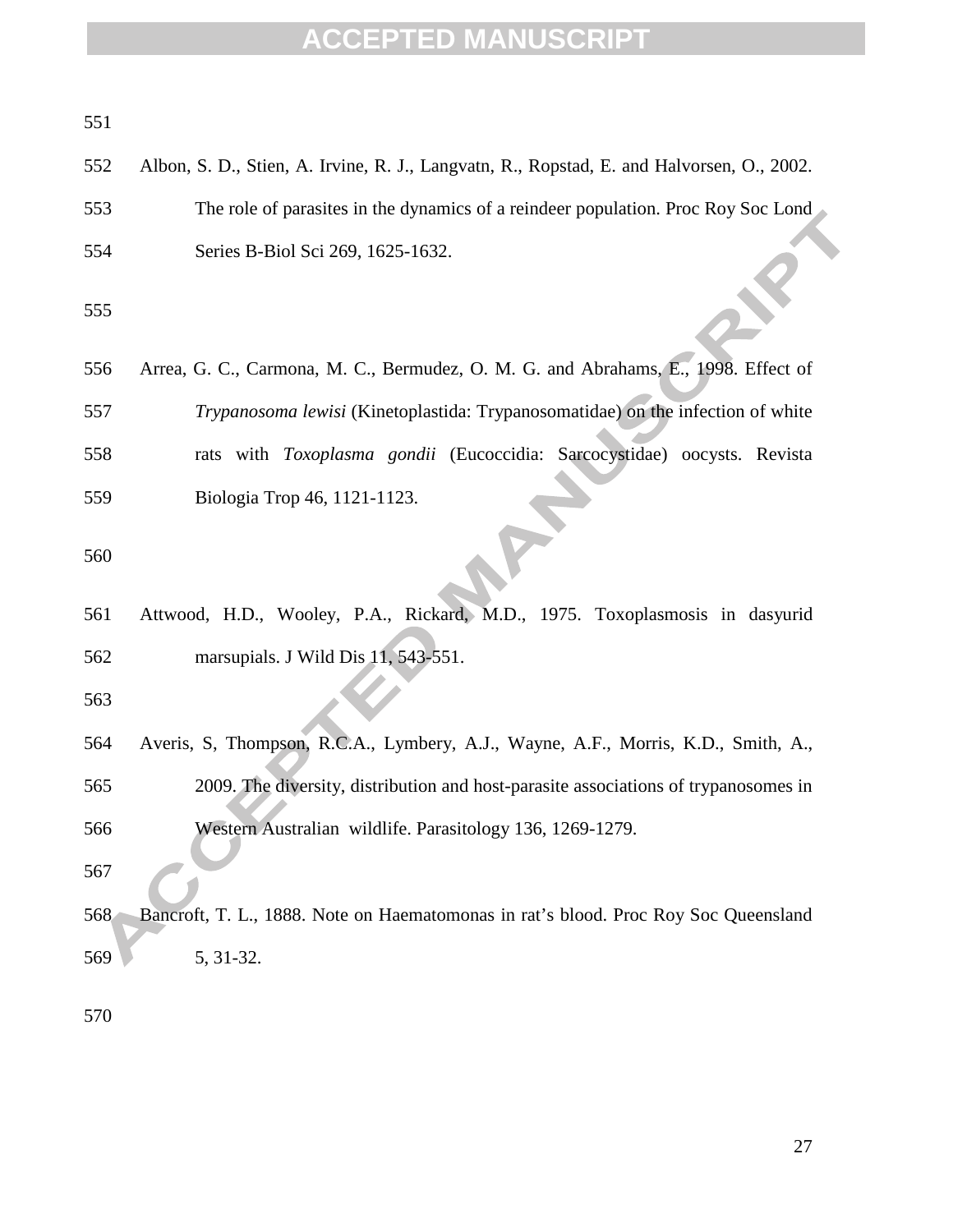| 571 | Barmuta, L.A., 2003. Imperilled rivers of Australia: challenges for assessment and           |
|-----|----------------------------------------------------------------------------------------------|
| 572 | conservation. Aquat. Ecosyst. Hlth Manag. 6, 55-68.                                          |
| 573 |                                                                                              |
| 574 | Barnes, T.S., Morton, J.M., Coleman, G.T., 2007. Clustering of hydatid infection in          |
| 575 | macropodids. Int J Parasitol 37, 943-952.                                                    |
| 576 |                                                                                              |
| 577 | Berdoy, M., Webster, J.P., Macdonald, D.W., 2000. Fatal attraction in rats infected with     |
| 578 | Toxoplasma gondii. Proc Biol Sci 267, 1591-1594.                                             |
| 579 |                                                                                              |
| 580 | Berger, L., Speare, R., Daszak, P., Green, D.E., Cunningham, A.A., Goggin, C.L.,             |
| 581 | Slocombe, R., Ragan, M.A., Hyatt, A.D., McDonald, K.R., Hines, H.B., Lips,                   |
| 582 | K.R., Marantelli, G., Parkes, H., 1998. Chytridiomycosis causes amphibian                    |
| 583 | mortality associated with population declines in the rain forests of Australia and           |
| 584 | Central America. PNAS 95, 9031-9036.                                                         |
| 585 |                                                                                              |
| 586 | Boyle, J.P., Rajasekar, B., Saei, J.P., Ajioka, J.W., Berriman, M., Paulsen, I., Roos, D.S., |
| 587 | Sibley, L.D., White, M.W., Boothroyd, J.C., 2006. Just one cross appears capable             |
| 588 | of dramatically altering the population biology of a eukaryotic pathogen like                |
| 589 | Toxoplasma gondii. PNAS 103, 10514-10519.                                                    |
| 590 |                                                                                              |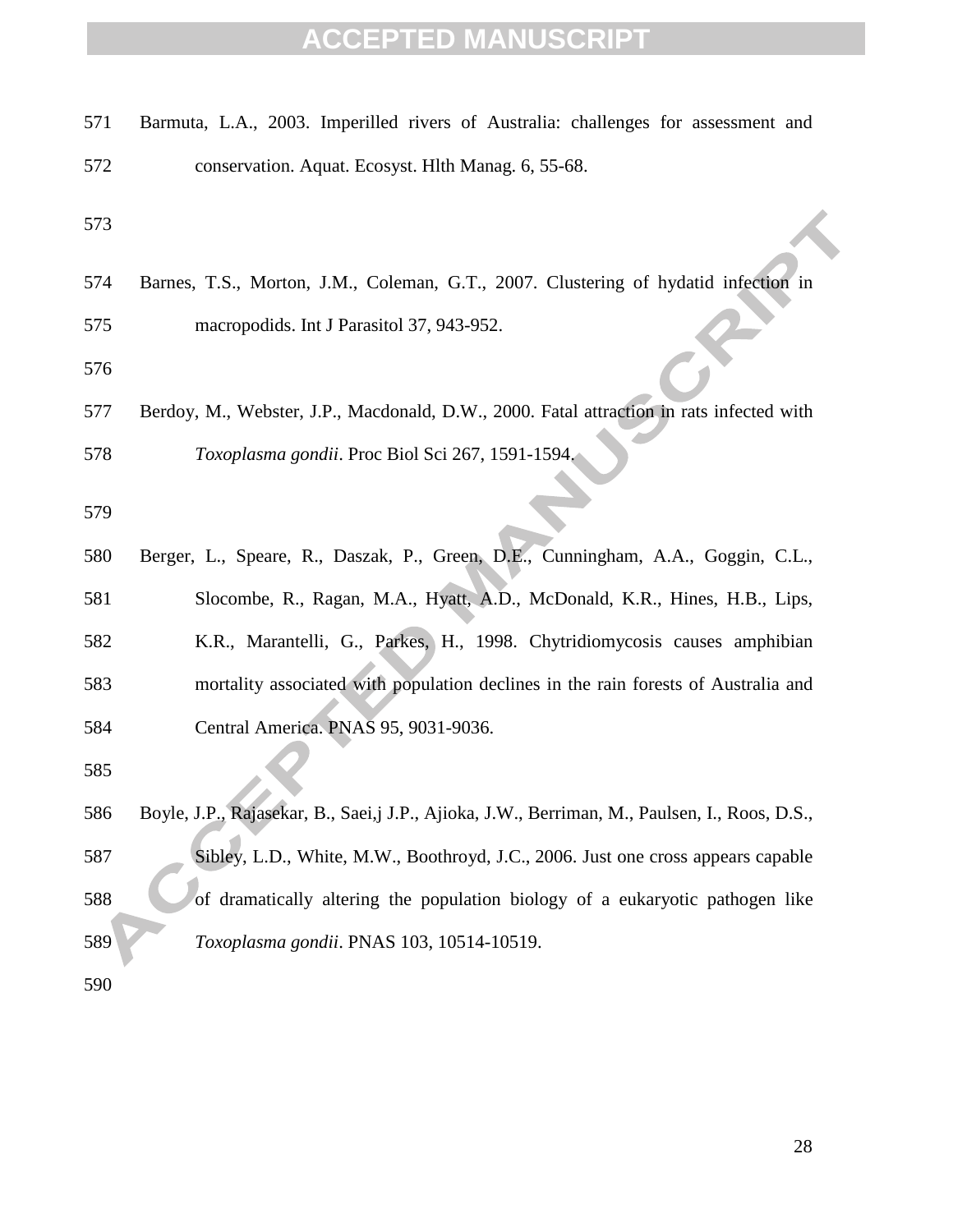| 591 | Braithwaite, R.W., Griffiths, A.D., 1994. Demographic variation and range contraction in     |
|-----|----------------------------------------------------------------------------------------------|
| 592 | the northern quoll, Dasyurus hallucatus (Marsupialia:Dasyuridae). Wildl Res 21,              |
| 593 | 203-217.                                                                                     |
| 594 |                                                                                              |
| 595 | Brown, M. J. F., Loosli, R., Schmid-Hempel, P. 2003. Condition-dependent expression of       |
| 596 | virulence in a trypanosome infecting bumblebees. Oikos 91, 421-427.                          |
| 597 |                                                                                              |
| 598 | Brown, W. H., 1914. A note on the pathogenicity of <i>Trypanosoma lewisi</i> . J Exp Med 19, |
| 599 | 406-410.                                                                                     |
| 600 |                                                                                              |
| 601 | Brown, W. H., 1915. Concerning changes in the biological properties of Trypanosoma           |
| 602 | lewisi produced by experimental means, with special reference top virulence. J               |
| 603 | Exp Med 21, 345-364.                                                                         |
| 604 |                                                                                              |
| 605 | Burthe, S. J., Telfer, S., Begon, M., Bennett, M., Smith, A., Lambin, X., 2008. Cowpox       |
| 606 | virus infection in natural field vole, Microtus agrestis, populations: significant           |
| 607 | negative impacts on survival. J Animal Ecol 77, 110-119.                                     |
| 608 |                                                                                              |
| 609 | Caccio, S.M., Thompson, R.C.A., McLauchlin, J., Smith, H.V., 2005. Unravelling               |
| 610 | Cryptosporidium and Giardia epidemiology. Trends Parasitol 21, 430-437.                      |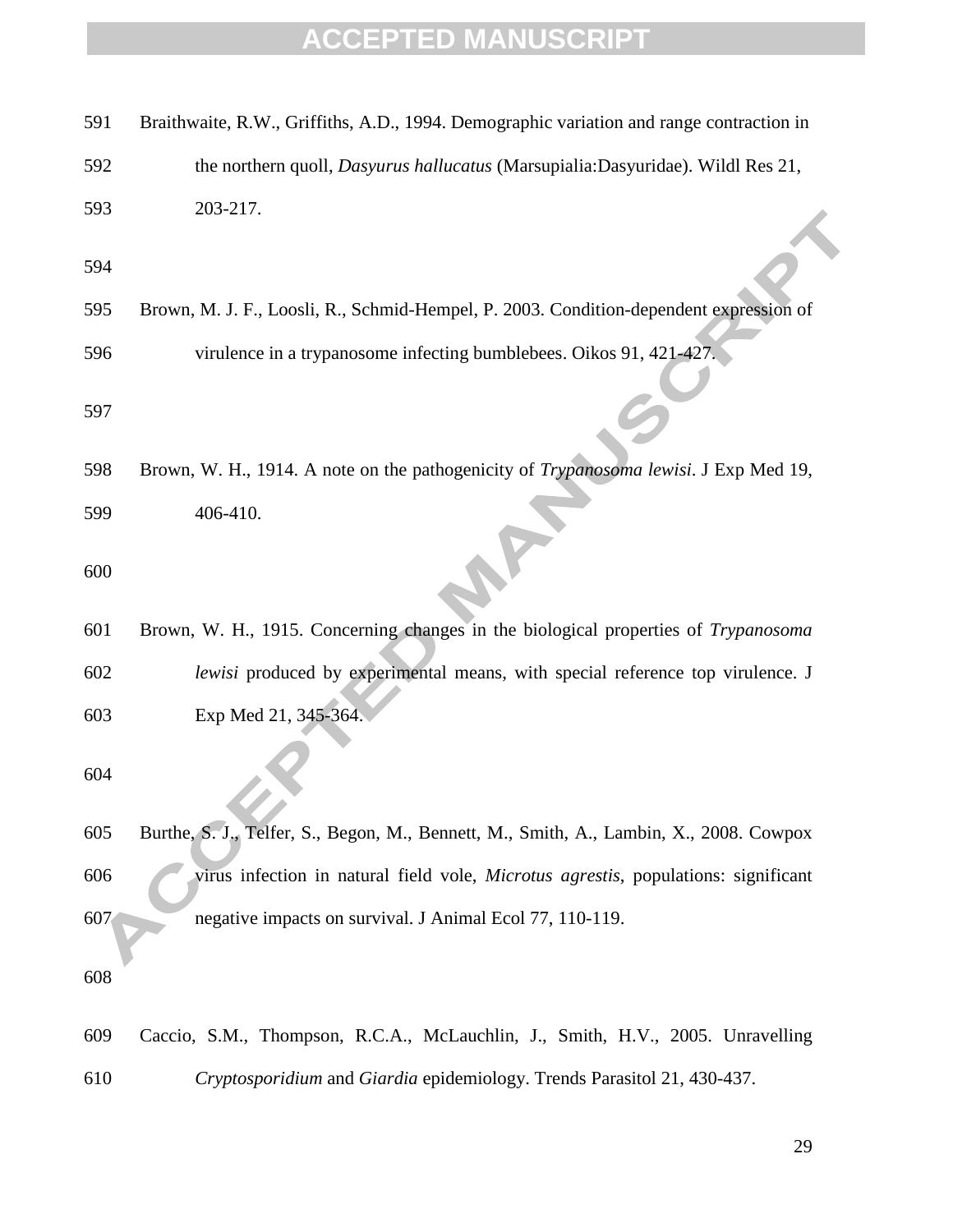| I<br>×<br>۰, |
|--------------|
|--------------|

- Chapman, A., Hobbs, R.P., Morgan, D.L., Gill, H. S., 2006. Helminth parasitism of
- *Galaxias maculatus* (Jenyns 1842) in southwestern Australia. Ecol. Fresh. Fish 15, 559-564.

- Cleland, J.B. 1908. Trypanosomiasis and other diseases in camels with experiments in connection with the former. Bull No. 34, Dept Agric. Western Australia, pp. 517-
- 518.

#### 

 Colwell, D.D., Otranto, D., Stevens, J.R., 2008. Oestrid flies: eradication and extinction versus biodiversity. Trends Parasitol 25, 500-504.

 Corbett, L., 2001. The Dingo in Australia and Asia. J.B. Books, Marleston, South Australia.

 Cox, F. E. G., 2001. Concomitant infections, parasites and immune response. Parasitology 122, S23-S38.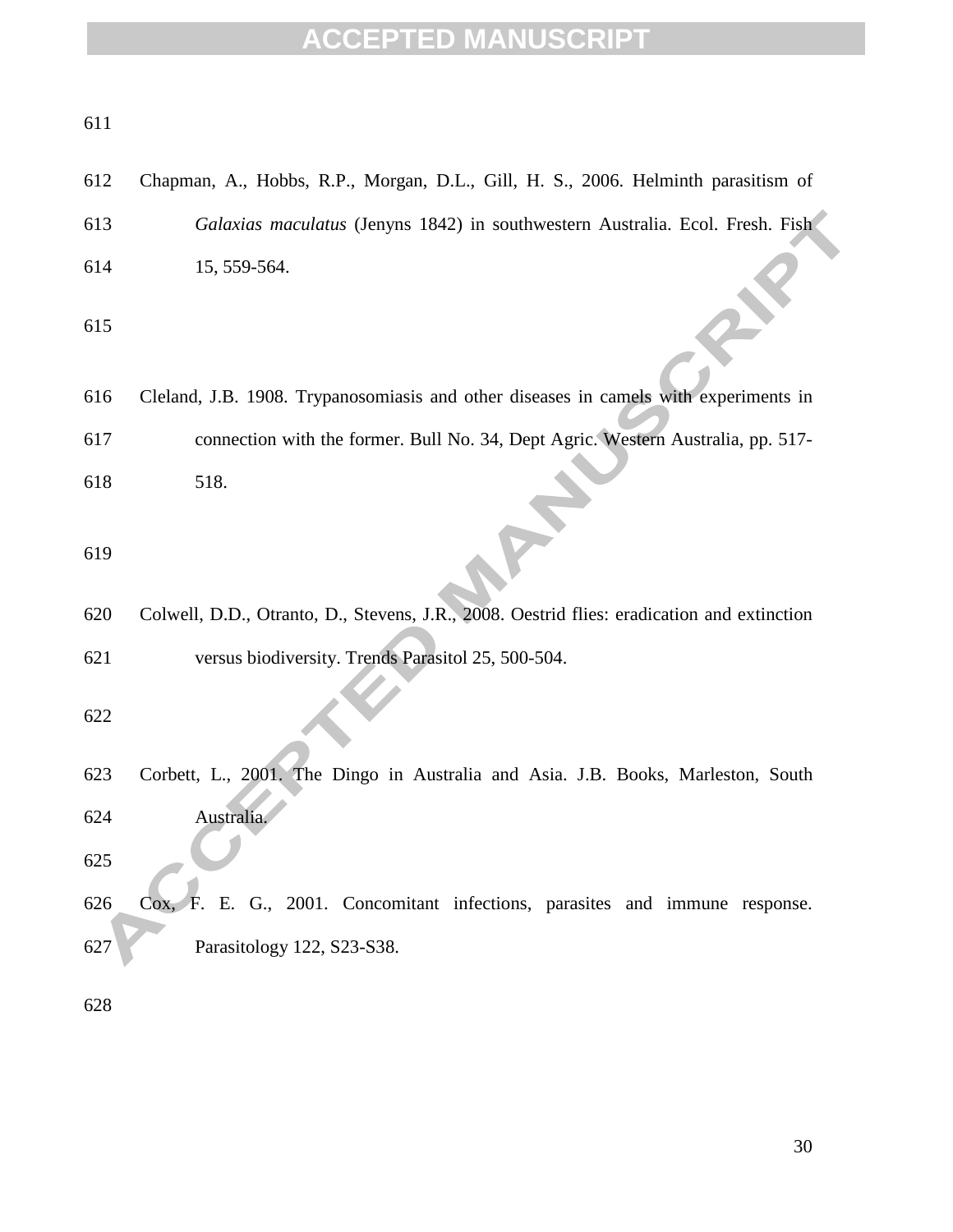| 629 | Dantas-Torres, F., Lorusso, V., Testini, G., de Paiva-Cavalcanti, M., Figueredo, L.A.,   |
|-----|------------------------------------------------------------------------------------------|
| 630 | Lima, B.S., Brandao-Fiho, S.P., 2010. Detection of Leishmania infantum in                |
| 631 | Rhipicephalus sanguineus ticks from Brazil and Italy. Parasitol Res (in press).          |
| 632 |                                                                                          |
| 633 | Daszak, P., Cunningham, A.A., Hyatt, A.D., 2000. Emerging infectious diseases of         |
| 634 | wildlife – threats to biodiversity and human health. Science 287, 443-449.               |
| 635 |                                                                                          |
| 636 | Davey, C., Sinclair, A. R. E., Pech, R. P., Arthur, A. D., Krebs, C. J., Newsome, A. E., |
| 637 | Hik, D., Molsher, R. and Allcock, K., 2006. Do exotic vertebrates structure the          |
| 638 | biota of Australia? An experimental test in New South Wales. Ecosystems 9,               |
| 639 | 992-1008.                                                                                |
| 640 |                                                                                          |
| 641 | De Castro, F. & Bolker, D., 2005. Mechanisms of disease-induced extinction. Ecol Lett 8, |
|     |                                                                                          |
| 642 | 117-26.                                                                                  |
| 643 |                                                                                          |
| 644 | Dixon, B.R., Parrington, L.J., Parenteau, M., Leclair, D., Santín, M., Fayer, R., 2008.  |
| 645 | Giardia duodenalis and Cryptosporidium spp. in the intestinal contents of ringed         |
| 646 | seals (Phoca hispida) and bearded seals (Erignathus barbatus) in Nunavik,                |
| 647 | Quebec, Canada. J Parasitol 94, 1161-1163.                                               |
| 648 |                                                                                          |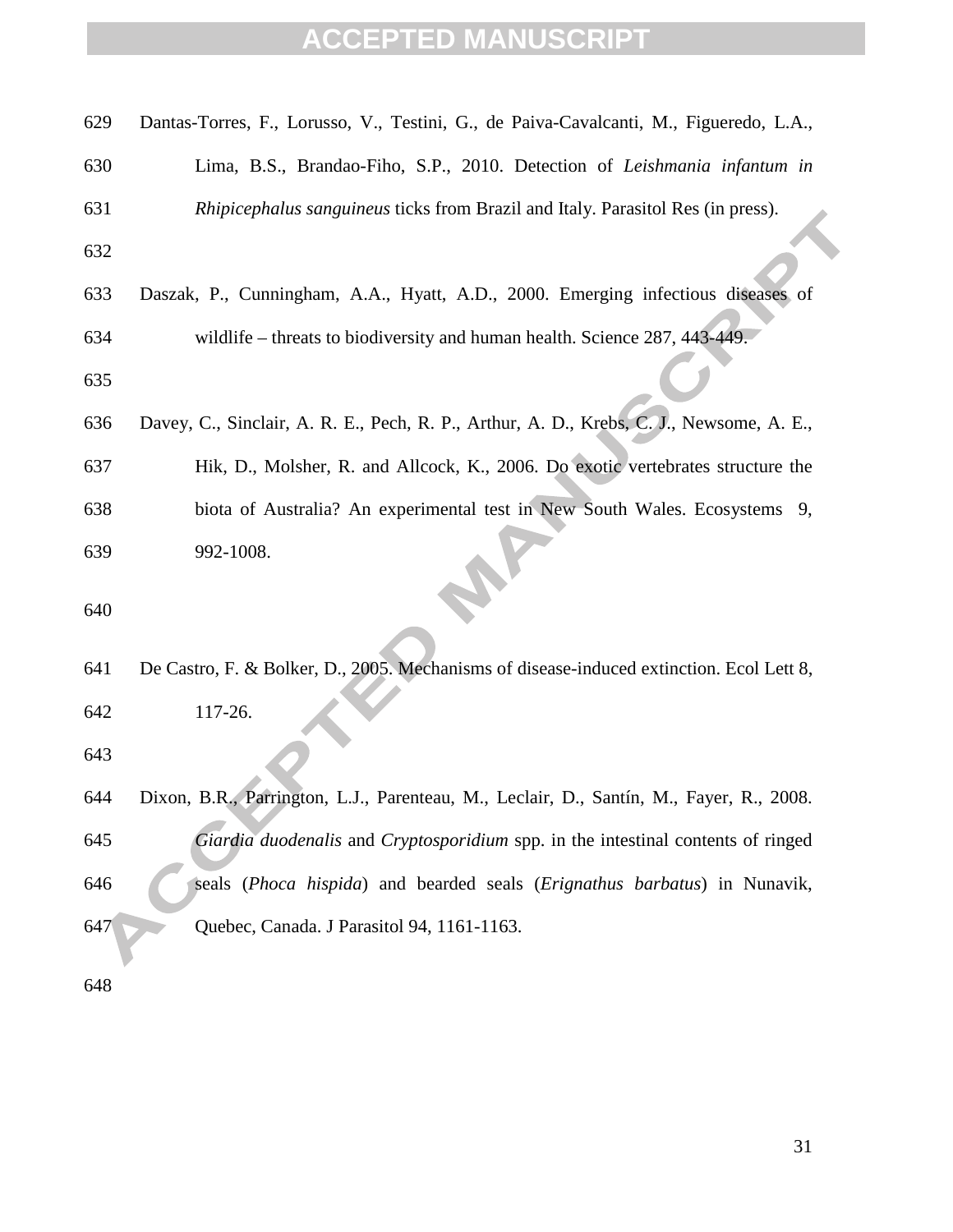| 649 | Dobson, A., Lafferty, K.D., Kuris, A.M., Hechinger, R.F., Jetz, W., 2008. Homage to     |
|-----|-----------------------------------------------------------------------------------------|
| 650 | Linnaeus: how many parasites? How many hosts? Proc Nat Acad of Sci USA 105,             |
| 651 | 11482-11489.                                                                            |
| 652 |                                                                                         |
| 653 | Dogruman-Al, F., Kustimur, S., Yoshikawa, H., Tuncer, C., Simsek, Z., Tanyuksel, M.,    |
| 654 | Araz, E., Boorom, K., 2009. Blastocystis subtypes in irritable bowel syndrome and       |
| 655 | inflammatory bowel disease in Ankara, Turkey. Memórias do Instituto Oswaldo             |
| 656 | Cruz 104, 724-127.                                                                      |
| 657 |                                                                                         |
| 658 | Dougall, A., Shilton, C., Low Choy, J., Alexander, B., Walton, S., 2009. New reports of |
| 659 | Australian cutaneous leishmaniasis in northern Australian macropods. Epidemiol          |
| 660 | Infect 137, 1516-1520.                                                                  |
| 661 |                                                                                         |
| 662 | Dunn, R.R., Harris, N. C., Colwell, R.K., Koh, L.P., Sodhi, N.S., 2009. The sixth mass  |
| 663 | coextinction: are most endangered species parasites and mutualists? Proc Roy Soc        |
| 664 | Lond B 276, 3037-3045.                                                                  |
| 665 |                                                                                         |
| 666 | Durie, P.H., Riek, R.F., 1952. The role of the dingo and wallaby in the infestation of  |
| 667 | cattle with hydatids ( <i>Echinococcus granulosus</i> (Batsch, 1786) Rudolphi, 1805) in |
| 668 | Queensland. Aust Vet J 28,249-254.                                                      |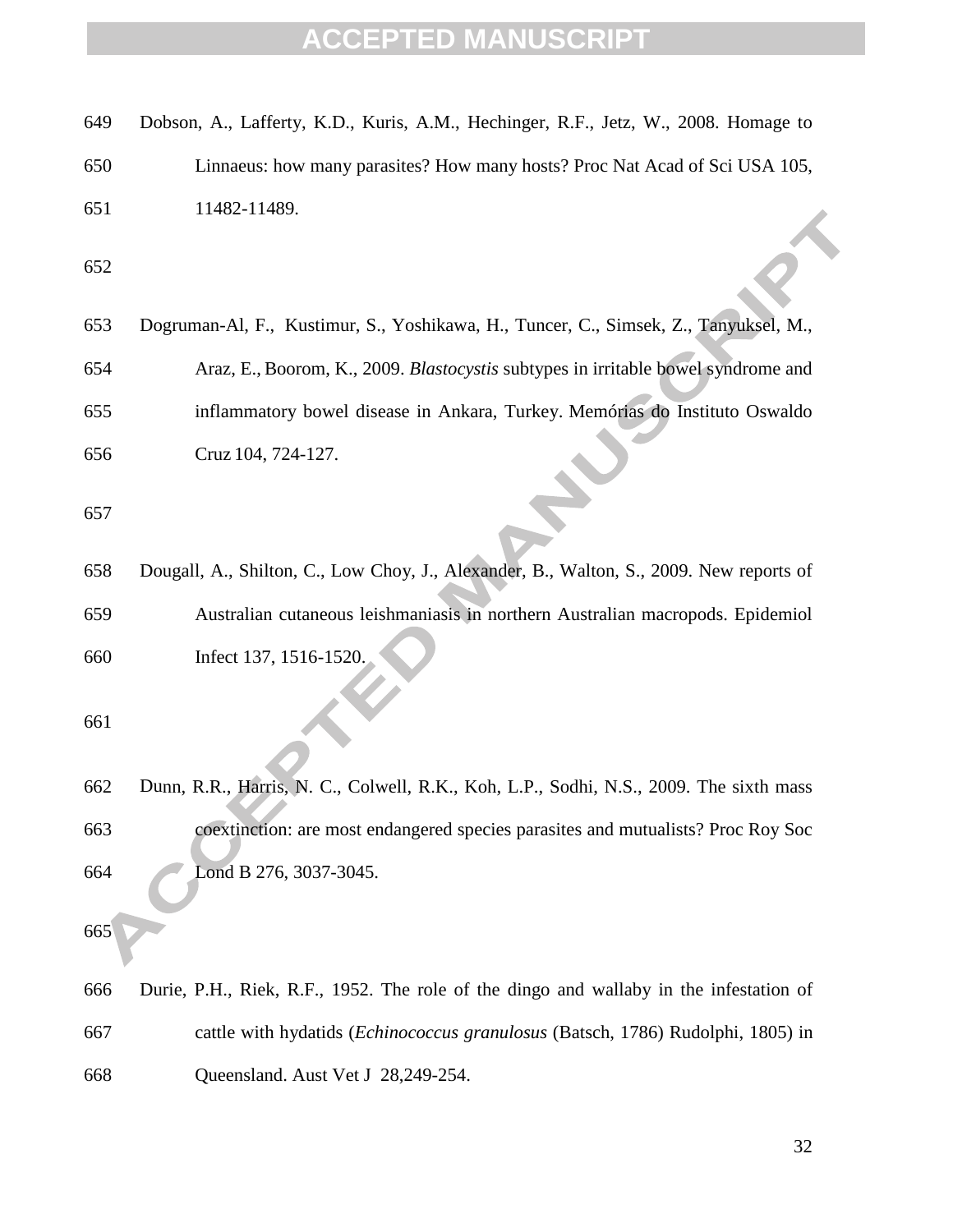| 669 |                                                                                             |
|-----|---------------------------------------------------------------------------------------------|
| 670 | Eckert, J., Deplazes, P., Craig, P.S., Gemmell, M.A., Gottstein, B., Heath, D., Jenkins,    |
| 671 | D.J., Kamiya, M., Lightowlers, M., 2001. Echinococcosis in animals: clinical                |
| 672 | aspects, diagnosis and treatment. In: WHO/OIE Manual on Echinococcosis in                   |
| 673 | Humans and Animals: a Public Health Problem of Global Concern. World Health                 |
| 674 | Organization, Geneva, Switzerland, pp. 72-99.                                               |
| 675 |                                                                                             |
| 676 | Ferreira, M.G., Fattori, K.R., Souza, F., Lima, V.M., 2009. Potential role for dog fleas in |
| 677 | the cycle of Leishmania spp. Vet Parasitol 165, 150-154.                                    |
| 678 |                                                                                             |
| 679 | Freeland, W.J., 1994. Parasites, pathogens and the impacts of introduced organisms on       |
| 680 | the balance of nature in Australia. In: Conservation Biology in Australia and               |
| 681 | Oceania. Moritz, C., J Kikkawa, J., (Eds). Surrey Beatty, New South Wales,                  |
| 682 | Australia, pp.171-180.                                                                      |
| 683 |                                                                                             |
| 684 | Gascon, J., Bern, C., Pinazo, M-J., 2010. Chagas disease in Spain, the United States and    |
| 685 | other non-endemic countries. Acta Tropica (in press) [Epub ahead of print].                 |
| 686 |                                                                                             |
| 687 | Gerber, L.R., McCallum, H., Lafferty, K.D., Sabo, J.L., Dobson, A., 2005. Exposing          |
| 688 | extinction risk analysis to pathogens: is disease just another form of density              |
| 689 | dependence? Ecol Appl 15, 1402-1414.                                                        |
| 690 |                                                                                             |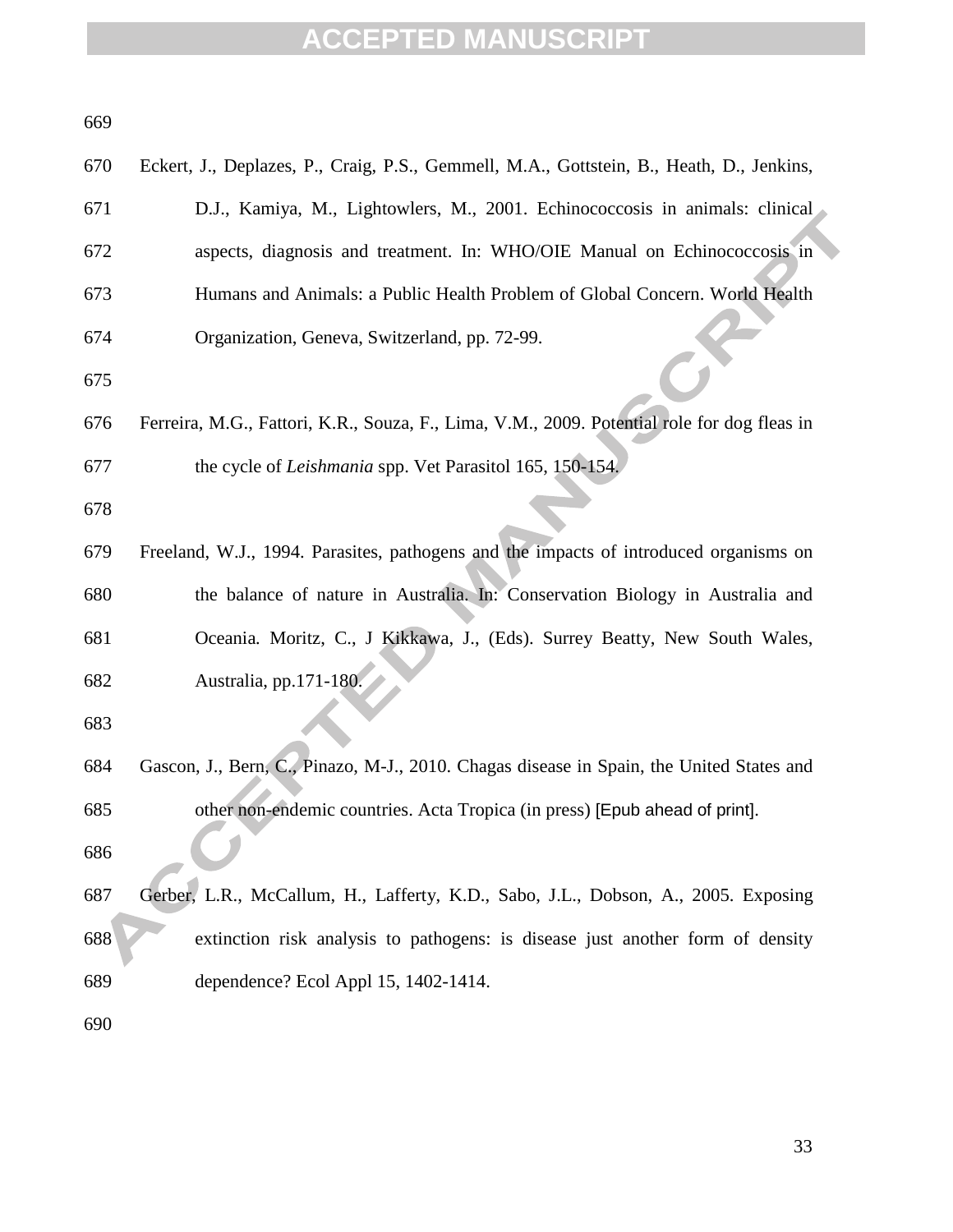| 691 | Graczyk, T.K., Bozso-Nizeyi, J.B., Ssebide, B., Thompson, R.C.A., Read, C., Cranfield,     |
|-----|--------------------------------------------------------------------------------------------|
| 692 | M.R., 2002. Anthropozoonotic Giardia duodenalis genotype (assemblage) A                    |
| 693 | infections in habitats of free-ranging human-habituated gorillas, Uganda.                  |
| 694 | Parasitol 88, 905-909.                                                                     |
| 695 |                                                                                            |
| 696 | Grigg, M.E., Boothroyd, J.C., 2001. Rapid identification of virulent Type I strains of the |
| 697 | protozoan parasite Toxoplasma gondii by PCR-restriction fragment length                    |
| 698 | polymorphism analysis of the B1 gene. J Clin Microbiol 3, 398-400.                         |
| 699 |                                                                                            |
| 700 | Hamilton, P. B., Gibson, W. C. and Stevens, J. R., 2007. Patterns of co-evolution          |
| 701 | between trypanosomes and their hosts deduced from ribosomal RNA and protein-               |
| 702 | coding gene phylogenies. Mol Phyl Evol 44, 15-25.                                          |
| 703 |                                                                                            |
| 704 | Harvell, C.D., Mitchell, C.E., Ward, J.R., Altizer, S., Dobson, A.P., Ostfeld, R.S.,       |
| 705 | Samuel, M.D., 2002. Climate warming and disease risk for terrestrial biota.                |
| 706 | Science 296, 2158-2162.                                                                    |
| 707 |                                                                                            |
| 708 | Hawlena, H., Bashary, D., Abramsky, Z. and Krasnov, B., 2007. Benefits, costs and          |
| 709 | constraints on anti-parasitic grooming in adult and juvenile rodents. Ethology 113,        |
| 710 | 394-402.                                                                                   |
| 711 |                                                                                            |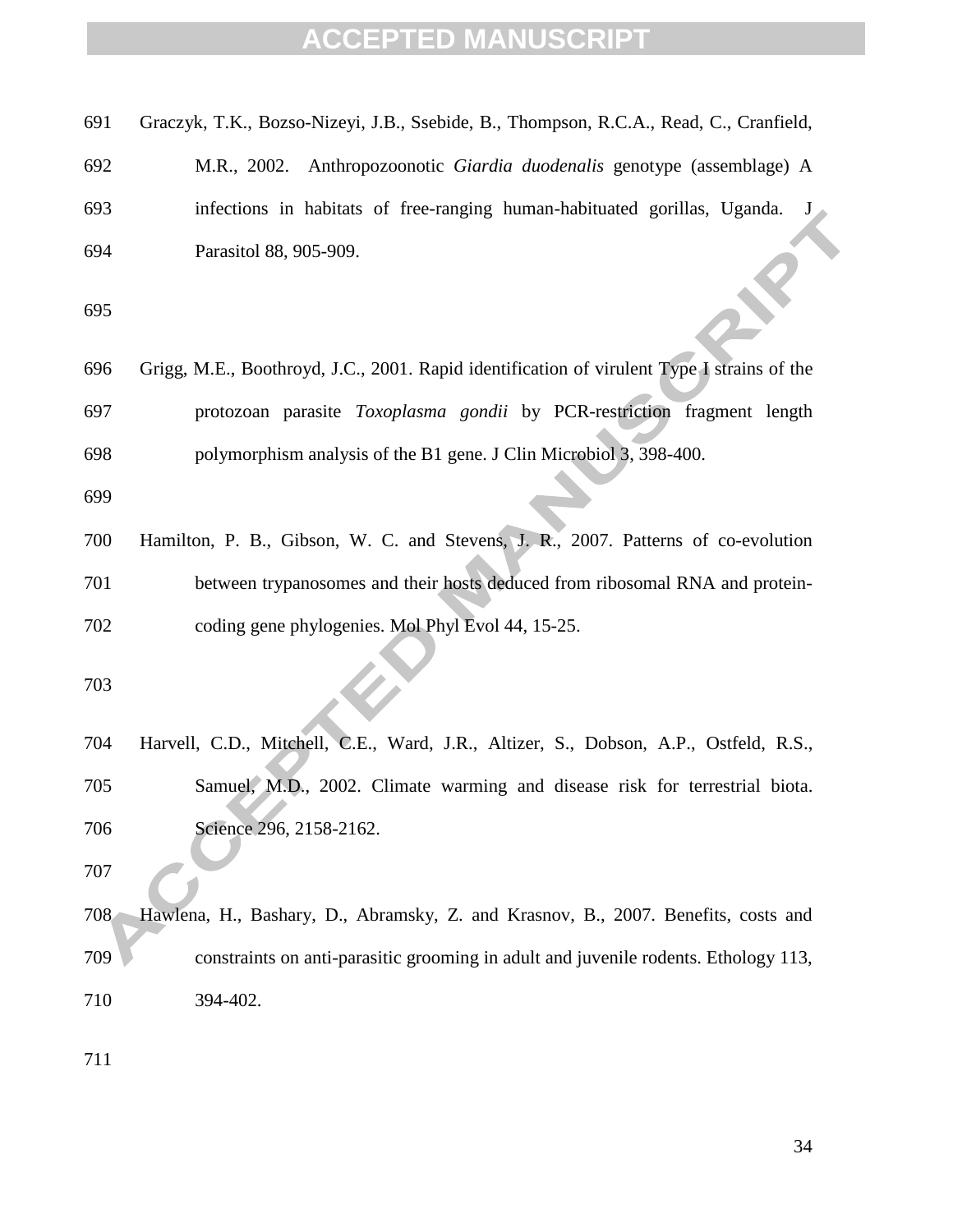| 712 | Henderson, W., 2009. Pathogens in vertebrate pests in Australia. Invasive Animals CRC.      |
|-----|---------------------------------------------------------------------------------------------|
| 713 | Canberra, Australia.                                                                        |
| 714 |                                                                                             |
| 715 | Holmes, J.C., 1996. Parasites as threats to biodiversity in shrinking ecosystems. Biodivers |
| 716 | Conservn 5, 975-983                                                                         |
| 717 |                                                                                             |
| 718 | Howe, D.K., Sibley, L.D., 1995. Toxoplasma gondii comprises three clonal lineages:          |
| 719 | correlation of parasite genotype with human disease. J Inf Dis 172, 1561-1566.              |
| 720 |                                                                                             |
|     |                                                                                             |
| 721 | Hudson, P. J., Dobson, A. P., Newborn, D., 1992. Do parasites make prey vulnerable to       |
| 722 | predation-red grouse and parasites. J Animal Ecol 61, 681-692.                              |
| 723 |                                                                                             |
| 724 | Hudson, P.J, Dobson, A.P. and Newborn, D., 1998. Prevention of population cycles by         |
| 725 | parasite removal. Science 282, 2256-2258.                                                   |
| 726 |                                                                                             |
| 727 | Hudson, P.J, Dobson, A.P., Lafferty, K.D., 2006. Is a healthy ecosystem one that is rich    |
| 728 | in parasites? Trends Ecol. Evol. 21, 381-385.                                               |
| 729 |                                                                                             |
| 730 | Hunter, P.R., Thompson, R.C.A., 2005. The zoonotic transmission of Giardia and              |
| 731 | Cryptosporidium. Int J Parasitol 35, 1181-1190.                                             |
| 732 |                                                                                             |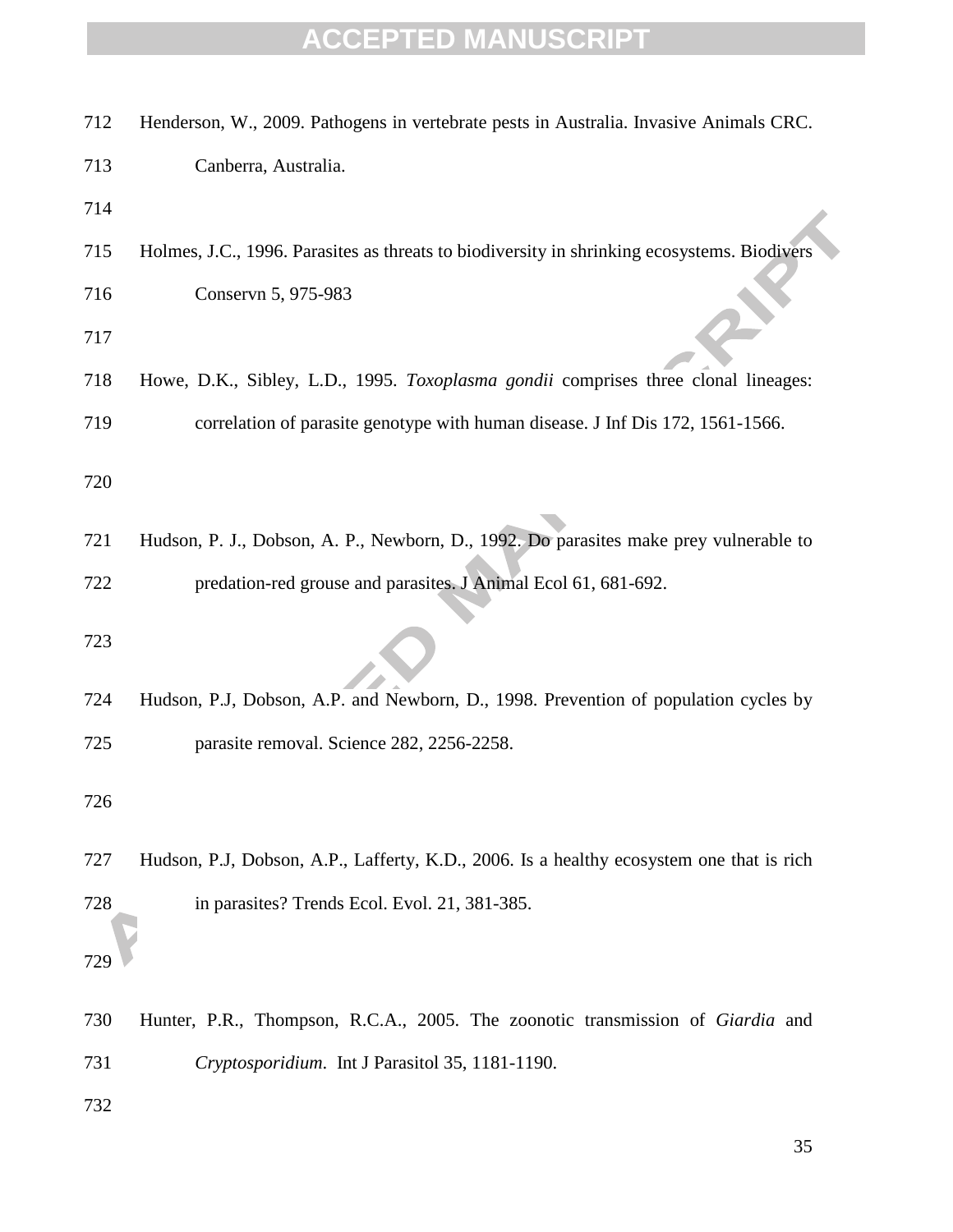| 733 | Jakes, K. A., O'Donoghue, P. J., Adlard, R. D., 2001. Phylogenetic relationships of      |
|-----|------------------------------------------------------------------------------------------|
| 734 | Trypanosoma chelodina and Trypanosoma binneyi from Australian tortoises and              |
| 735 | platypuses inferred from small subunit rRNA analysis. Parasitology 123, 483-487.         |
| 736 |                                                                                          |
| 737 | Jenkins, D.J., Romig, T., Thompson, R.C.A., 2005. Emergence/re-emergence of              |
| 738 | <i>Echinococcus</i> spp. – a global update. Int J Parasitol 35, 1205-1219.               |
| 739 |                                                                                          |
| 740 | Jenkins, H.E., Woodroffe, R., Donnelly, C.A., 2010. The duration of the effects of       |
| 741 | repeated widespread badger culling on cattle TB following the cessation of               |
| 742 | culling. PLoS One, 5, e9090                                                              |
| 743 |                                                                                          |
| 744 | Joly, D.O., Messier, F., 2004. The distribution of Echinococcus granulosus in moose:     |
| 745 | evidence for parasite-induced vulnerability to predation by wolves? Oecologia            |
| 746 | 140, 586-590.                                                                            |
| 747 |                                                                                          |
| 748 | Khan, A., Fux, B., Su, C., Dubey, J.P., Darde, M.L., Ajioka, J.W., Rosenthal, B.M.,      |
| 749 | Sibley, L.D., 2007. Recent transcontinental sweep of Toxoplasma gondii driven            |
| 750 | by a single monomorphic chromosome. PNAS 103, 11423-1148.                                |
| 751 |                                                                                          |
| 752 | Koh, L.P., Dunn, R.R., Sodhi, N.S., Colwell, R. K., Proctor, H.C. and Smith, V.S., 2004. |
| 753 | Species coextinctions and the biodiversity crisis. Science 305, 1632-1634.               |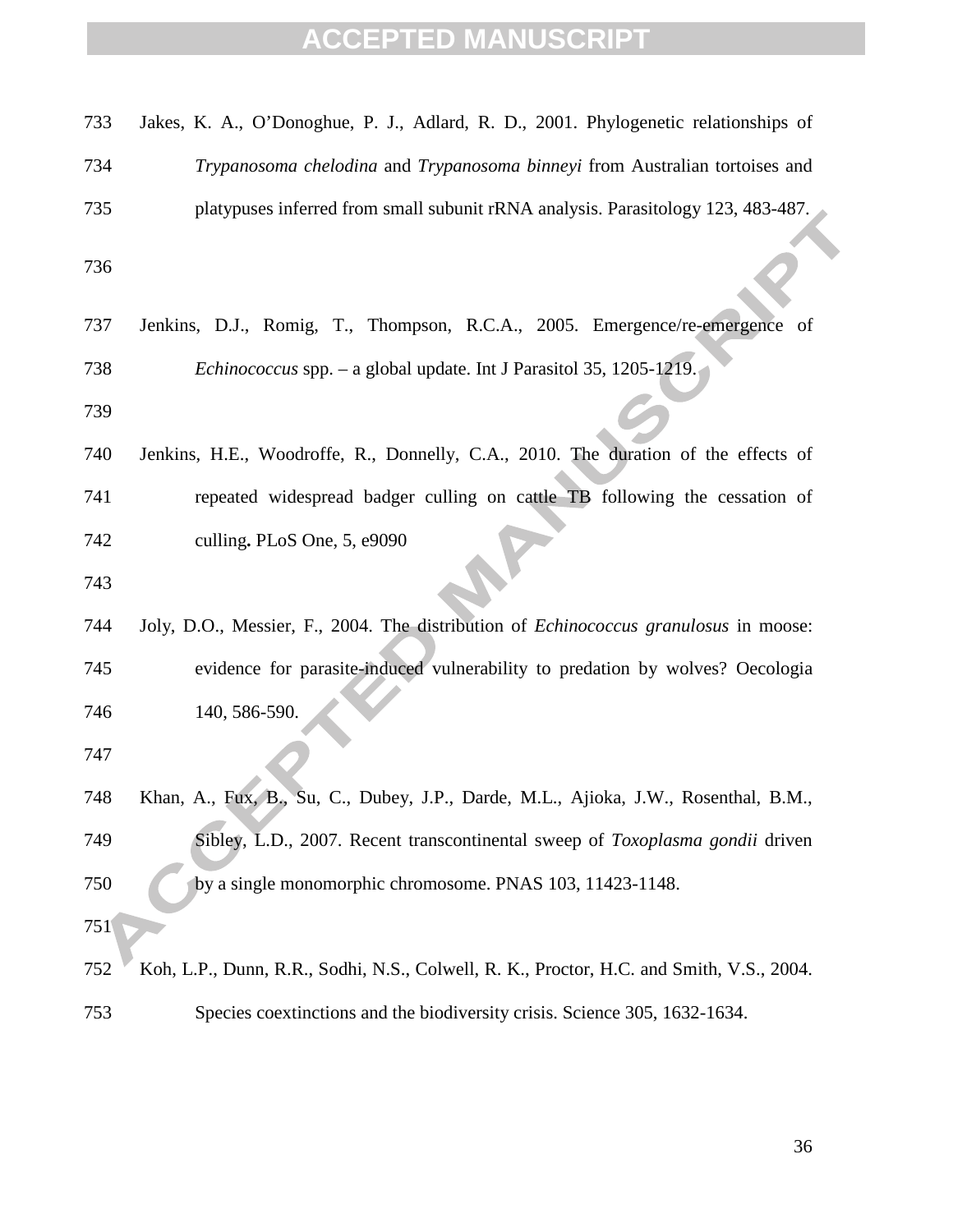| 754 | Konecny, P., Stark, D.J., 2007. An Australian case of New World cutaneous               |
|-----|-----------------------------------------------------------------------------------------|
| 755 | leishmaniasis. Med J Aust 19, 315-317.                                                  |
| 756 |                                                                                         |
| 757 | Kutz, S.J., Thompson, R.A., Polley, L., Kandola, K., Nagy, J, Wielinga, C.M.,           |
| 758 | Elkin, B.T., 2008. Giardia assemblage A: human genotype in muskoxen in the              |
| 759 | Canadian Arctic. Parasites and Vectors 1, 32.                                           |
| 760 |                                                                                         |
| 761 | Kutz, S.J., Thompson, R.C.A. and Polley, L., 2009. Wildlife with Giardia: villain or    |
| 762 | victim and vector? In: Ortega-Pierres, G., Caccio, S., Fayer, R., Mank, T.G.,           |
| 763 | Smith, H.V. and Thompson, R.C.A (Eds) Giardia and Cryptosporidium: From                 |
| 764 | molecules to disease. CABi Wallingford, UK, pp. 94-106.                                 |
| 765 |                                                                                         |
| 766 | Lafferty, K. D., Kuris, A.M., 2005. Parasitism and environmental disturbances. In:      |
| 767 | Thomas, F., Renaud, F. and Guégan, J.-F. (Eds) Parasitism and Ecosystems.               |
| 768 | Oxford University Press, Oxford, pp. 113-123.                                           |
| 769 |                                                                                         |
| 770 | Lafferty, K.D., 2008. Ecosystem consequences of fish parasites. J. Fish Biol. 73, 2083- |
| 771 | 2093.                                                                                   |
| 772 |                                                                                         |
| 773 | Laurance, W.F., McDonald, K.R., Speare, R., 1996. Epidemic disease and the              |
| 774 | catastrophic decline of Australian rainforest frogs. Cons. Biol. 10, 406-413.           |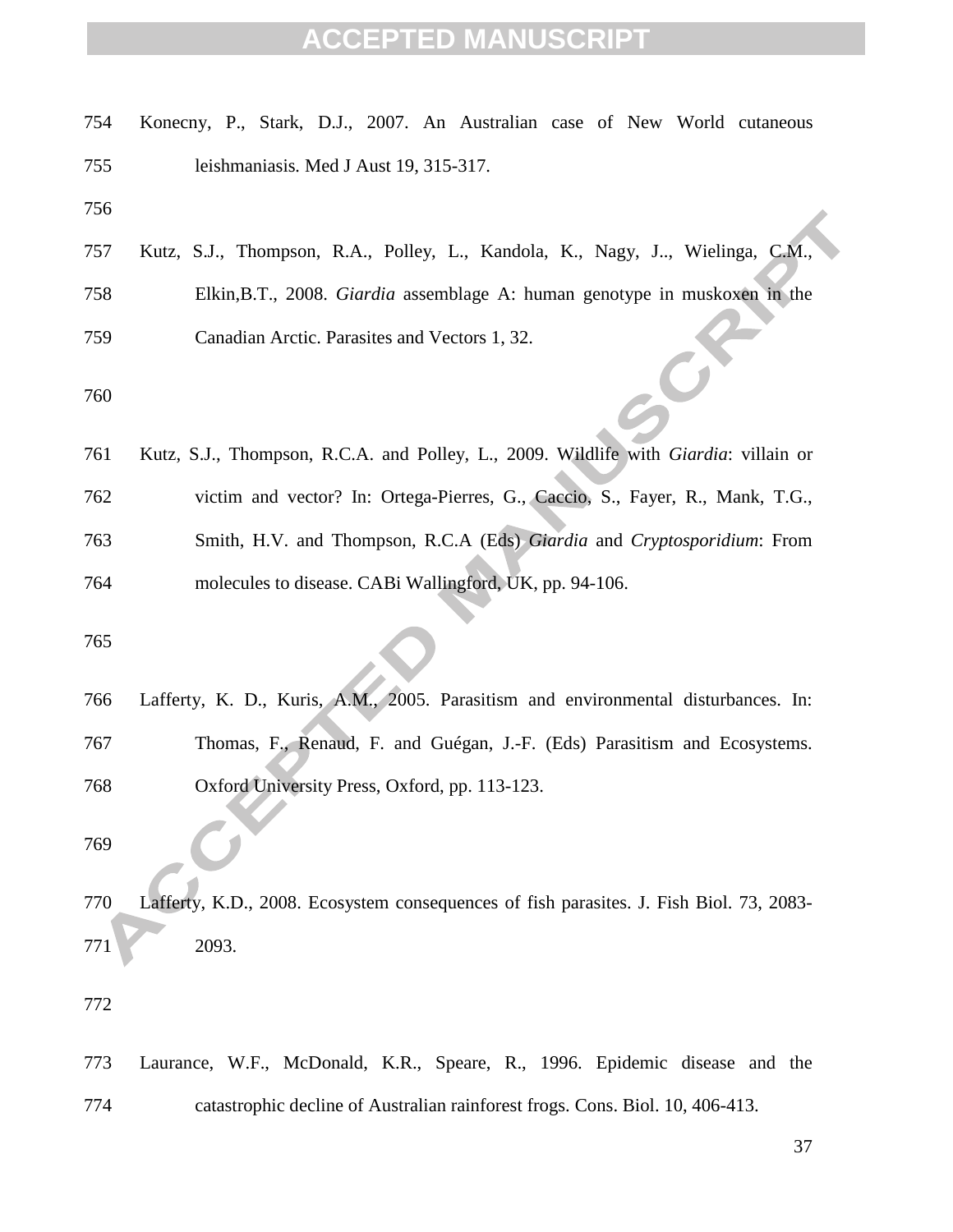| 775 |                                                                                         |
|-----|-----------------------------------------------------------------------------------------|
| 776 | Lefèvre, T., Lebarbenchon, C., Gauthier-Clerc, M., Missé, D., Poulin, R., Thomas, F.,   |
| 777 | 2009. The ecological significance of manipulative parasites. Trends Ecol Evol 24,       |
| 778 | 41-48.                                                                                  |
| 779 |                                                                                         |
| 780 | Lehmann, T., Marcet, P.L., Graham, D.H., Dahl, E.R., Dubey, J.P., 2006. Globalization   |
| 781 | and the population structure of Toxoplasma gondii. PNAS 103, 11423-8.                   |
| 782 |                                                                                         |
| 783 | Lymbery, A.J., Hassan, M., Morgan, D.L., Beatty, S.J., Doupé, R.G., 2010. Parasites of  |
| 784 | native and exotic freshwater fishes in south-western Australia. J Fish Biology (in      |
| 785 | press).                                                                                 |
| 786 |                                                                                         |
| 787 | Mackerras, M. J., 1959. The haematozoa of Australian mammals. Aust J Zool 7, 105-132.   |
| 788 |                                                                                         |
| 789 | Marina, H., Beatty, S.J., Morgan, D.L., Doupé, R.G., Lymbery, A.J., 2008. An introduced |
| 790 | parasite, Lernaea cyprinacea L., found on native freshwater fishes in the south         |
| 791 | west of Western Australia. J. Roy. Soc. W.A. 91, 149-153.                               |
| 792 |                                                                                         |
| 793 | Mathews, F., 2009. Zoonoses in wildlife: integrating ecology into management. Adv       |
| 794 | Parasitol 68, 185-208.                                                                  |
|     |                                                                                         |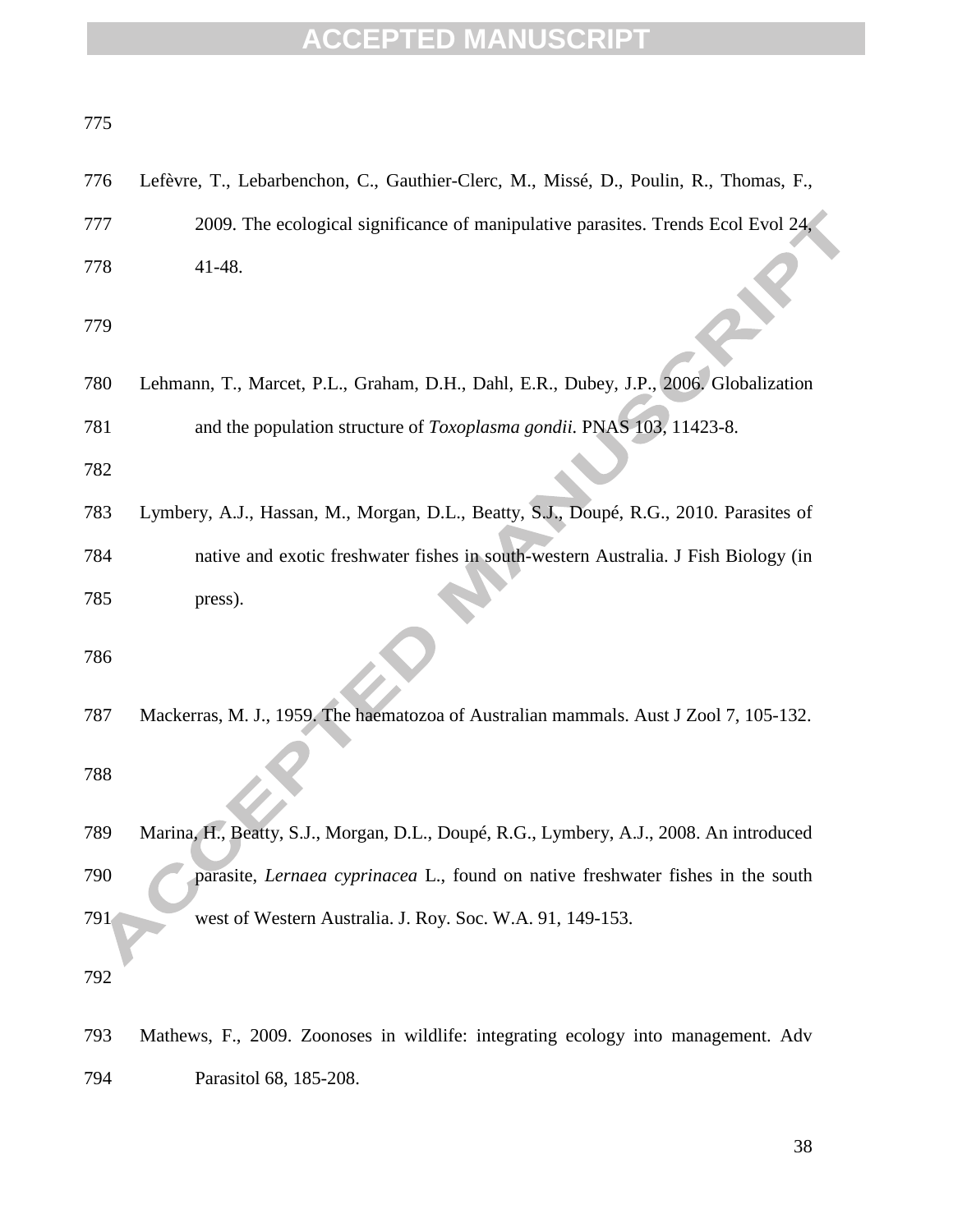| 796 | McCallum, H., Dobson, A., 1995. Detecting disease and parasite threats to endangered      |
|-----|-------------------------------------------------------------------------------------------|
| 797 | species and ecosystems. Trends Ecol Evol 10, 190-194.                                     |
| 798 |                                                                                           |
| 799 | McCallum, H., Dobson, A., 2002. Disease, habitat fragmentation and conservation. Roy      |
| 800 | Soc Lond Series B-Biol Sci 269, 2041-2049.                                                |
| 801 |                                                                                           |
| 802 | Mech, L.D., 2002. The Wolves of Isle Royale. University Press of the Pacific, Honolulu,   |
| 803 | Hawaii.                                                                                   |
| 804 |                                                                                           |
| 805 | Møller, A.P., 2005. Parasitism and the regulation of host populations. In: Thomas, F.,    |
| 806 | Renaud, F., Guégan, J.-F. (Eds) Parasitism and Ecosystems. Oxford University              |
| 807 | Press, Oxford, pp.43-53.                                                                  |
| 808 |                                                                                           |
|     |                                                                                           |
| 809 | Møller, A.P., Nielsen, J. T., 2007. Malaria and risk of predation: a comparative study of |
| 810 | birds. Ecology 88, 871-881.                                                               |
| 811 |                                                                                           |
| 812 | Monteith,<br>Confirmation<br>G.B.,<br>Triatominae<br>1974.<br>of<br>the<br>of<br>presence |
| 813 | (Hemiptera: Reduviidae) in Australia, with notes on Indo-Pacific species. J Aust          |
| 814 | Ent Soc 13, 89-94.                                                                        |
| 815 |                                                                                           |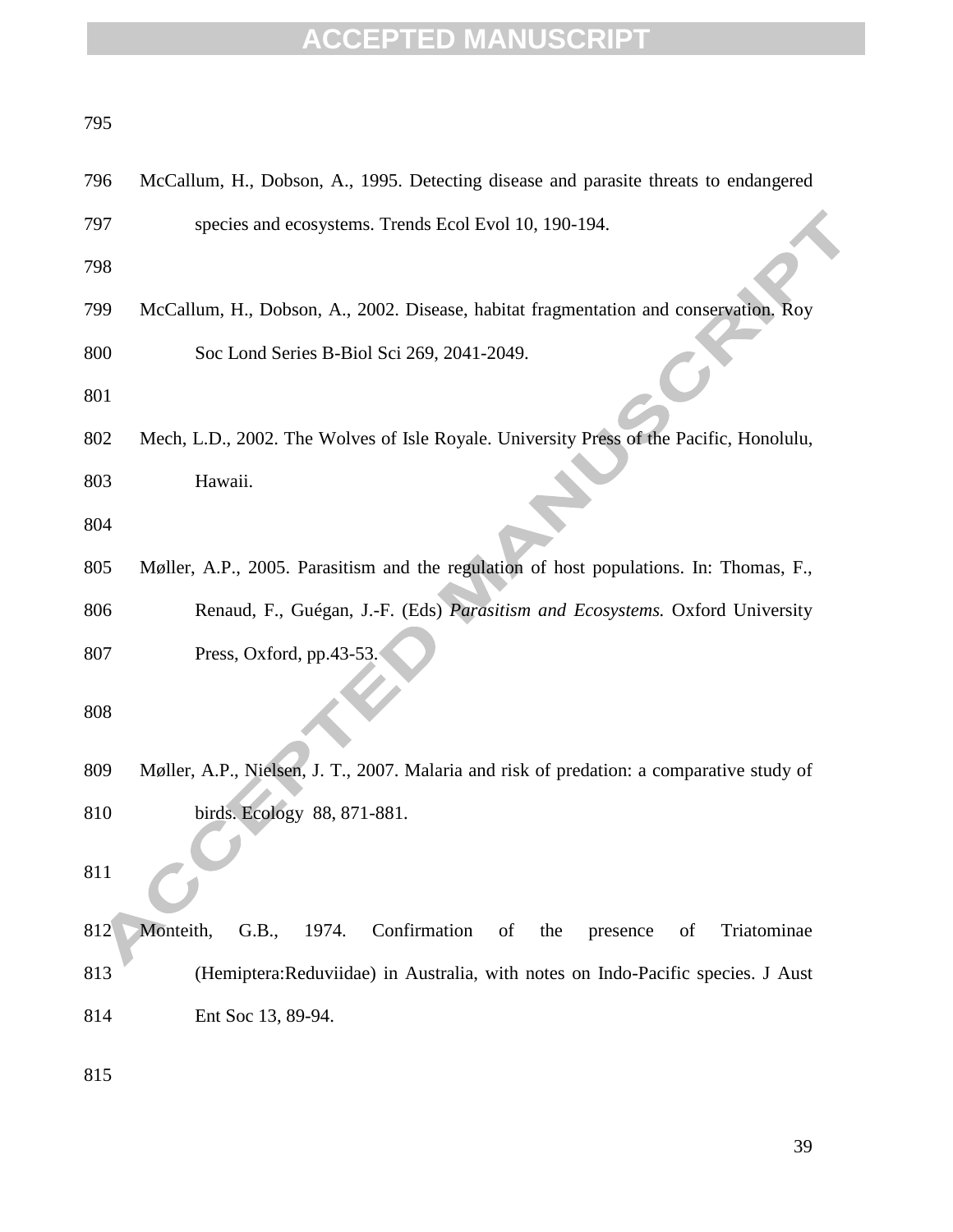| 816 | Moro, D., Lawson, M.A., Hobbs, R.P., Thompson, R.C.A., 2003. Pathogens of house           |
|-----|-------------------------------------------------------------------------------------------|
| 817 | mice on arid Boullanger Island and subantartic Macquarie Island, Australia. J             |
| 818 | Wildl Dis 39, 762-771.                                                                    |
| 819 | Newey, S., and Thirgood, S., 2004. Parasite-mediated reduction in fecundity of mountain   |
| 820 | hares. Proc Roy Soc Lond Series B-Biol Sci 271, S413-S415.                                |
| 821 |                                                                                           |
| 822 | Obendorf, D.L., Statham, P., Driessen, M., 1996. Detection of agglutinating antibodies to |
| 823 | Toxoplasma gondii in sera from free-ranging eastern barred bandicoots                     |
| 824 | (Perameles gunni). J Wildl Dis 32, 623-626.                                               |
| 825 |                                                                                           |
| 826 | Otranto, D., Dantas-Torres, F., 2010. Fleas and ticks as vectors of Leishmania spp. to    |
| 827 | dogs: caution is needed. Vet Parasitol 168, 173-174.                                      |
| 828 |                                                                                           |
| 829 | Parameswaran N, O'Handley RM, Grigg ME, Wayne A, Thompson RCA., 2009a.                    |
| 830 | Vertical transmission of Toxoplasma gondii in Australian marsupials.                      |
| 831 | Parasitology 136, 939-944.                                                                |
| 832 |                                                                                           |
| 833 | Parameswaran N, O'Handley RM, Grigg ME, Fenwick SG, Thompson RCA. 2009b.                  |
| 834 | Seroprevalence of Toxoplasma gondii in wild kangaroos using an ELISA.                     |
| 835 | Parasitol Int 58, 161-165.                                                                |
| 836 |                                                                                           |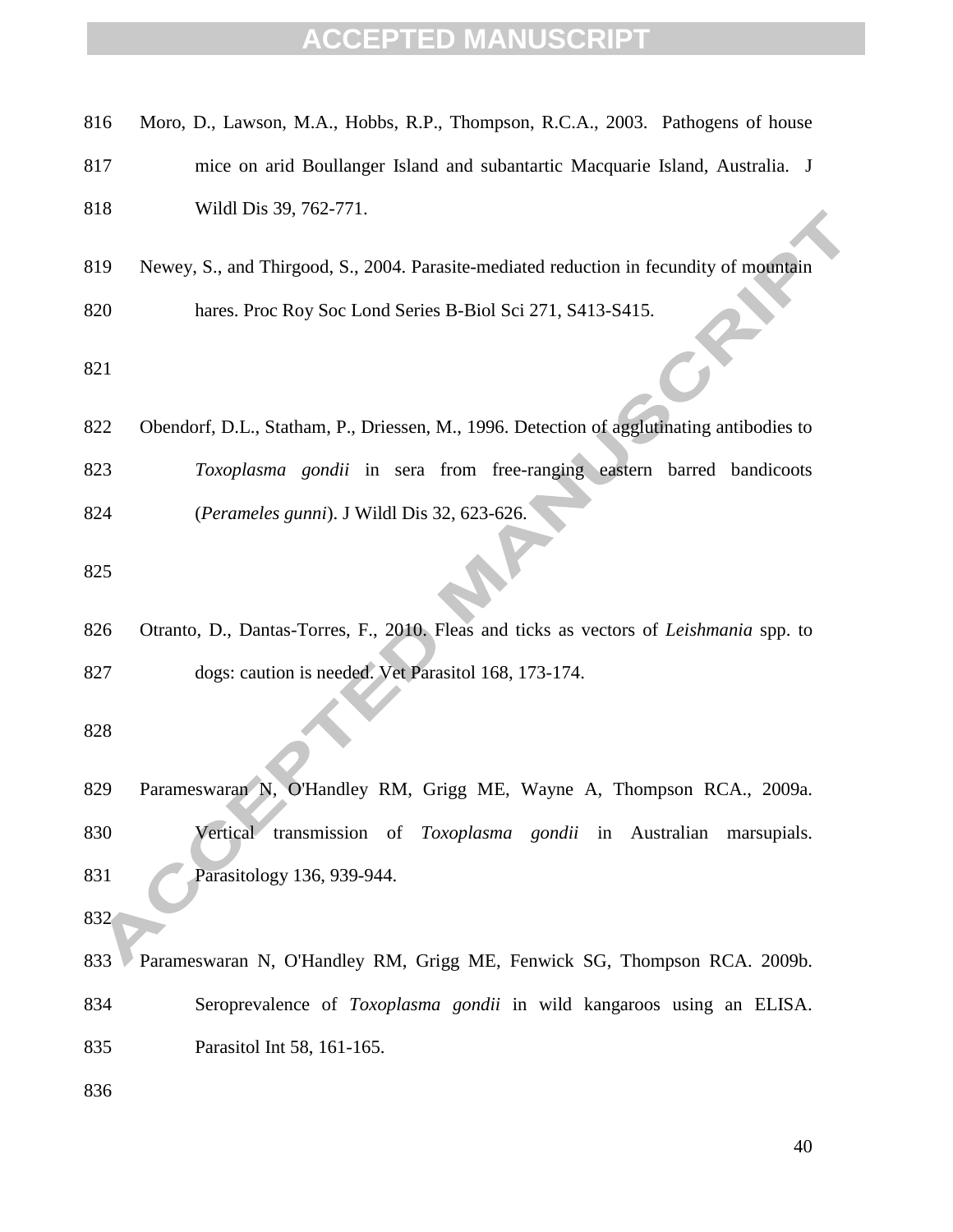| 837 | Parameswaran, N, Thompson, R.C.A., Sundar, N., Pan, S., Johnson, M., Smith, N.C.,           |
|-----|---------------------------------------------------------------------------------------------|
| 838 | Grigg M.E., 2010. Non-archetypal type-II and atypical strains of Toxoplasma                 |
| 839 | gondii infecting marsupials of Australia. Int J Parasitol 40, 635-640.                      |
| 840 |                                                                                             |
| 841 | Parkar, U., Traub, R.J., Kumar, S., Mungthin, M., Vitali, S., Leelayoova, S., Morris, K.,   |
| 842 | Thompson, R.C.A., 2006. Direct characterisation of <i>Blastocystis</i> from faeces by       |
| 843 | PCR and evidence of zoonotic potential. Parasitology 134, 1-9.                              |
| 844 |                                                                                             |
| 845 | Parkar U., Traub R.J., Vitali S., Elliot A., Levecke B., Robertson I.D., Geurden T., Steele |
| 846 | J., Drake B., Thompson R.C.A., 2010. Molecular characterization of Blastocystis             |
| 847 | isolates from zoo animals and their animal-keepers. Vet Parasitol (in press).               |
| 848 |                                                                                             |
| 849 | Pedersen, A.B., Jones, K.E., Nunn, C.L., Altizer, S., 2007. Infectious Diseases and         |
| 850 | Extinction Risk in Wild Mammals. Cons Biol 21,1269-1279.                                    |
| 851 |                                                                                             |
| 852 | Pedersen, A. B., Grieves, T. J., 2008. The interaction of parasites and resources cause     |
| 853 | crashes in a wild mouse population. J Animal Ecol 77, 370-377.                              |
| 854 |                                                                                             |
| 855 | Pickering, J., Norris, C. A., 1996. New evidence concerning the extinction of the endemic   |
| 856 | murid Rattus macleri from Christmas Island, Indian Ocean. Aust Mammalogy 19,                |
| 857 | 19-25.                                                                                      |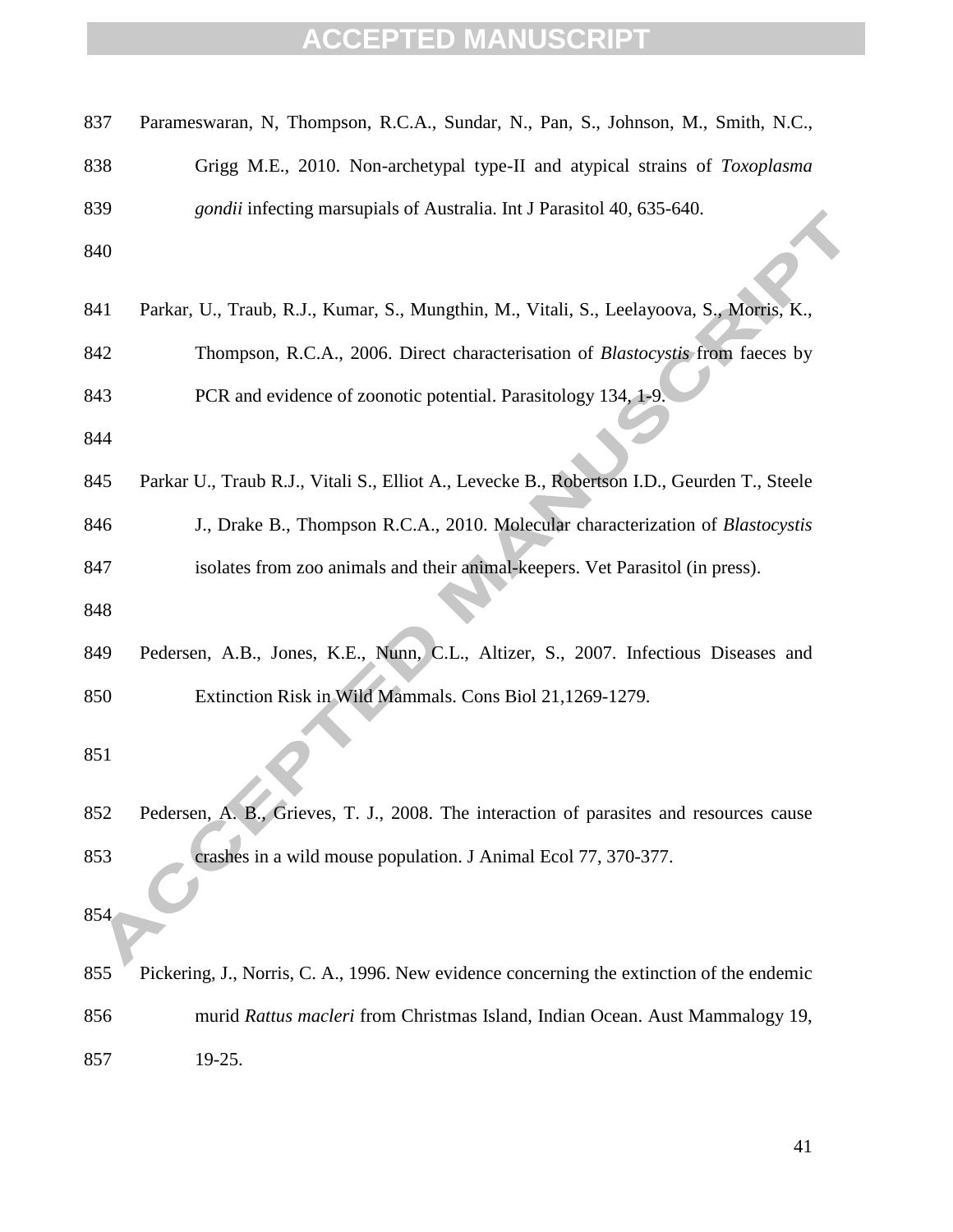| 858        |                                                                                           |
|------------|-------------------------------------------------------------------------------------------|
| 859        | Polley, L., Thompson, R.C.A., 2009. Parasite zoonoses and climate change: molecular       |
| 860        | tools for tracking shifting boundaries. Trends Parasitol 25, 285-291.                     |
| 861        |                                                                                           |
| 862        | Price, P.W., 1980. Evolutionary Biology of Parasites. Princeton University Press,         |
| 863<br>864 | Princeton.                                                                                |
| 865        | Reid, S.A. 2002. Trypanosoma evansi control and containment in Australasia. Trends        |
| 866        | Parasitol. 18, 219-222.                                                                   |
| 867        |                                                                                           |
| 868        | Retallick, R.W.R., McCallum, H., Speare, R., 2004. Endemic infection of the amphibian     |
| 869        | chytrid fungus in a frog community post-decline. PLoS Biol 2, 1965-1971.                  |
| 870        |                                                                                           |
| 871        | Rhyan, J.C., Spraker, T.R., 2010. Emergence of disease from wildlife reservoirs. Vet      |
| 872        | Pathol 47, 34-39.                                                                         |
| 873        |                                                                                           |
| 874        | Rose, K., Curtis, J., Baldwin, T., Mathis, A., Kumar, B., Sakthianandeswaren, A., Spurck, |
| 875        | T., Low Choy, J., Handman, E., 2004. Cutaneous leishmaniasis in red kangaroos:            |
| 876        | isolation and characterisation of the causative organisms. Int J Parasitol 34, 655-       |
| 877        | 664.                                                                                      |
| 878        |                                                                                           |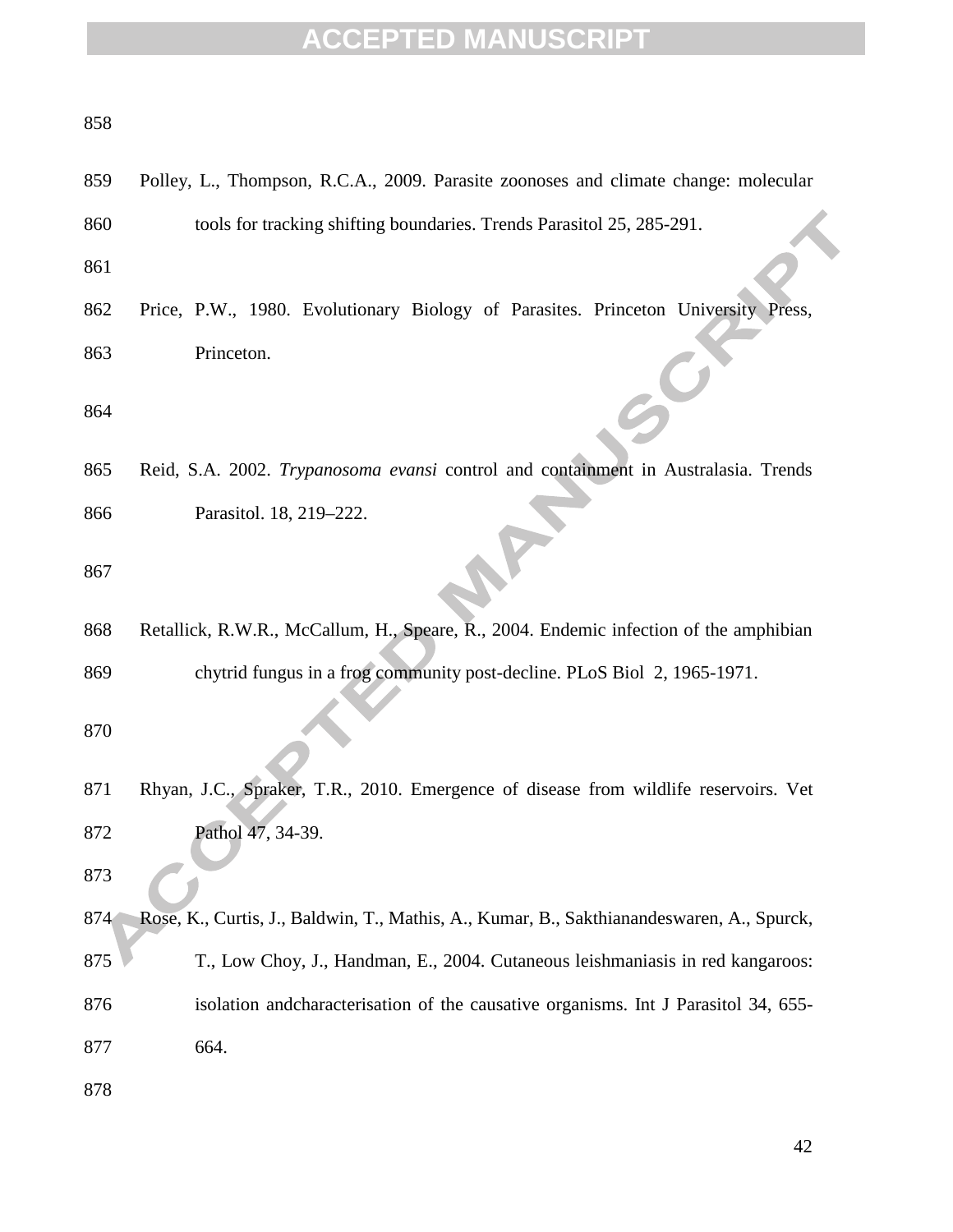| 879 | Schmunis, G.A., 2007. Epidemiology of Chagas disease in non-endemic countries: the      |
|-----|-----------------------------------------------------------------------------------------|
| 880 | role of international migration. Mem Inst Oswaldo Cruz 102, 75-85.                      |
| 881 |                                                                                         |
| 882 | Schmunis, G.A., Yadon, Z.E., 2009. Chags disease: a Latin American health problem       |
| 883 | becoming a world health problem. Acta Tropica (in press).                               |
| 884 |                                                                                         |
| 885 | Schwabe, C.W., 1986. Current status of hydatid disease: a zoonosis of increasing        |
| 886 | importance. In: The Biology of Echinococcus and Hydatid Disease. George Allen           |
| 887 | & Unwin, London, pp. 81-113.                                                            |
| 888 |                                                                                         |
| 889 | Slapeta, J., 2009. Centenary of the genus Cryptosporidium: from morphological to        |
| 890 | molecular species identification. In: Giardia and Cryptosporidium: From                 |
| 891 | molecules to disease. Ortega-Pierres, G, Caccio, S, Fayer, R, Mank, TG, Smith,          |
| 892 | HV and Thompson, RCA (Eds) CABi Wallingford, UK, pp94-106.                              |
| 893 |                                                                                         |
| 894 | Smith, A., Telfer, S., Burthe, S., Bennett, M. and Begon, M., 2005. Trypanosomes, fleas |
| 895 | and field voles: ecological dynamics of a host-vector-parasite interaction.             |
| 896 | Parasitology 131, 355-365.                                                              |
| 897 |                                                                                         |
| 898 | Smith, A., Clark, P., Averis, S., Lymbery, A.J., Wayne, A. F., Morris, K. D., Thompson, |
| 899 | R. C. A., 2008. Trypanosomes in a declining species of threatened Australian            |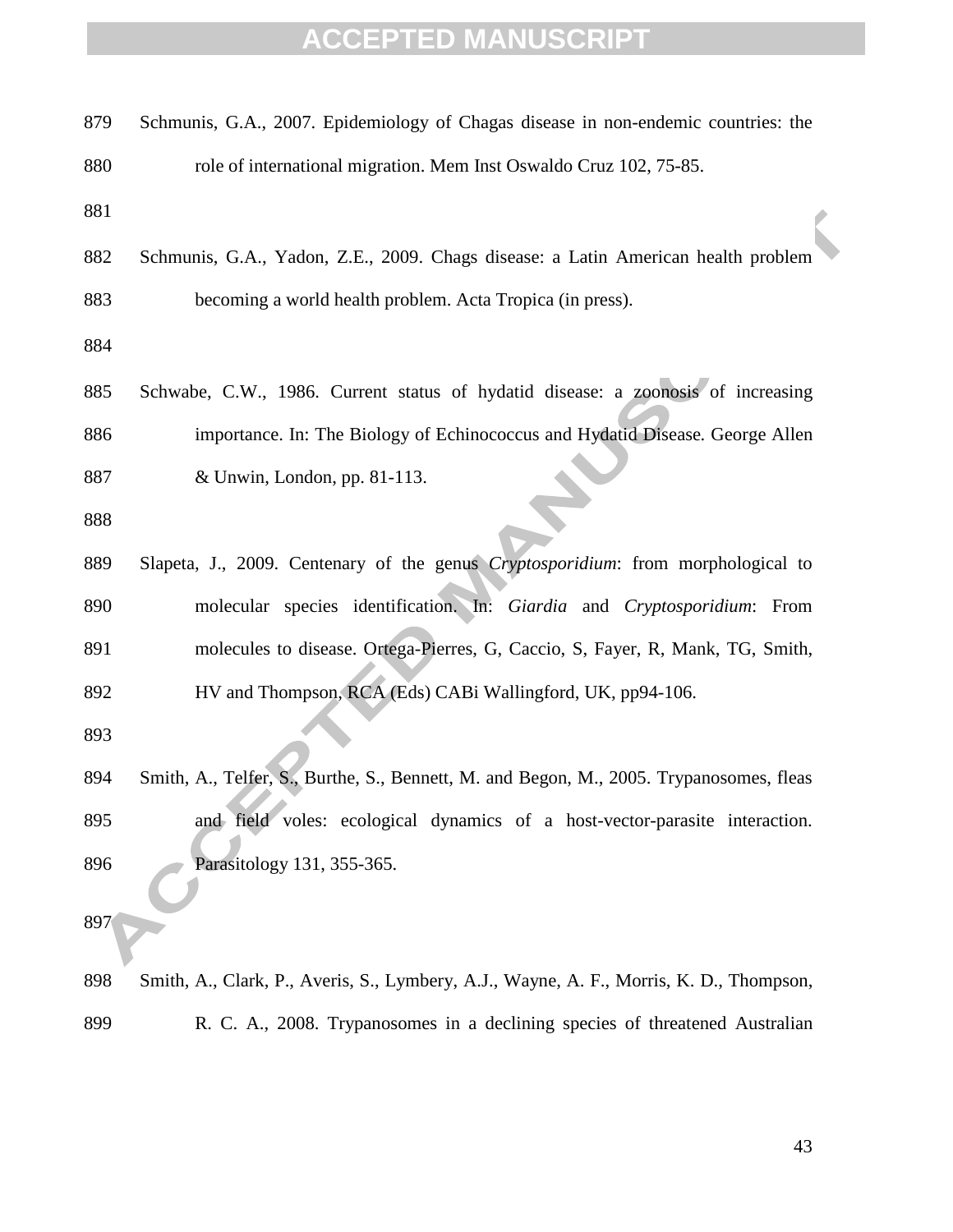| 900 | the brush-tailed bettong Bettongia penicillata<br>(Marsupialia:<br>marsupial,             |
|-----|-------------------------------------------------------------------------------------------|
| 901 | Potoroidae). Parasitol 135, 1329-1335.                                                    |
| 902 |                                                                                           |
| 903 | Smith, K.F., Sax, D.F., Lafferty, K.D., 2006. Evidence for the role of infectious disease |
| 904 | in species extinction and endangerment. Cons. Biol. 20, 1349-1357.                        |
| 905 |                                                                                           |
| 906 | Smith, K.F., Behrens, M.D., Sax, D.F., 2009a. Local scale effects of disease on           |
| 907 | biodiversity. EcoHealth 6, 287-295.                                                       |
| 908 |                                                                                           |
| 909 | Smith, K.F., Acevedo-Whitehouse, K., Pedersen, A.B., 2009b. The role of infectious        |
| 910 | diseases in biological conservation. Animal Cons. 12, 1-12.                               |
| 911 |                                                                                           |
| 912 | Speare., Beveridge, I., Johnson, P.M., Corner, L.A., 1983. Parasites of the agile wallaby |
| 913 | Macropus agilis (Marsupialia). Aust Wild Res 10, 89-96.                                   |
| 914 |                                                                                           |
| 915 | Marriott, D., Harkness, J., 2006. Post-Kala-Azar derthemal<br>Stark, D., Pett, S.,        |
| 916 | leishmaniasis due to Leishmania infantum in a human immunodeficiency virus                |
| 917 | type 1-infected patient. J Clin Microbiol 44, 1178-1180                                   |
| 918 |                                                                                           |
| 919 | Start, A.N., Mawson, P., 2005. A review of the Western Shield program. Cons Sci           |
| 920 | Western Australia 5(2).                                                                   |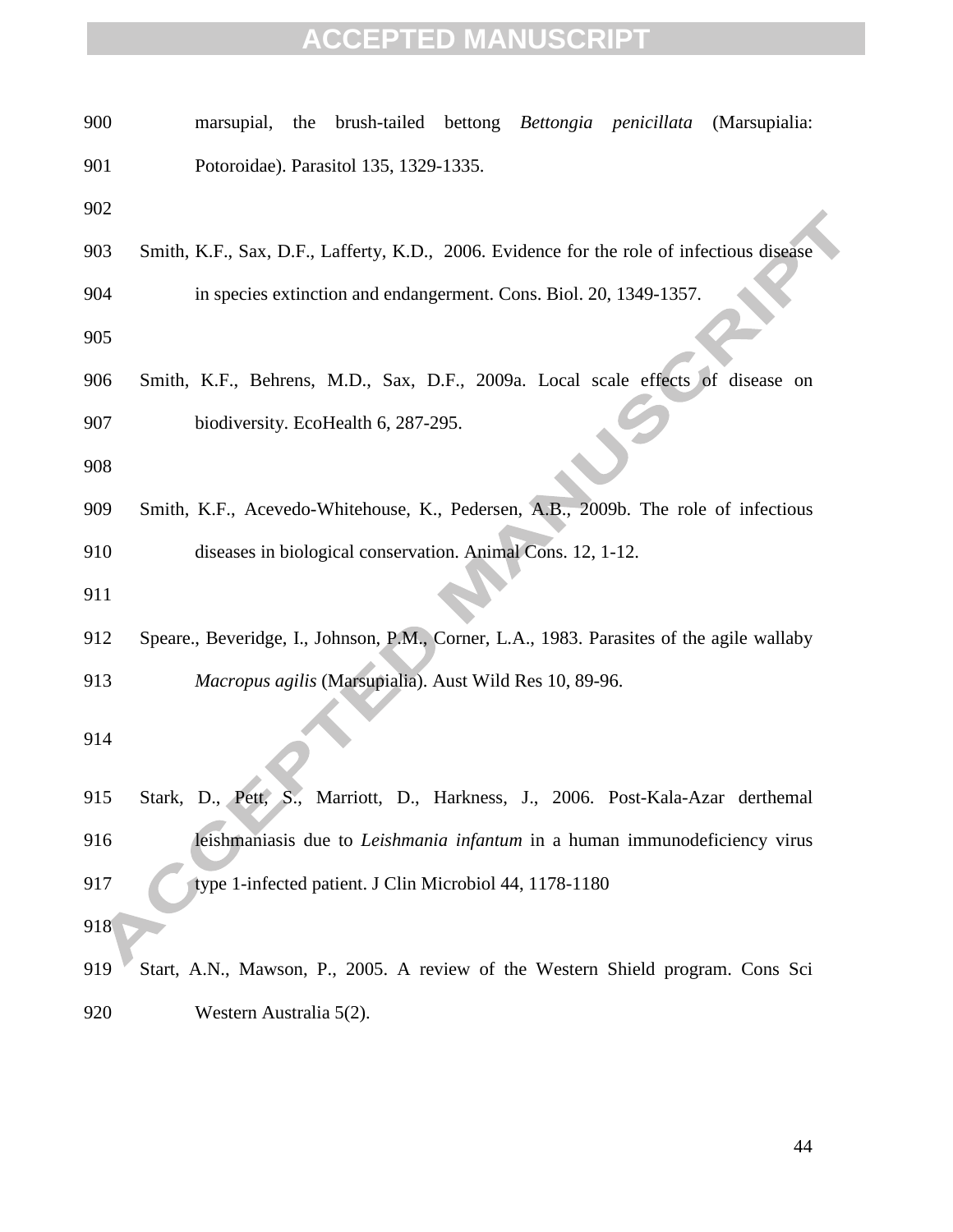| 921 | Stensvold, C.R., Traub, R.J., von Samson-Himmelstjerna, G., Jespersgaard, C., Nielsen,      |
|-----|---------------------------------------------------------------------------------------------|
| 922 | H.V., Thompson, R.C.A., 2007.<br><i>Blastocystis:</i> Subtyping isolates using              |
| 923 | pyrosequencing technology. Exp Parasitol 116,111-119.                                       |
| 924 |                                                                                             |
| 925 | Su, C., Evans, D., Cole, R.H., Kissinger, J.C., Ajioka, Sibley, L.D., 2003. Recent          |
| 926 | expansion of <i>Toxoplasma</i> through enhanced oral transmission. Science 299, 414-        |
| 927 | 416.                                                                                        |
| 928 |                                                                                             |
| 929 | Sulaiman, I. M., Fayer, R., Bern, C., Gilman, R. H., Trout, J. M., Schantz, P. M., Das, P., |
| 930 | Lal, A. A. and Xiao, L., 2003. Triosephosphate isomerase gene characterization              |
| 931 | and potential zoonotic transmission of Giardia duodenalis. Emerg Infect Dis 9,              |
| 932 | 1444-1452.                                                                                  |
| 933 |                                                                                             |
| 934 | Teichroeb, J.A., Kutz, S.J., Parkar, U., Thompson, R.C.A., Sicotte, P., 2009. Ecology of    |
| 935 | the gastrointestinal parasites of <i>Colobus vellerosus</i> at Boabeng-Fiema, Ghana:        |
| 936 | possible anthropozoonotic transmission. Am J Phys Anthropol 140, 498-507.                   |
| 937 |                                                                                             |
| 938 | Telfer, S., Bennett, M., Bown, K., Cavanagh, R., Crespin, L., Hazel, S., Jones, T.,         |
| 939 | Begon, M., 2002. The Effects of Cowpox Virus on Survival in Natural Rodent                  |
| 940 | Populations: Increases and Decreases. J Animal Ecol 71, 558-568.                            |
| 941 |                                                                                             |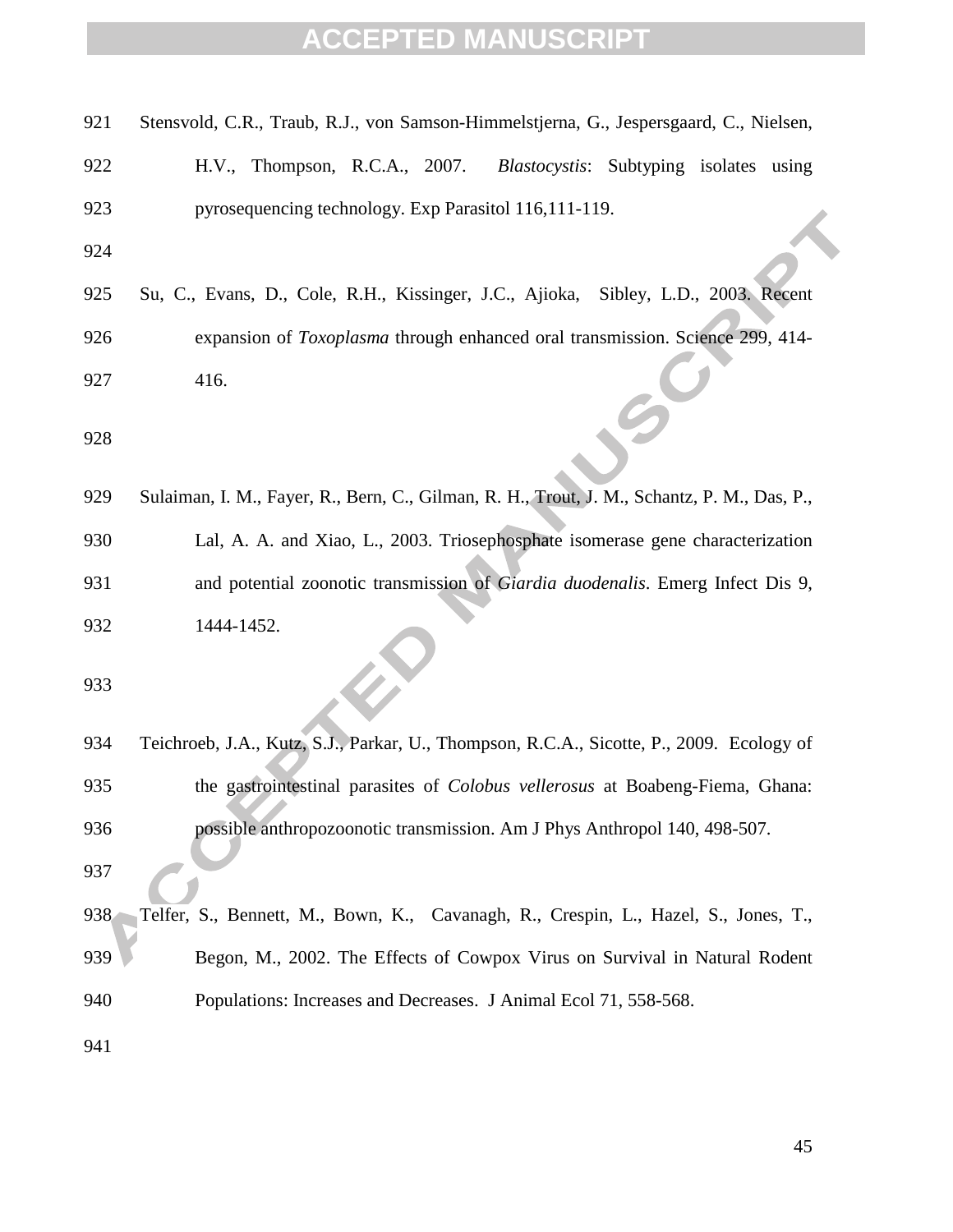|  |  |  | 942 Thekisoe, O.M., Honda, T., Fujita, H., Battsetseg, B., Hatta, T., Fujisaki, K., Sugimoto, |  |  |  |
|--|--|--|-----------------------------------------------------------------------------------------------|--|--|--|
|  |  |  |                                                                                               |  |  |  |

- C., Inoue, N., 2007. A trypanosome sp. isolated from naturally infected *Haemaphysalis hystricis* ticks in Kagoshima Prefecture, Japan. Parasitology 134, 967-974.
- 
- 947 Thomas, F., Poulin, R., de Meeűs, T., Guégan, J.-F., Renaud, F., 1999. Parasites and ecosystem engineering: what roles could they play? Oikos 84, 167-171.
- 
- Thomas, F., Bonsall, M.B., Dobson, A.P., 2005. Parasitism, biodiversity, and conservation. In: Thomas, F., Renaud, F., Guégan, J.-F. (Eds) Parasitism and Ecosystems. Oxford University Press, Oxford, pp.124-139.

 Thompson, R.C.A., 2004. The zoonotic significance and molecular epidemiology of *Giardia* and giardiasis. Vet Parasitol 126, 15-35.

- Thompson, R.C.A., 2008. The taxonomy, phylogeny and transmission of *Echinococcus*. Exp Parasitol 119, 439-446.
- 
- Thompson, R.C.A., Monis, P.T. 2004. Variation in *Giardia*: Implications for taxonomy and epidemiology. Adv. Parasitol*.* 58, 69-137.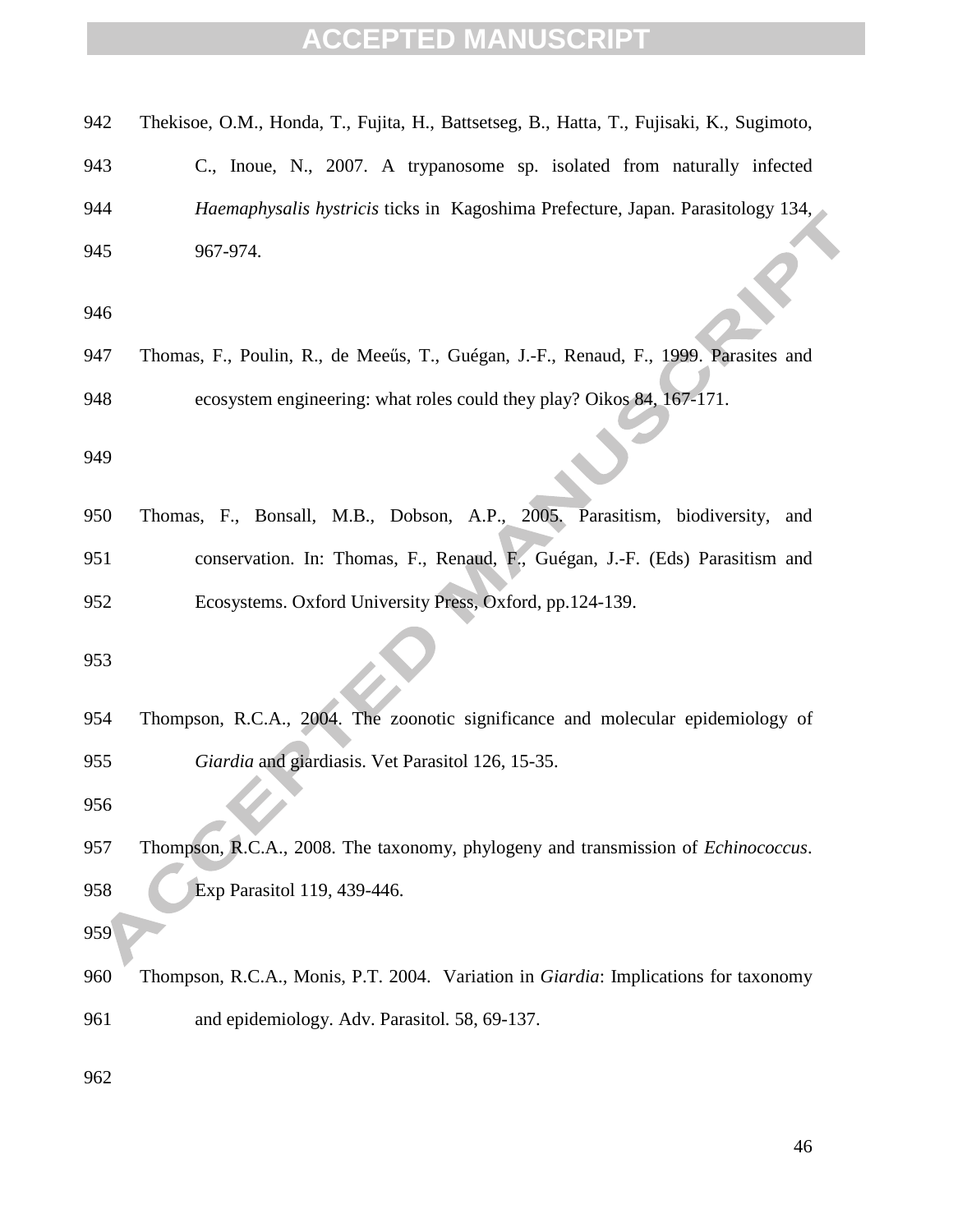| 963 | Thompson, R.C.A., Owen, I.L., Puana, I., Banks, D., Davis, T.M.E., Reid, S.A., 2003.     |
|-----|------------------------------------------------------------------------------------------|
| 964 | Parasites and biosecurity – the example of Australia. Trends Parasitol 2003, 19,         |
| 965 | 410-416.                                                                                 |
| 966 |                                                                                          |
| 967 | Thompson, R.CA., Olson, M.E., Zhu, G., Enomoto, S., Abrahamsen, M.S., Hijjawi, N.S.,     |
| 968 | 2005. Cryptosporidium and cryptosporidiosis. Adv Parasitol 59, 77-158.                   |
| 969 |                                                                                          |
| 970 | Thompson, R.C.A., Traub, R.J., Parameswaran, N., 2007. Molecular epidemiology of         |
| 971 | foodborne parasitic zoonoses. In: Murrell, K.D., Fried, B., (Eds.), Food-Borne           |
| 972 | Parasitic Zoonoses, Spinger New York pp 383-415.                                         |
| 973 |                                                                                          |
| 974 |                                                                                          |
| 975 | Thompson, R.C.A., Colwell, D.D., Shury, T., Appelbee, A.J., Read, C., Njiru, Z., Olson., |
| 976 | The molecular epidemiology of Cryptosporidium and Giardia<br>M.E. 2009a.                 |
| 977 | infections in coyotes from Alberta, Canada, and observations on some cohabiting          |
| 978 | parasites. Vet Parasit 159, 167-170.                                                     |
| 979 |                                                                                          |
| 980 | Thompson, R. C. A., Kutz, S. J. and Smith, A., 2009b. Parasite zoonoses and wildlife:    |
| 981 | emerging issues. Int J Env Res Pub Hlth 6, 678-693.                                      |
| 982 |                                                                                          |
|     |                                                                                          |
| 983 | Thompson, R.C.A., Smith, A., Lymbery, A.J., Averis, S., Morris, K.D., Wayne, A.F.        |
| 984 | 2010. Giardia in Western Australian wildlife. Vet Parasit (in press).                    |
| 985 |                                                                                          |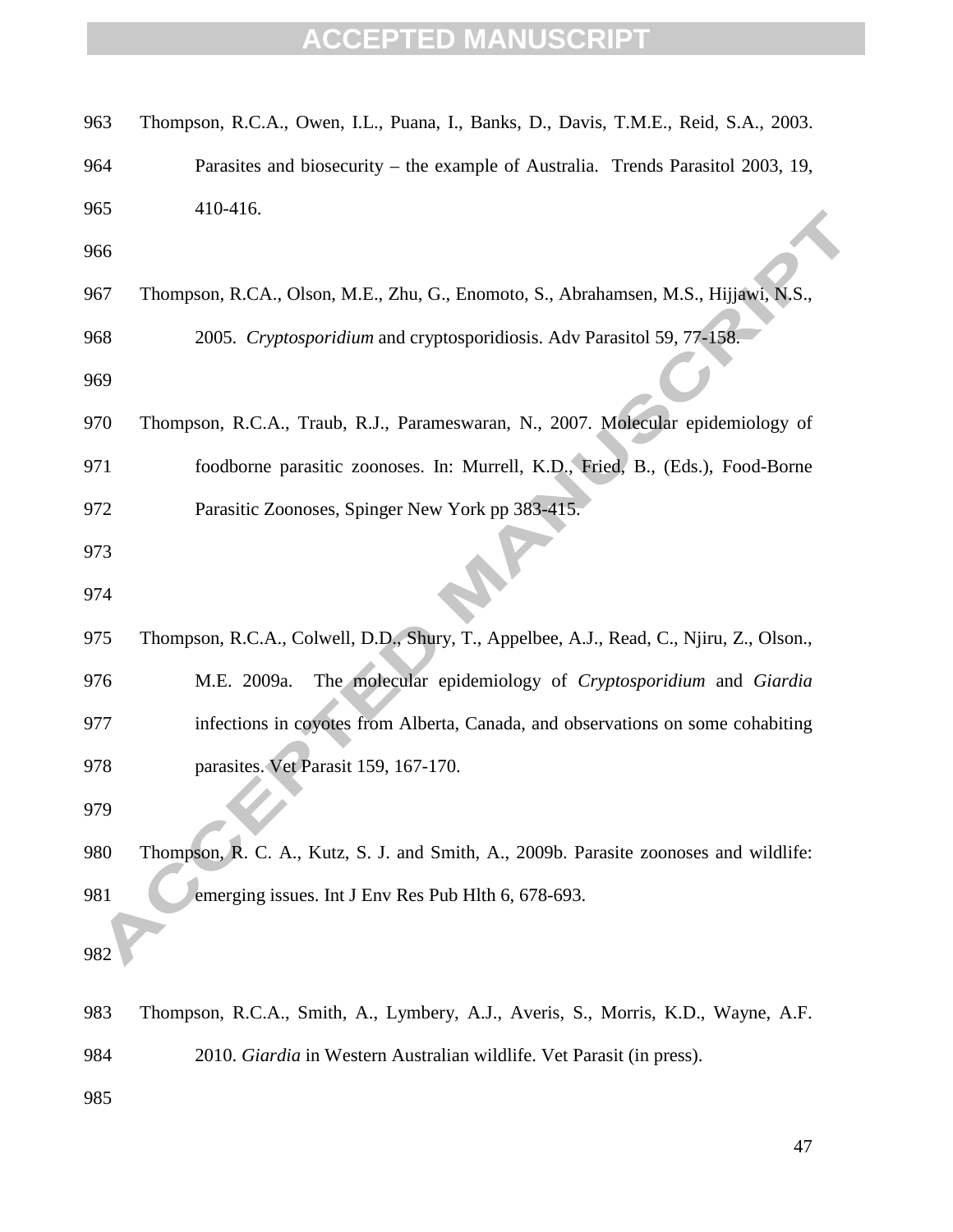and Case, T.J. (Eds) Community Ecology. Harper and Row, New York, pp. 445- 463.

- Tompkins, D. M., Begon, M., 1999. Parasites can regulate wildlife populations. Parasitol Today 15, 311-313.
- Turni, C., Smales, L.R., 2001. Parasites of the bridled nailtail wallaby (*Onychogale fraenata*) (Marsupialia:Macropodidae). Wildl. Res*.* 28: 403-411.

 Wyatt, K.B., Campos, P.F., Gilbert, M.T.P., Kolokotronis, S-O., Hynes, W.H., DeSalle, R., Daszak, P., MacPhee, R.D.E., Greenwood, A.D., 2008. Historical mammal extinction on Christmas Island (Indian Ocean) correlates with introduced infectious disease. PLoS One 3, 1-9.

 Yamamoto-Furusho, J.K., Torijano-Carrera, E., 2010. Intestinal Protozoa Infections among Patients with Ulcerative Colitis: Prevalence and Impact on Clinical 1002 Disease Course. Digestion 82, 18-23.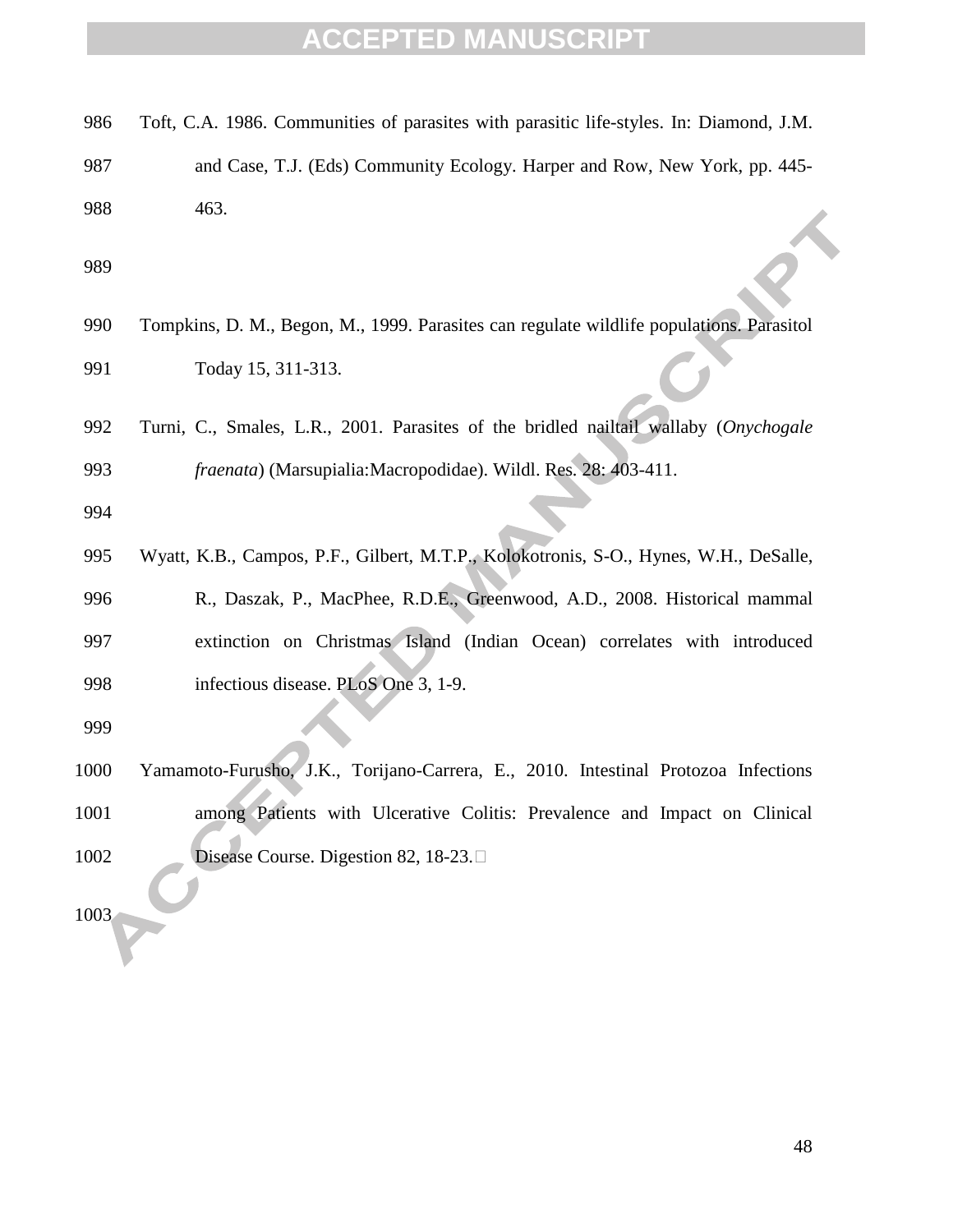#### **Figure legend**

 Fig. 1. Phylogram showing the relationship at the 18S rRNA gene between some Australian isolates of *Trypanosoma* (bold) and reference isolates. The relationship was inferred using the neighbour-joining method. Host species are indicated after *Trypanosoma* sp. or isolate code. Genotypes sequenced during this study are shown in bold. The letters in parentheses refer to sampling locality: BI, Barrow Island; FR, Fitzgerald River National Park; JL, Julimar Conservation Park; DR, Dryandra: FI, Faure Island; PA, Paruna; NSW, New South Wales; UW, Upper Warren (details in Averis et al., **PART** 2009).

ACCEPTED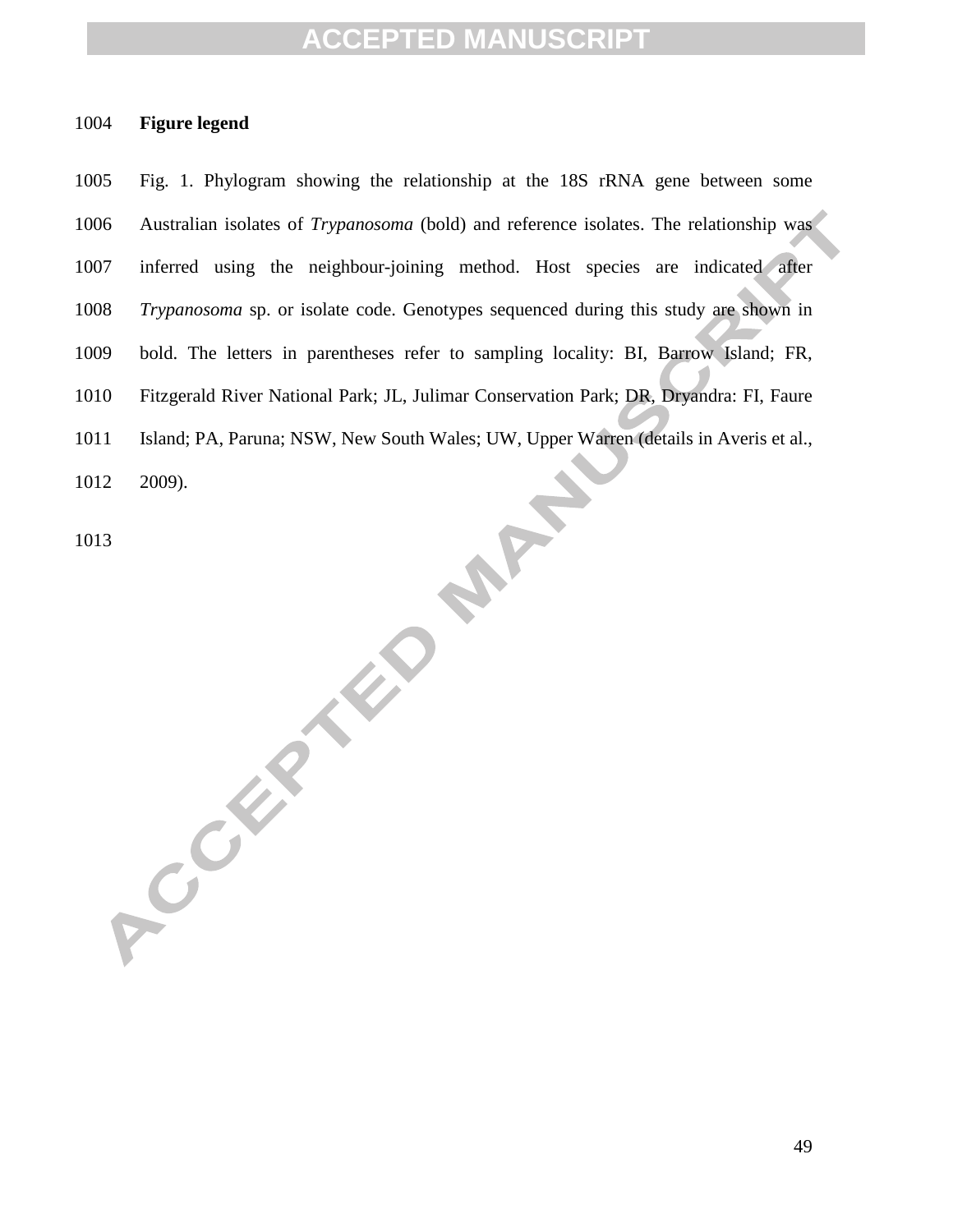